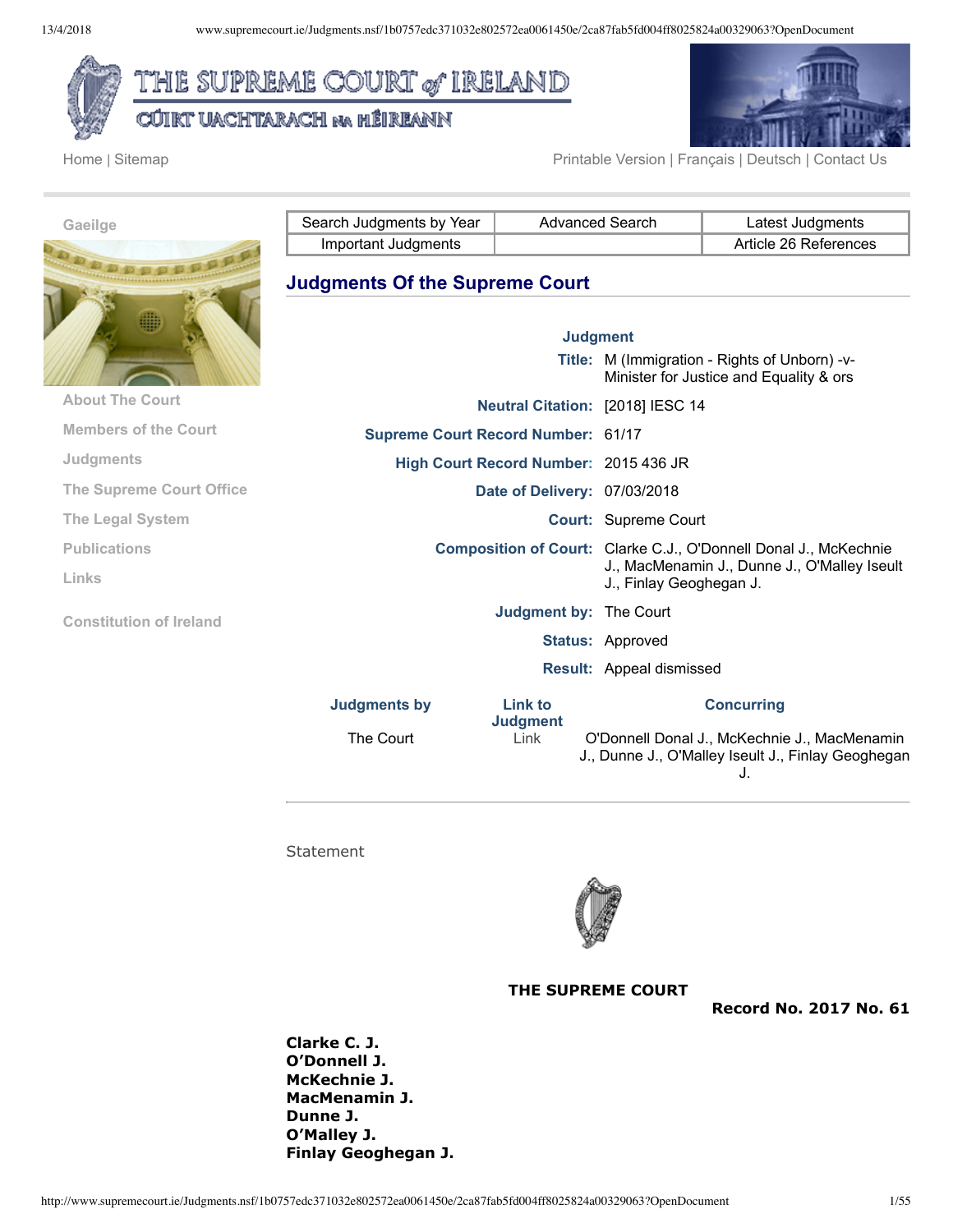#### **Between/**

**I.R.M, S.J.R. and S.O.M. (A minor suing by her Mother and Next Friend S.J.R.)**

**Applicants/Respondents**

**and**

# **The Minister for Justice and Equality, Ireland and the Attorney General Respondents/Appellants**

### **Judgment of the Court delivered by the Chief Justice on the 7th March, 2018**

#### **1. Introduction**

1.1 The issues with which this judgment is concerned have evolved very significantly since this case started. The legal context in which these proceedings were commenced arose from a deportation order made against the first named applicant/respondent ("Mr. M.") in 2008. In 2015, an application was made to the first named respondent/appellant ("the Minister") seeking to revoke that deportation order. The basis on which it was asserted that there was a sufficient change in circumstances to warrant the Minister taking a different view on deportation stemmed from the relationship between Mr. M. and the second named applicant/respondent ("Ms. R.") and in particular the fact that she and Mr. M. were due to have a child. The child concerned has since been born and is the third named applicant/respondent ("the third respondent"). The applicants/respondents will for convenience collectively be referred to as the respondents.

1.2 The Minister in fact made no decision regarding the application to revoke. In the absence of an undertaking on the part of the Minister not to deport Mr. M. pending the outcome of the revocation application, Mr. M. sought an injunction preventing his deportation, which injunction was granted by the High Court (Mac Eochaidh J.) (*I.R.M. and anor v. Minister for Justice and Equality and ors (No. 1*) [2015] IEHC 873). A contemporaneous application for leave to apply for judicial review was adjourned to be considered at a later date. It is the subsequent decision of the High Court, and the declarations made after a so-called "telescoped" hearing, which is the subject of this appeal. The case is, therefore, an immigration case. However, having regard to the approach of the trial judge, wider issues concerning the constitutional status of the unborn have come into particular focus. The High Court (Humphreys J.) (*I.R.M. and ors v. Minister for Justice and Equality and ors (No. 2*) [2016] IEHC 478) importantly made a declaration that the Minister was obliged to consider, as part of the application to revoke, the prospective position of the third respondent. An appeal was brought to the Court of Appeal raising a number of grounds. However, placing reliance on s. 9 of the Court of Appeal Act 2014, the Minister and the other respondents/appellants (collectively "the State") sought leave to bring a leapfrog appeal to this Court in respect of some of the broader issues which had been the subject of the judgment of Humphreys J. in the High Court. It was said that those issues were of particular importance and urgency. Leave was granted on a basis which will shortly be described which involved some but not all of the grounds of appeal which were put before the Court of Appeal.

1.3 However, in the course of case management of this appeal, it was indicated on behalf of the State that it was not intended to pursue any grounds of appeal other than those in respect of which leave to appeal had been granted. Thus, the issues which fall for determination by this Court are confined to the issues in respect of which this Court granted leave. In that context, it is appropriate to set out a very brief account of the proceedings and the important questions which they raise.

## **2. The Proceedings**

2.1 The facts and the procedural history together with the judgment of the High Court will be set out and analysed in more detail later in this judgment. However,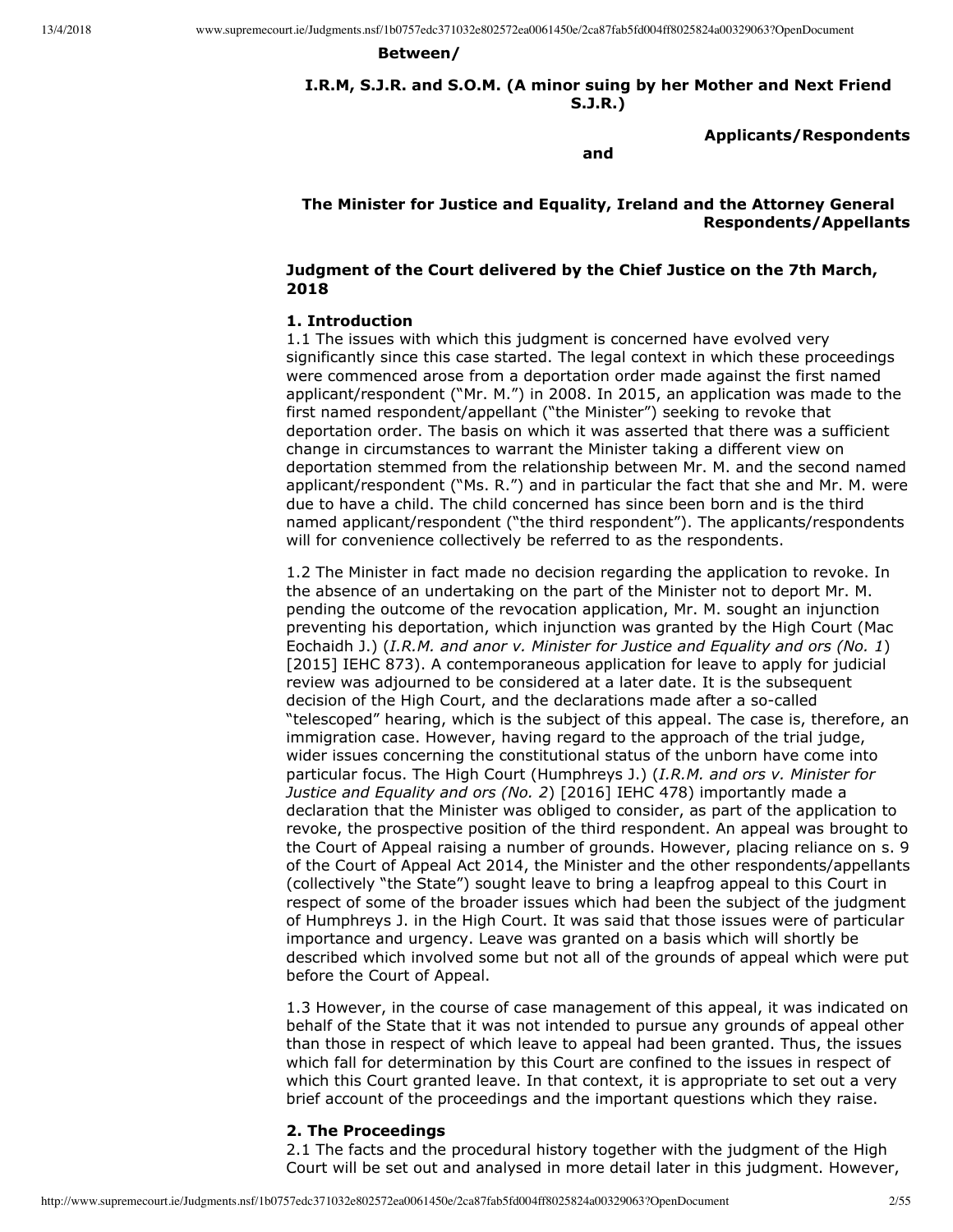in simple terms this case involves a contention on the part of Mr. M. concerning the factors or considerations which the Minister was required to take into account in deciding on the application which he had made seeking the revocation of the deportation order which had previously been made against him.

2.2 In the course of the proceedings before the High Court, a wide range of issues relating to the constitutional status of the third named respondent came into sharp focus. She was unborn at the time of the application which Mr. M. made to revoke the relevant deportation order and at the time of the commencement of the proceedings. She was later joined as a party when born. The trial judge made a range of significant findings as to the constitutional status of the unborn child.

2.3 It will be necessary to address in greater detail the issues which have thereby arisen for determination by this Court on this appeal. However in summary form they are the following:

> (i) Whether the Minister was required, as a matter of law, to have regard to the position of the third respondent while unborn as a factor to be taken into account in the deportation revocation application under consideration;

> (ii) whether, in addition, the undoubted constitutional rights which the third respondent would enjoy as an Irish born citizen child when born were also matters which required to be taken into account;

> (iii) whether, as the trial judge in effect determined, the unborn enjoy a wide range of constitutional and other rights independent of the right to life guaranteed by Article 40.3.3 of the Constitution as inserted by the Eighth Amendment;

(iv) whether, as again the trial judge determined, the term "any children" to be found in Article 42A of the Constitution includes the unborn; and

(v) whether it is necessary, as found by the trial judge, to reassess the constitutional rights of families not based on marriage.

2.4 While many of these matters were dealt with in a relatively brief way in the judgment of the trial judge, they do undoubtedly raise issues of very particular importance which have the potential to affect rights and obligations going well beyond the scope of these proceedings and, indeed, having potential impact well beyond the scope of immigration law. It is for that reason necessary to consider the findings of the High Court in a careful, detailed but robust manner. This is both for the purposes of examining whether it is necessary for this Court to reach its own conclusions on some or all of those issues in order to determine these proceedings, but also, where it is so necessary, to determine the proper interpretation of the constitutional and other rights relied on and their implications for the proper resolution of this case.

2.5 This judgment is a judgment of the Court. Each of the members of the Court who sat on this appeal has contributed to the content of this judgment.

2.6 It is next necessary to turn to the determination by reference to which leave to appeal to this Court was granted.

## **3. The Leave to Appeal**

3.1 As noted above, the State applied to this Court for leapfrog leave. In its determination (*I.R.M. and S.J.R. and S.O.M. v. Minister for Justice and Equality & anor* [2017] IESCDET 147), this Court noted the unusual procedural history of this case. Not least, the Court noted that the case was in fact moot even when it was before the High Court. The respondents sought to resist the application for leave to appeal on grounds of mootness. However, this Court stated in that regard that: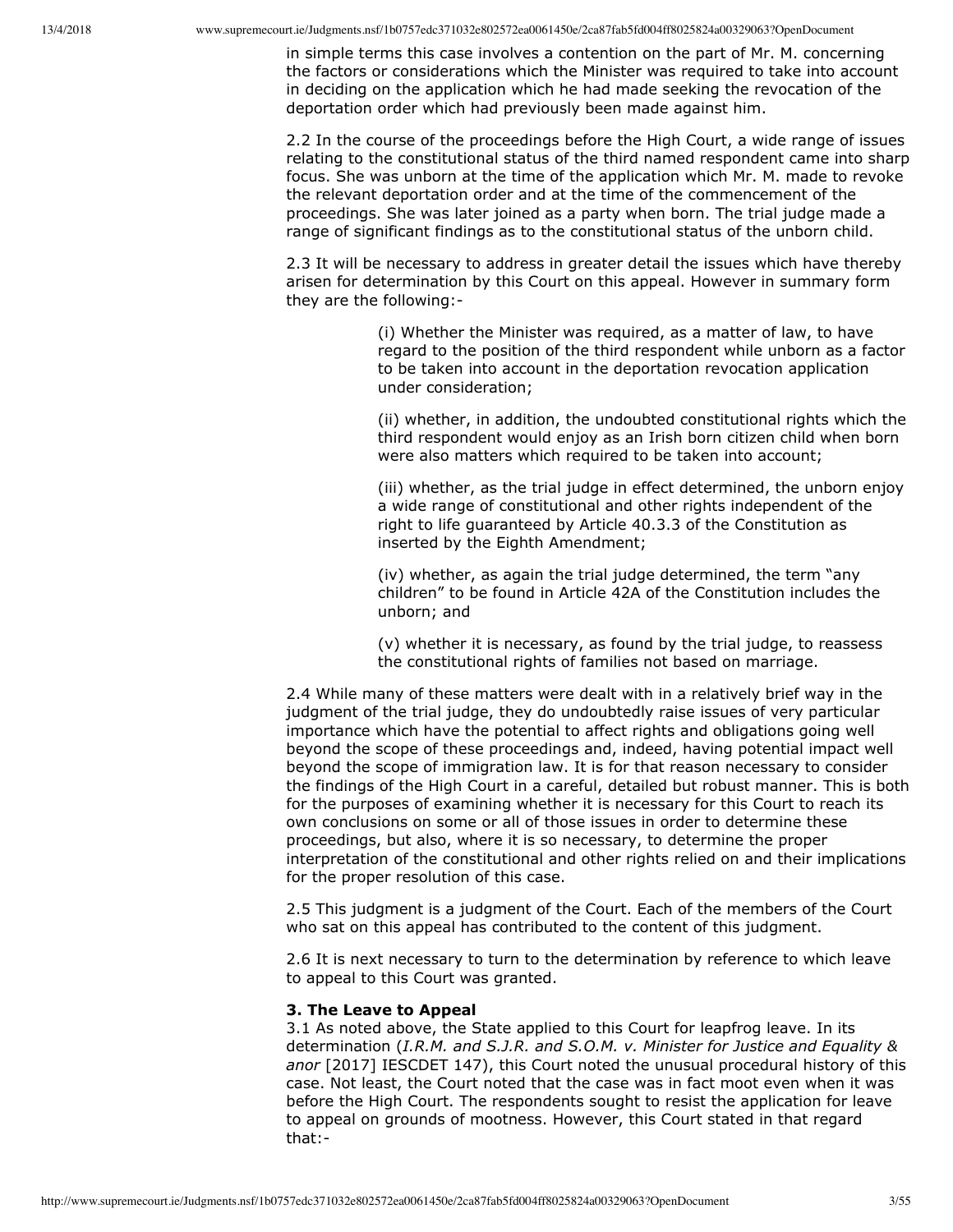"… it is plain that the case does involve matters of general public importance, and therefore meets the general threshold for appeal to this Court. Furthermore, the issue of law is one which is unlikely to appear significantly different after a determination of the Court of Appeal. There is also clear advantage in seeking to address those issues sooner rather than later, given the systemic importance of the matters debated, not just in the field of immigration law, but more widely. While there was clear mootness in the case at the level of the High Court, the fact that the case proceeded, now means that the law is as stated in the High Court, and it appears inappropriate to now consider refusing leave to appeal to this Court on grounds of mootness, which was explicitly addressed in the High Court, and where the case proceeded effectively by agreement."

3.2 The grounds on which the State sought leave to appeal to this Court might be divided into, first, broad substantive issues, and second, those grounds relating to alleged errors on the part of the trial judge in relation to matters of procedure.

3.3 The Court concluded that the procedural grounds raised did not meet the constitutional threshold for leave to appeal, and that, while in other circumstances it might be deemed necessary to grant leave in relation to such matters in the interests of justice, in the context of this unusual application the Court did not want to risk the possibility that the consideration of such matters could lead to the issues of general public importance not being addressed. Therefore, the Court concluded that leave to appeal should be granted in relation only to the following grounds:

> "(a)The learned Trial Judge erred in law and in fact in his determination of the matters that the Appellant Minister is obliged to take into account when considering representations involving an unborn made under s. 3 (11) of the Immigration Act 1999 (as amended) seeking to revoke a deportation order in force against a non-national prospective father of a potential Irish citizen child unborn at the date of such consideration.

(b) Without prejudice to the forgoing paragraph, the learned Trial Judge erred in finding that when the Appellant Minister is presented with an application based on the prospective parentage of an Irish child who is unborn at the date of the making of the application, the Appellant Minister must address the application on the basis that appropriate consideration should be given to rights, or interests, if same are raised in the application, which that child will acquire on birth and will probably enjoy into the future in the event of being born, insofar as such prospective rights are relevant to the deportation issue.

(c) The learned Trial Judge erred in law and in fact in failing to take into account and/or erroneously considering/applying the express time period under consideration by the Court, being 21 May 2015 to 21 August 2015. The Second Named Applicant's baby, subsequently joined to the proceedings as the Third Named Applicant, was born on 22 August 2015. It was expressly agreed for the purposes of further amendment of the Statement of Grounds that the period under consideration by the Court ceased on the day before the Third Named Applicant was born.

(d) The learned Trial Judge erred in law and in fact in his consideration of the justiciable rights of the unborn under the Constitution of Ireland and in finding that an unborn enjoys significant statutory, common law and constitutional rights which are effective, rather than prospective and/or that such rights are justiciable before birth and/or that such rights extend beyond rights deriving under Art 40.3.3.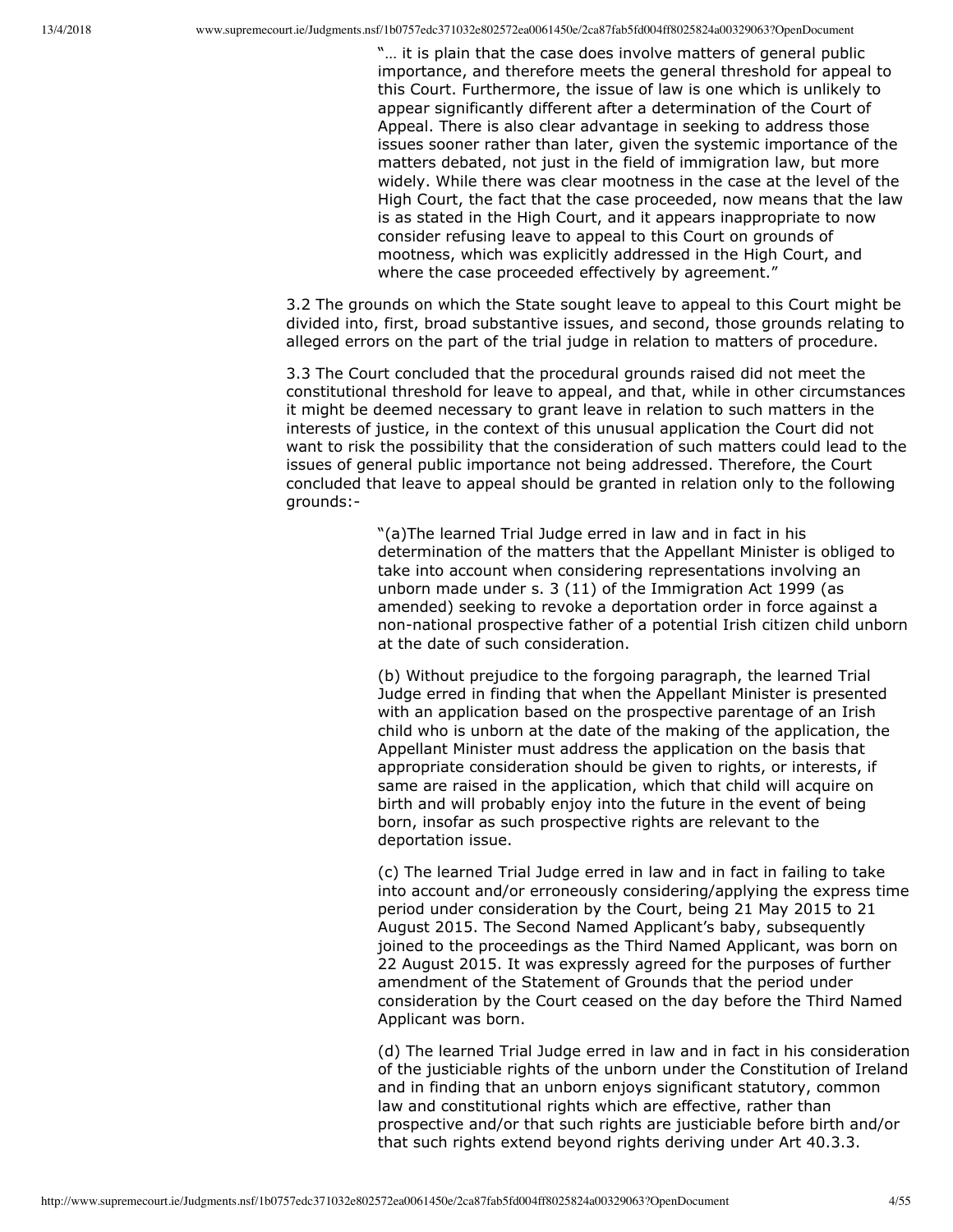(e) The Learned Trial Judge erred in law in his application and interpretation of Article 42A of the Constitution and in particular, without prejudice to the generality of the foregoing, its application to the unborn.

(f) Without prejudice to the forgoing paragraph, the Learned Judge erred in law in finding that the unborn is a child for the purposes of Art 42A of the Constitution, and in finding that the meaning of "all children" in that Article extends the protection of the Article to children before and after birth.

(g) The Learned Trial Judge erred in law in finding that Art 40.3.3 of the Constitution does not state the legal position of the unborn on an exclusive basis and in finding that the expression "unborn" found in that Article, must be interpreted as meaning and read as a reference to a child so that for the purposes of Art 40.3.3 an unborn equates to a child.

(h) The learned Trial Judge erred in law and in fact in holding that the 28th, 31st and 34th amendment to the constitution together with societal changes, warrant recognition that members of non-marital unions and non marital parents of both sexes enjoy inherent constitutional rights in relation to their children, and to each other, on a wider basis than previously recognised under the constitution."

3.4 As already noted, all of the other grounds which were before the Court of Appeal have been abandoned. It follows that it is only the issues thus identified which need to be considered by this Court. As will be seen, those questions are largely ones of principle deriving from the Constitution and are not, to any great extent, dependent on the facts of this case. However, by way of background, it is appropriate to set out a brief account of the relevant facts.

#### **4. The Facts**

4.1 Mr. M. is a Nigerian national who arrived in the State in December 2007. He applied for asylum, which application was refused. He appealed this decision to the Refugee Appeals Tribunal. On the 30th June 2008, he was notified that his appeal had been refused. He further applied for leave to remain on the 9th September 2008 and for subsidiary protection on the 24th November 2008. Both of these applications were also refused.

4.2 On the 30th October 2008, a deportation order was made against Mr. M. This order has not been revoked. Mr. M. remained in the State and, it would appear, worked unlawfully.

4.3 On the 12th August 2009, Mr. M. married a Czech national. He subsequently applied for residency in the State on the basis of his marriage to an EU national. This application was rejected on the 4th November 2010 on the basis of what was found to be a lack of necessary evidence.

4.4 Mr. M. entered into a relationship with a now-naturalised Congolese national in 2014. This relationship resulted in the birth of a child in Ireland on the 10th July 2015. Mr. M. represented himself to the Department of Social Protection at that time as living with the person concerned.

4.5 From September 2014, Mr. M. began a relationship with Ms. R. who is an Irish national. They are not married. As already noted, the third respondent is the child of Mr. M. and Ms. R., and was born on the 22nd August 2015.

4.6 Earlier, on the 21st May 2015, Mr. M. made an application under s. 3(11) of the Immigration Act 1999 ("Section 3(11)") seeking the revocation of the deportation order against him.

4.7 Following the birth of the third respondent in August 2015, Mr. M. applied to the Minister on the 17th December 2015 for residency, on the basis of parentage of an Irish citizen child. Residency was granted on that basis on the 10th August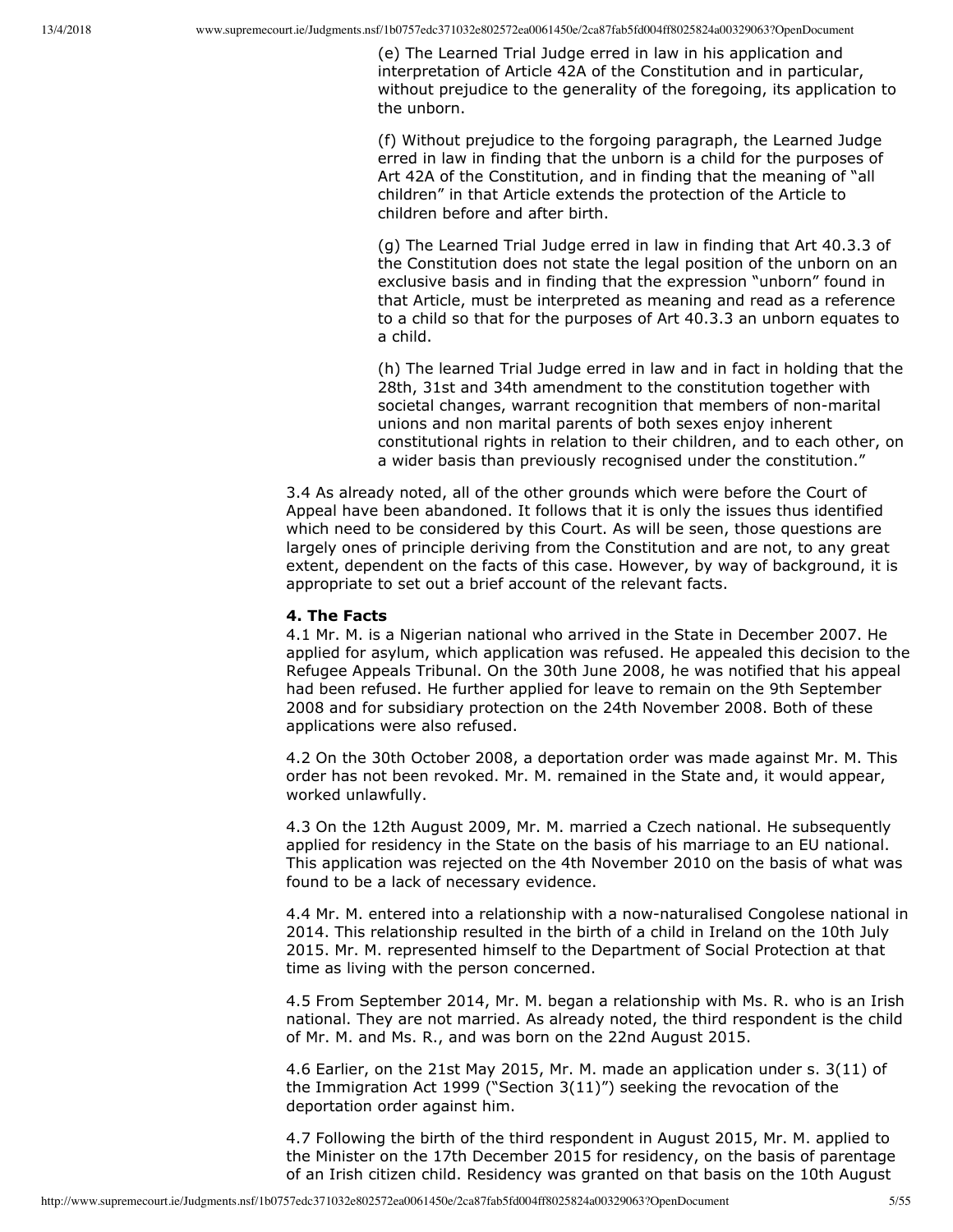2017. The application for residency superseded the application under Section 3(11), which was withdrawn. It is on that basis that it was accepted that these proceedings had become moot by the time of the trial in the High Court.

4.8 This case came before the High Court in the context of an application for leave to seek judicial review coupled with an application for an injunction restraining Mr. M's deportation. On the 1st August 2015, Mac Eochaidh J. delivered an ex tempore judgment granting an interlocutory injunction restraining deportation until further order of the Court. The application for leave was adjourned to be considered at a later date and was subsequently considered by the Humphreys J. As also already noted, the third respondent was then born on the 22nd August 2015 and later joined to these proceedings. No attempt had been made to join the third respondent prior to birth, although Mac Eochaidh J. did note in his judgment that he would have considered such an application had it been deemed necessary.

4.9 The starting point for a consideration of the issues which are before this Court requires an analysis of the judgment of the High Court on the substantive issues.

#### **5. The High Court Decision**

5.1 The High Court (Humphreys J.) delivered its judgment on the 29th July 2016. In his decision, the trial judge noted that the case had seemed to be an appropriate instance for the Court to exercise its discretion to telescope the application for leave with the substantive hearing and the parties ultimately agreed to this course of action. Therefore, Humphreys J. made an order under the Court's jurisdiction, given by O. 84, r. 24(2) of the Rules of the Superior Courts, to the effect that the application for leave be treated as the hearing of the action.

5.2 Humphreys J. also noted in his judgment that any question concerning the legal position of the unborn was strictly speaking moot by the time it fell for the High Court to reach a decision because the third respondent had been born. However, he stated that the parties appeared willing to treat the proceedings as a test case in relation to the issues. Furthermore, it was noted that there are necessary temporal limitations regarding the rights of the unborn. In this context, Humphreys J. concluded as follows:

> "A court can proceed to determine an issue that is strictly moot if the interests of justice so require. In this case there are two factors so requiring; firstly the particular suitability of issues arising from pregnancy as a basis to depart from the normal mootness doctrine, and secondly the consent of the parties."

5.3 The trial judge then identified the issues which he considered arose from the proceedings and the pleadings of the parties in the following terms:

> "(i) [W]hether the first named applicant is entitled to notice of the date and time of his intended deportation (a point which is not moot in any event);

(ii) whether it would have been unlawful for the Minister to deport the first named applicant without first deciding on the s. 3(11) application; and

(iii) whether, when the Minister came to consider the s. 3(11) application prior to the birth of the third named applicant, she could limit herself to a consideration of the family rights of the applicants by reference to the right to life of the unborn only or whether she was obliged to consider the substantive *prospective* family rights as between all of the applicants that would arise on the birth of the third named applicant."

5.4 Point (i) is not relevant to the issues before this Court but it should be noted that it was rejected by the High Court.

5.5 Likewise point (ii) is not relevant to the issues before this Court as Humphreys J. held that it was clear from the relevant authorities that such an application does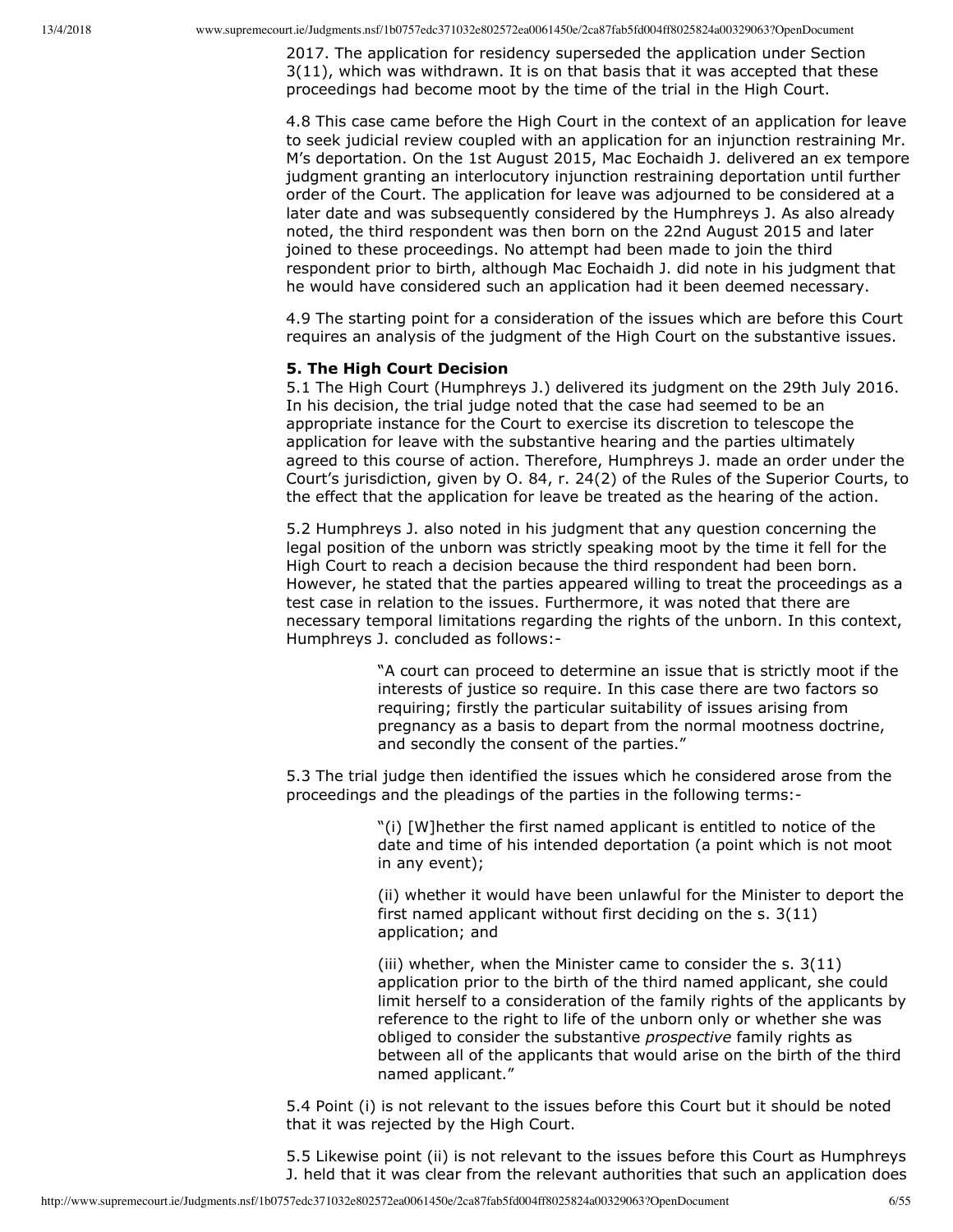not have the effect of suspending the deportation order concerned and that therefore, "It follows irresistibly from that conclusion that the Minister is not obliged as a matter of law to determine  $a \simeq 3(11)$  application prior to effecting deportation."

5.6 Humphreys J. then turned to issue (iii). In addressing this issue, the trial judge set out the positions adopted by the parties, being that the Minister considered that, where an individual was the parent of an unborn, the only rights of that unborn that should be considered was the right to be born. On the other hand, the respondents contended that the Minister had an obligation to consider a broader range of rights of an unborn potential Irish citizen, including future rights, in the context of a deportation order.

5.7 Humphreys J.'s approach to addressing the question of the matters which the Minister must take into account when considering a Section 3(11) application was to first consider the broader question of what must be taken into account in any such application before turning to the application of that test in the context of the prospective birth of an applicant's child. Humphreys J. then undertook a review of the authorities in this area at paras. 45 to 49 of his judgment and concluded as follows at paragraph 50:

> "In my view it follows from the caselaw I have referred to that the matters which the Minister must consider in the context of a s. 3(11) application are the foregoing:

(i) any representations by the applicant; and

(ii) any change of circumstances since the original decision which engages a legal provision which would have the effect of rendering the deportation unlawful by reason of an actual or prospective breach of rights. Such unlawfulness could arise under one of the following headings:

(a) a change in the legal status of the person so as to deprive the Minister of jurisdiction to effect deportation (for example, the acquisition of EU citizenship or other EU rights);

(b) an actual or prospective threat to the life of freedom of the person, either on Convention grounds under s. 5 of the Refugee Act 1996 or in a manner that would infringe arts. 2 or 5 of the ECHR;

(c) an actual or prospective risk of torture or inhuman or degrading treatment under to s. 4 of the Criminal Justice (United Nations Convention Against Torture) Act 2000 and arts. 2 and 3 of the ECHR;

(d) any other actual or prospective breach of the rights (whether legal, constitutional, EU or ECHR) of the applicant or another person that would arise if the deportation was effected."

5.8 The trial judge went on to note that the prohibition on *refoulement* is forward looking under the relevant legislative provisions and, therefore, that test considers prospective risks. On that basis he considered that there is no reason why such a forward looking approach to rights should not be applied to the prospective position of an unborn.

5.9 Humphreys J. then considered whether it would be a breach of the rights of the respondents to deport a prospective parent so that the mother would not have her partner present for the birth. He stated:

> "In my view there is no basis to elevate the desirability of having one's partner present for the birth into a constitutional right that can be asserted in the deportation context."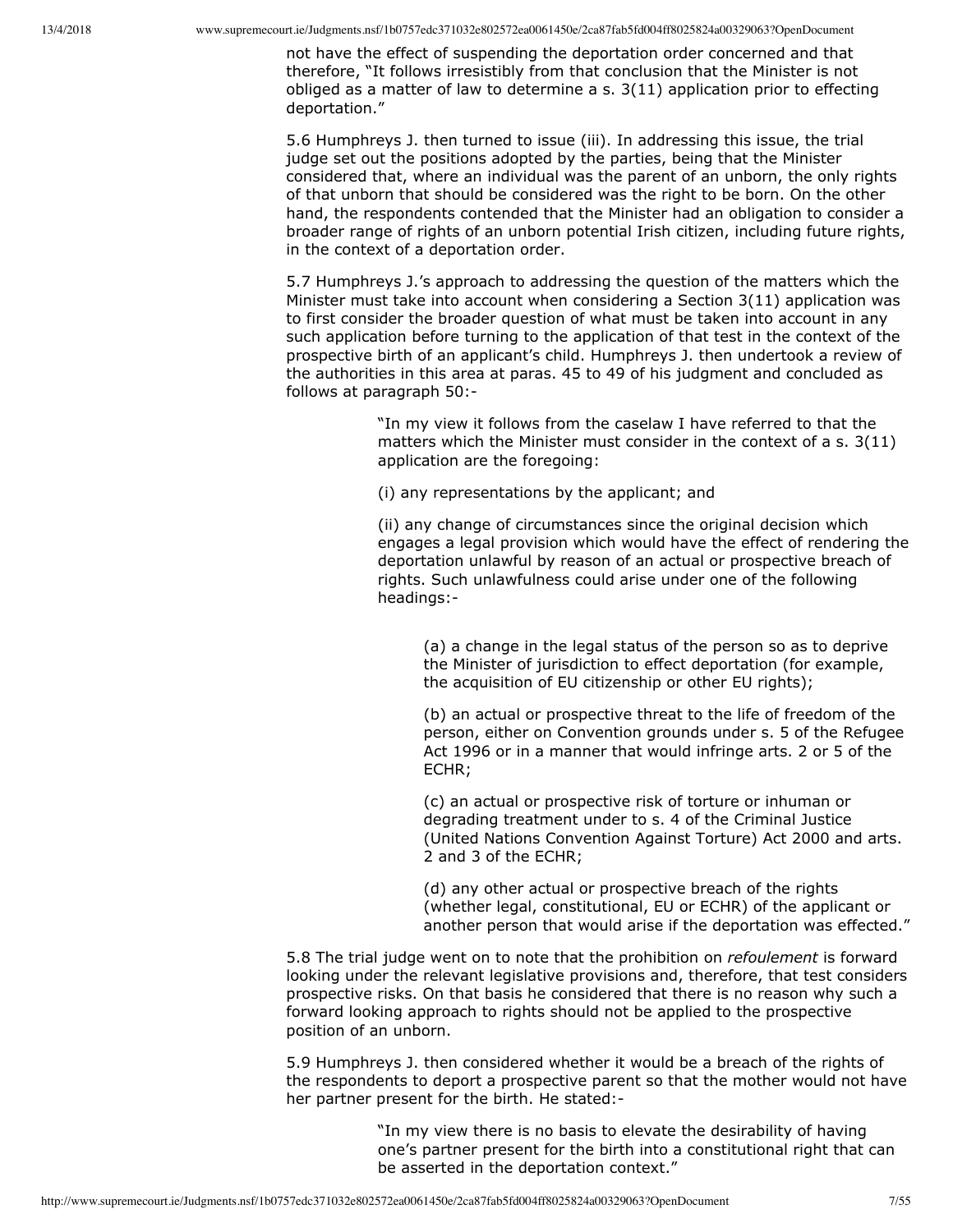5.10 The next issue which the trial judge considered was phrased as follows:

"Is the Minister obliged to consider the prospective family rights of the parties including the prospective rights of a child who is unborn at the time of the making of a s. 3(11) application?"

It is, in substance, the findings of the trial judge in relation to this question which lie at the heart of the issues which arise on this appeal.

5.11 Humphreys J. began his consideration of this question by noting that the Minister's position, being that the only relevant right of the unborn to be considered was the right to life, appeared to derive from Article 40.3.3 of the Constitution. The trial judge stated that this constitutional provision was adopted following a number of what he considered to be judicial decisions recognising that certain rights of the unborn are protected by Article 40.3 (for example, *G. v. An Bord Uchtála* [1980] I.R. 32). He rejected the contention that the introduction of Article 40.3.3 was intended to sweep away these preceding decisions and to represent the entirety of the rights of the unborn. In this regard, the trial judge differed from Cooke J.'s suggestion in *Ugbelase v. Minister for Justice, Equality and Law Reform* [2010] 4 I.R. 233 that Article 40.3.3 represented a statement of the rights of the unborn "on an exclusive basis" and expressed the view that the Article itself recognised other unenumerated rights such as the right to travel in the case of the mother.

5.12 Humphreys J. continued by stating:

"In addition to these rights, other significant rights of the unborn child are recognised, acknowledged or created by common law or statute, in turn reflecting inherent natural and constitutional rights of the unborn which are implied by the constitutional order."

5.13 At paras. 58 to 74 of his judgment, the trial judge considered in detail the various contexts in which such rights might be said to be recognised including succession to property and dealing with property on behalf of the unborn (paras. 60 to 62), tortious liability for injuries which occur while the unborn is in the womb (paras. 64 to 67) and the right to litigate on behalf of the unborn (paragraphs 71 to 74).

5.14 Humphreys J. then referred to the judgment of Irvine J. in *O.E. v. Minister for Justice, Equality and Law Reform* [2008] 3 I.R. 760, stating:

> "It is manifest from the comprehensive and compelling analysis carried out by Irvine J. that the submission by the State that the Minister is only required to consider the right to life of the unborn, and no other rights or potential rights, is entirely without merit for a series of reasons, as identified by Irvine J., which include the following:

(i) Such an approach is arbitrary and would make the substance of rights dependent on the happenstance of the date of birth;

(ii) It is clearly established in case law that the unborn child enjoyed significant rights under the Constitution even prior to the adoption of Article 40.3.3°;

(iii)The interpretation offered by the State would, as Irvine J. points out, at p. 777: "place the rights of the unborn child, from a constitutional perspective, at a much lower level than the rights afforded to the unborn child at common law"."

5.15 The trial judge further referred to the decision of this Court in *East Donegal Cooperative Livestock Mart Limited v. Attorney General* [1970] I.R. 317 and stated that this case acknowledged that prospective threats to rights need to be guarded against. The trial judge concluded on that point as follows: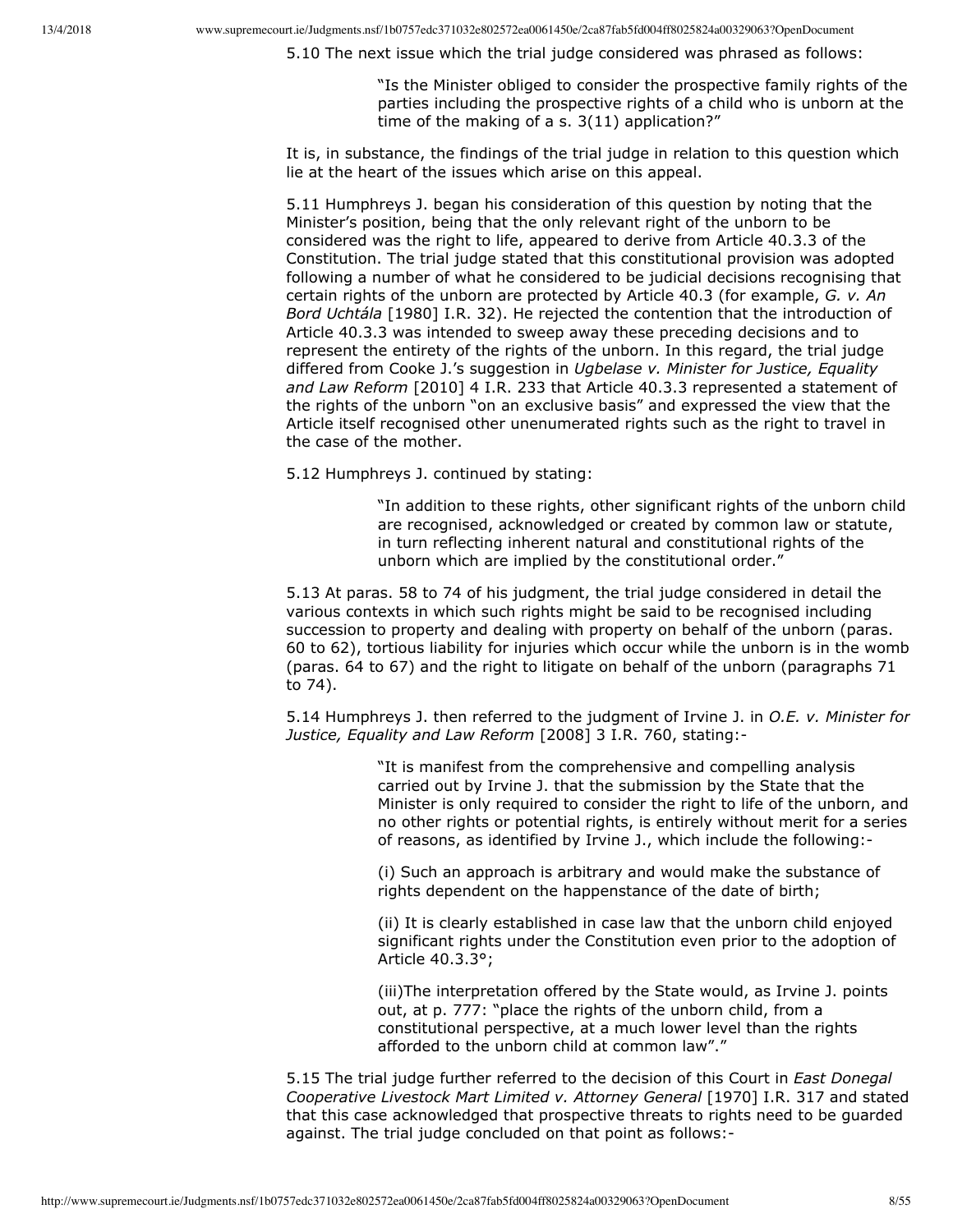"It is irrational, and therefore unlawful, for the Minister to ignore the likely potential situation of an unborn child if to do so would be to fail to give consideration to that child's likely rights."

5.16 The trial judge subsequently went on to consider whether the term "unborn" could be taken to mean "unborn child" in the particular context of Article 42A of the Constitution. In this regard, he stated:

> "Since Irvine J's decision in *O.E*., Article 42A of the Constitution on the rights of the child has been adopted. Section 1 of the Article provides that: 'the State recognises and affirms the natural and imprescriptible rights of **all** children and shall, as far as practicable, by its laws protect and vindicate those rights' (emphasis added). The reference to 'all' children is striking and grammatically unnecessary, and must therefore have very significant substantive content and intention. As well as smacking of non-discrimination, on grounds such as the marital status of parents, it must, in my view, be given a wide interpretation and should include the child before birth."

5.17 Humphreys J. suggested that the term "unborn child" was part of statute law on the date of the adoption of Article 42A and that therefore the use of the phrase "all children" in that constitutional provision would, in his view, support the conclusion that the term "child" was intended to include an unborn child.

5.18 Humphreys J. did note the possibility that it was not intended that Article 42A would have such an effect on deportation proceedings. Furthermore, he acknowledged the fact that many rights guaranteed by Article 42A would not be capable of practical exercise by the unborn. However, he rejected an argument, suggesting that "child" did not include an unborn child on the basis of nonexercisability of rights, as facetious and as "a simplistic and almost sneering basis to diminish or dismiss the status of the unborn child."

5.19 The trial judge then turned to the issue of whether it could be said that Article 40.3.3 represented an exhaustive statement of the rights of the unborn. In this regard, he rejected the conclusions of Cooke J. in *Ugbelase* to the effect that:

> "…the only right of the unborn child as the Constitution now stands which attracts the entitlement to protection and vindication is that enshrined by the amendments in Article 40.3.3 namely, the right to life or, in other words, the right to be born and, possibly, (and this is a matter for future decision) allied rights such as the right to bodily integrity which are inherent in and inseparable from the right to life itself".

5.20 The trial judge stated that this could only be based on "an extremely literal reading of Article 40.3.3 and [a] sheer assertion that it is an exhaustive statement of the entirety of the rights of the unborn."

5.21 Humphreys J. further referred to the decision of the High Court (Hogan J.) in *X.A. v. Minister for Justice, Equality and Law Reform* [2011] IEHC 397, stating that Hogan J. largely followed the observations of Cooke J. in Ugbelase. In relation to Hogan J.'s comment in X.A. that Article 40.3.3 of the Constitution was not intended to have an effect in the context of immigration, Humphreys J. said this was a "straw man". He continued:

> "The issue is whether in considering a deportation decision, the Minister should consider the prospective situation which is likely to unfold, and particularly such rights arising from a child's status as a citizen as are likely to exist, rather than the state of affairs as it exists as a snapshot on the date on which the Minister's decision is made in isolation from matters which are imminently prospective as a matter of likelihood. The proposition that Article 40.3.3° was not intended to affect deportation matters is just simply not an answer to this question. The need to consider the imminently probably state of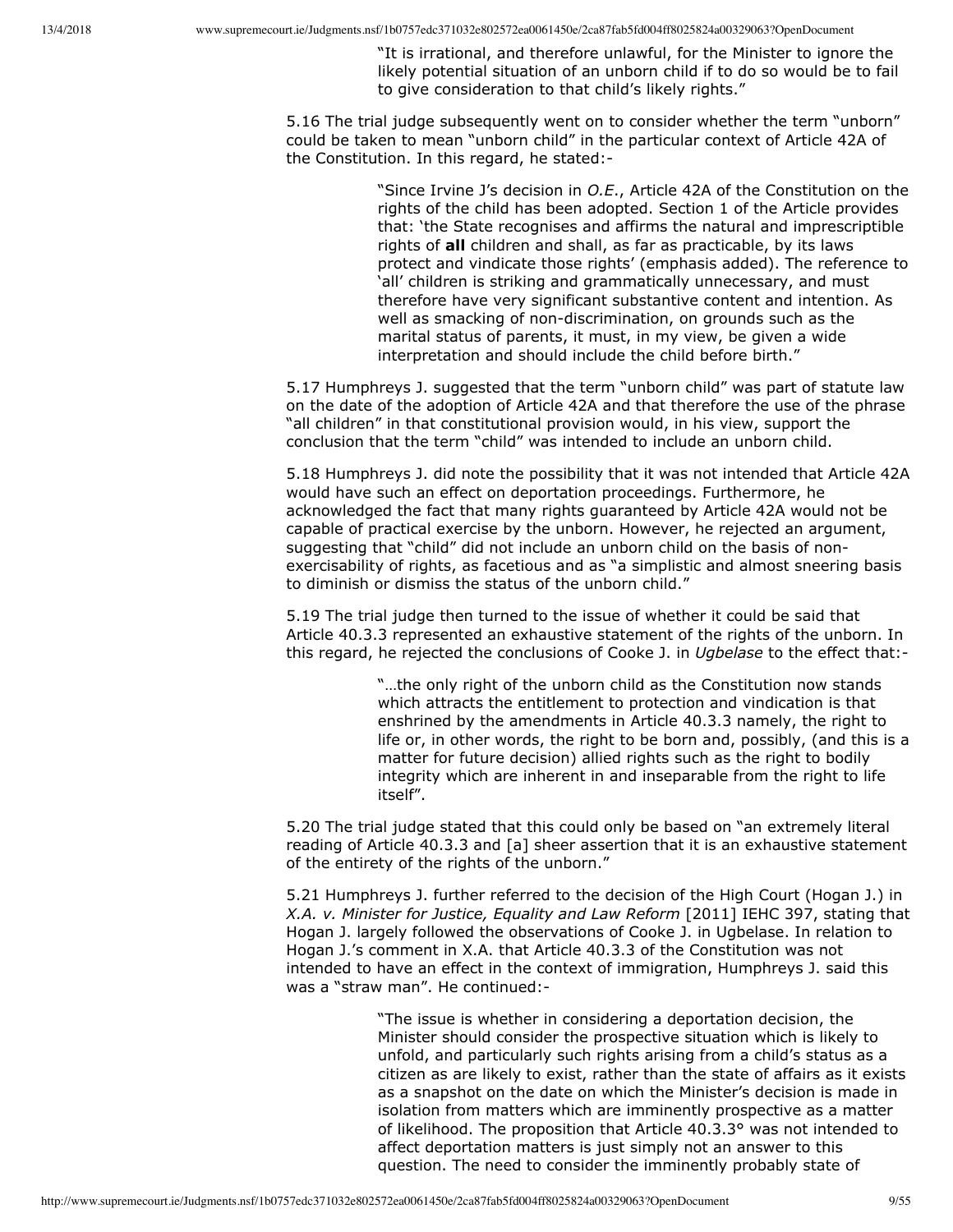affairs, whatever that might be likely to be, would exist even if Article 40.3.3° had never been enacted, or if it were hypothetically repealed or reworded."

5.22 Humphreys J. preferred to follow the approach of Irvine J. in O.E.. He continued at paras. 90 and 92 of his judgment:

> "The consequence of that approach to my mind is that when the Minister is presented with an application based on the prospective parentage of an Irish child who is unborn at the date of the making of the application, the Minister must address the application on the basis that appropriate consideration should be given to the rights which that child will probably enjoy into the future in the event of being born, insofar as such prospective rights are relevant to the deportation issue.

…

The upshot of the foregoing is that the prospective legal rights and (where raised in submissions) interests that a child will acquire on birth are matters that the Minister must consider when an application is made under s. 3(11) by reference an unborn child. However she is not under any obligation to automatically allow such an application."

5.23 Humphreys J. finally considered the nature of any constitutional family rights which might exist in relation to non-marital parents and their children, in the context of determining what matters the Minister may take into account in a Section 3(11) application. In this regard, the trial judge referred to the statements of McKechnie J. in *G.T. v. K.A.O*. [2008] 3 I.R. 567, to the effect that greater recognition might be given to a father in an established cohabiting non-marital family. Humphreys J. further noted recent changes in the constitutional framework since the decision in G.T., starting with the Twenty Eighth Amendment and its requirement of commitment to membership of the European Union involving recognition of the wider family rights contained in the EU Charter of Fundamental Rights. Reference was also made to the Thirty First Amendment, recognising the natural rights of all children. That amendment, Humphreys J. stated, "… must have particular reference to the enjoyment of those rights without regard to the marital status of their parents." Finally, Humphreys J. cited the Thirty Fourth Amendment and its extension of the availability of marriage to same-sex relationships. He concluded:

> "Any one of these developments, and certainly all of them taken together, as well as the fundamental shifts in society since the adoption of the Constitution, in my respectful view warrant a recognition that members of a non-marital relationship, and nonmarital parents of both sexes in particular, enjoy acknowledgement of inherent constitutional rights in relation to their children and each other on a wider basis than has been recognised thus far."

5.24 Consequently, Humphreys J. made the following orders:

"(i) that leave be granted in accordance with the latest amended statement of grounds;

(ii) that there be a declaration that the Minister, in considering an application under s. 3(11) of the Immigration Act 1999, is required to consider the current and prospective situation of the applicant concerned insofar as relevant to that application, including the prospective position, likely to arise on birth, of any child of the applicant unborn at the time of the application;

(iii) that the remaining reliefs sought be refused; and

(iv) that the respondents' undertaking not to deport the first named applicant continue until withdrawn in accordance with its terms, and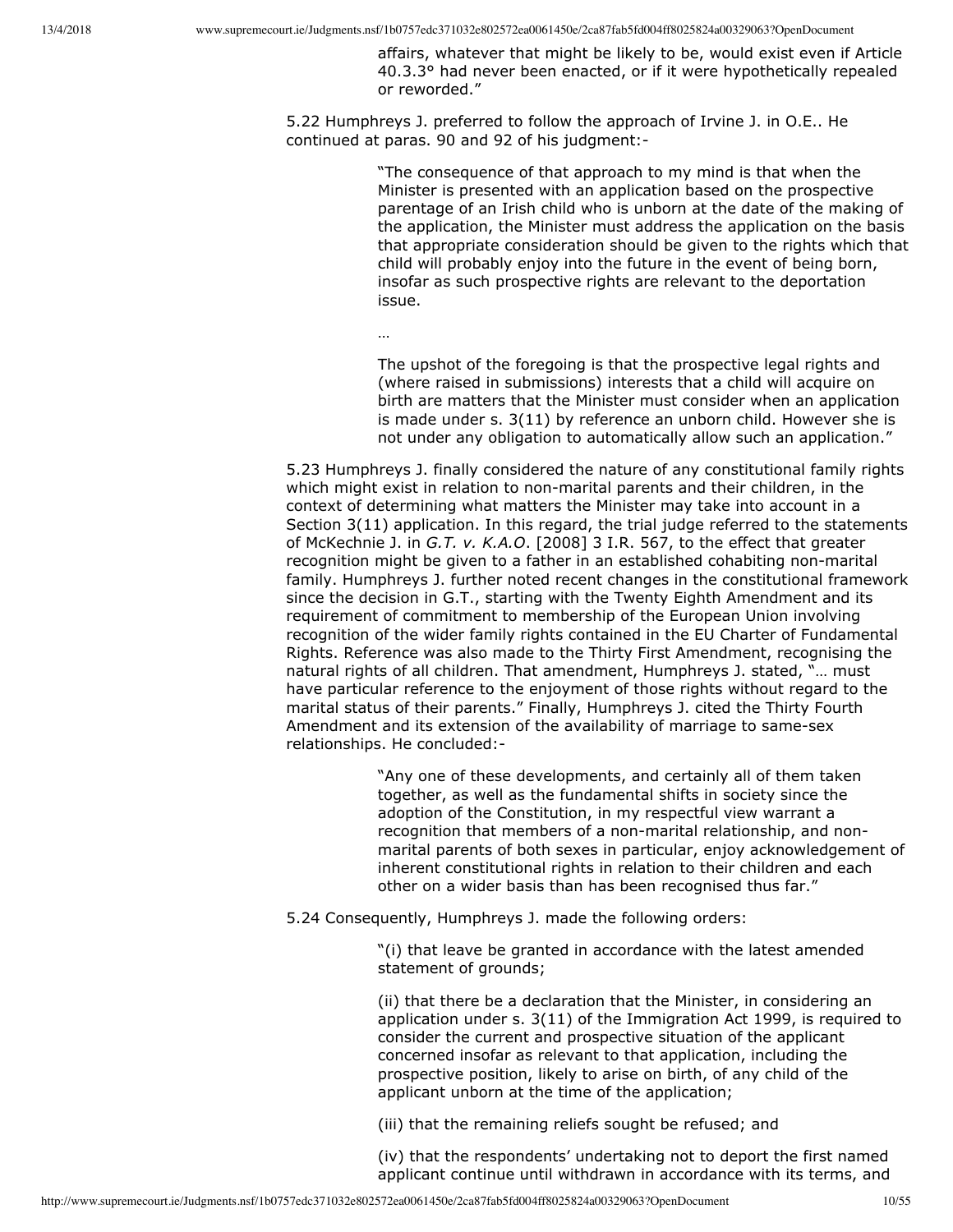that there be liberty to apply in the event that the respondents seeks to so withdraw it."

5.25 As can be seen at least certain of the findings of the High Court are potentially far reaching in their effect. It is those central findings which form the principal focus of the grounds on which leave to appeal was granted.

5.26 Under a range of headings the State argued that the approach of the trial judge was incorrect, first, by virtue of his identification of considerations or factors which had, as a matter of immigration law, to be taken into account by the Minister in considering an application to revoke under Section 3(11). In addition, the State argued that the analysis of the trial judge erred in holding that constitutional rights attached either to the unborn generally, to the unborn as potentially a child within the meaning of Article 42A of the Constitution and concerning non-marital family rights under the Constitution and in particular the potential rights of the third respondent.

5.27 It is in that context that it is appropriate to seek to identify the issues or groups of issues with which this Court was concerned on this appeal and to which this judgment must be directed. Those issues derive from the grounds on which leave to appeal was granted, but also involve the refinement of those grounds to be found both in the written submissions filed by the parties and to the evolution of the debate during the oral hearing.

#### **6. The Issues**

6.1 Having regard to the manner in which the issues were developed at the oral hearing it seems to the Court that the following issues or groups of issues potentially arise for decision. The Court has referred to issues "potentially" arising for, at least in some respects, there may be a question as to whether it is either necessary or appropriate for the Court to resolve those issues for the purposes of giving judgment in this case. Where that consideration applies it is proposed to identify it when referring to the issue in question.

6.2 While it might be possible to characterise the issues in a number of different ways and while there could, indeed, be questions as to the appropriate order in which those issues need to be addressed, it seems to the Court that the following represents the most convenient description of the questions to be considered on this appeal.

6.3 First, there is the question of whether the fact of the impending birth of the third respondent was a factor or consideration which was required to be taken into account by the Minister in the context of the application by Mr. M. to revoke the relevant deportation order under the provisions of Section 3(11). In that context, it became clear at the oral hearing that the Minister did not dispute the contention that one of the circumstances to which the Minister was required to have regard was the fact that Mr. M. was, at the time of the relevant application under Section 3(11), likely to become a father of a child who was likely to be born in Ireland.

6.4 There was some dispute as to whether the position thus characterised on behalf of the Minister at the oral hearing amounted to a departure from the position which the Minister had previously adopted. However, it is not necessary for the purposes of this judgment to reach a conclusion on that dispute. It is certainly now clear that the Minister does accept that the fact that Mr. M. was due to become a father of a child likely to be born in Ireland was a circumstance to which regard was required to be had.

6.5 However, that being said, there was potentially a second question under this heading being as to whether the Minister was required, as a separate matter, to have some regard to the position of the then as yet to be born third respondent. Essentially, the Minister's case in that regard was that the third respondent did not have legal or constitutional personality until birth and that it followed that the Minister did not have any obligation to pay separate regard to the position of the third respondent.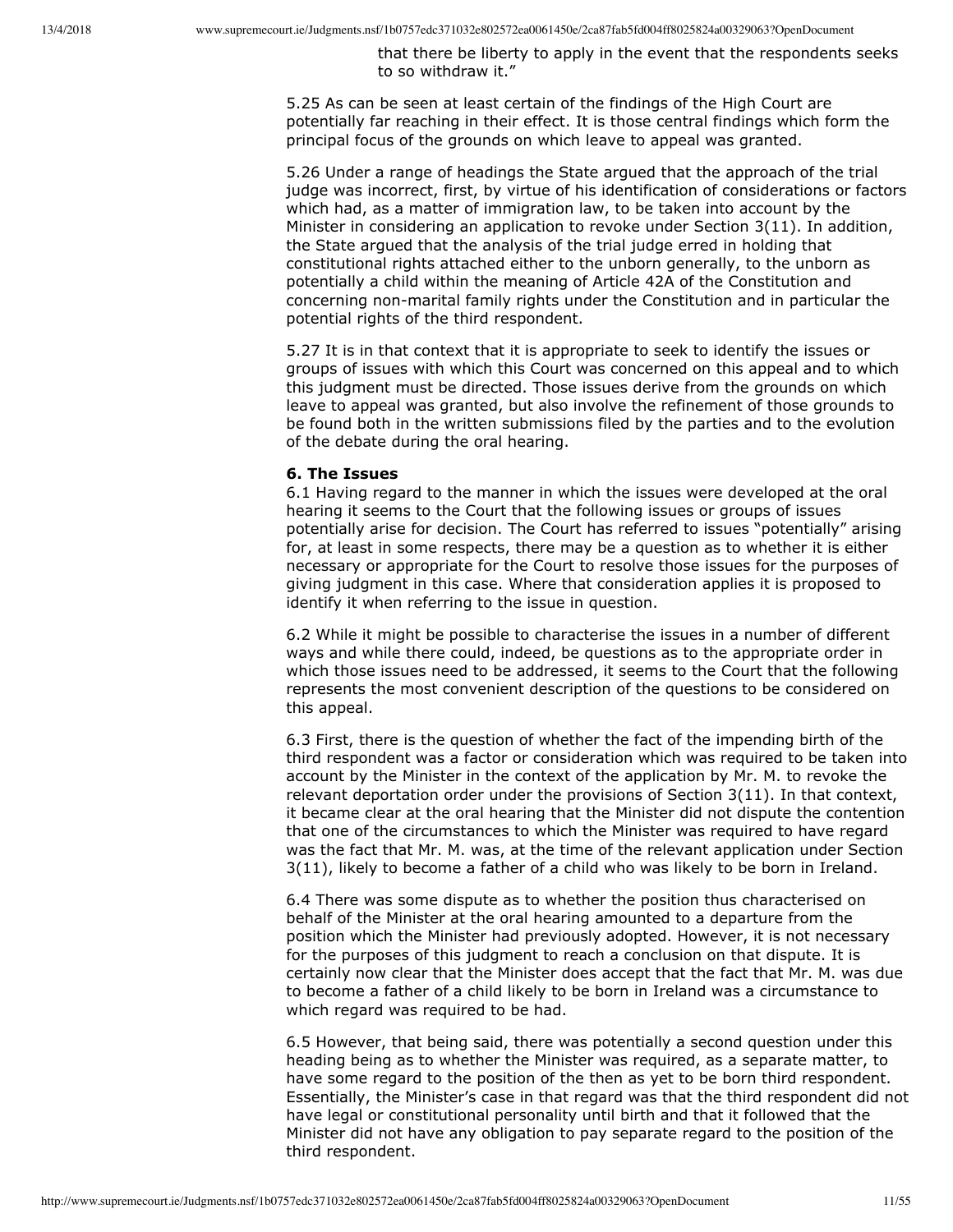6.6 The second issue, which in many ways came to be closely aligned with the first, was as to whether the Minister was required to have regard to the fact that the third respondent, if and when born, would be an Irish citizen child who would enjoy all of the rights guaranteed to such a child under the Irish Constitution. The Minister, of course, agreed that the premise to that issue was factually correct in that it was accepted that, once born, the third respondent would be an Irish citizen and would enjoy the rights in question. However, the Minister again argued that the third respondent, not yet having been born at the time when the relevant application to the Minister was made, did not have a constitutional personality so that, it was said, the third respondent did not enjoy any constitutional rights at that time other than the right to life guaranteed by Article 40.3.3. On that basis it was said that the third respondent could not be said to enjoy any constitutional rights which the Minister was required to take into account notwithstanding the fact that it was acknowledged that, if and when born, the third respondent would enjoy significant constitutional rights.

6.7 In many ways, in the manner in which the debate developed at the oral hearing, the principal argument put forward on behalf of the Minister in respect of issues (i) and (ii) had many similarities. It was said that the third respondent did not, until born, have any legal or constitutional personality. On that basis it was argued, in respect of issue (i), that the Minister could not be required to have separate regard to the position of the third respondent and, with even greater strength, that the Minister could not be required, under issue (ii), to have regard to the fact that the third respondent would, if and when born, enjoy significant rights as an Irish citizen child.

6.8 In one sense if the respondents were to succeed on either issue (i) or issue (ii) there might be a question as to whether it was necessary to consider any further issues. If, contrary to the submissions of the Minister, it was legally required that consideration be given to the separate position of the third respondent either as a circumstance which was, as a matter of general law, required to be taken into account or because the constitutional rights which the third respondent would enjoy if and when born were themselves a matter which required to be taken into account, then the Minister would clearly have adopted a wrong position and the respondents would clearly be entitled to an appropriate form of declaration at least similar to that granted by the High Court.

6.9 However, it must be recalled that these proceedings were moot even at the time when they were before the High Court. It was for that reason that the High Court made a declaration as to the legal position rather than quashing any decision of the Minister, for there was, of course, no decision to quash. Equally, there will not now be any decision taken by the Minister on the application of Mr. M. under Section 3(11). However, part of the reason why it was considered appropriate to go ahead with these proceedings notwithstanding the fact that they were moot was that it will almost inevitably be the case that questions concerning the extent to which the Minister may or may not have to take into account the circumstances of an as yet unborn child of a potential deportee will become moot before being finally determined by a Court by virtue of the birth of the child concerned. It follows that it is almost inevitable that the only way in which such legal questions can be finally resolved is by the determination of a moot appeal. It follows in turn that the purpose of these proceedings after they became moot was clearly designed to determine the matters which the Minister was required by law to take into account in considering an application under Section 3(11) involving the potential birth of a child to the potential deportee. In addition, it is clear that, in that context, questions concerning at least the broad approach to the weight to be attached to any factors to which the Minister is required to have regard are equally important.

6.10 Even if the courts were concerned with a straightforward case where the Minister had made a decision, which was under challenge, to decline to revoke a deportation order, a decision by the court that the Minister had failed to take into account a factor or matter which the law required would lead to the decision of the Minister being quashed and the matter being remitted to the Minister. However, in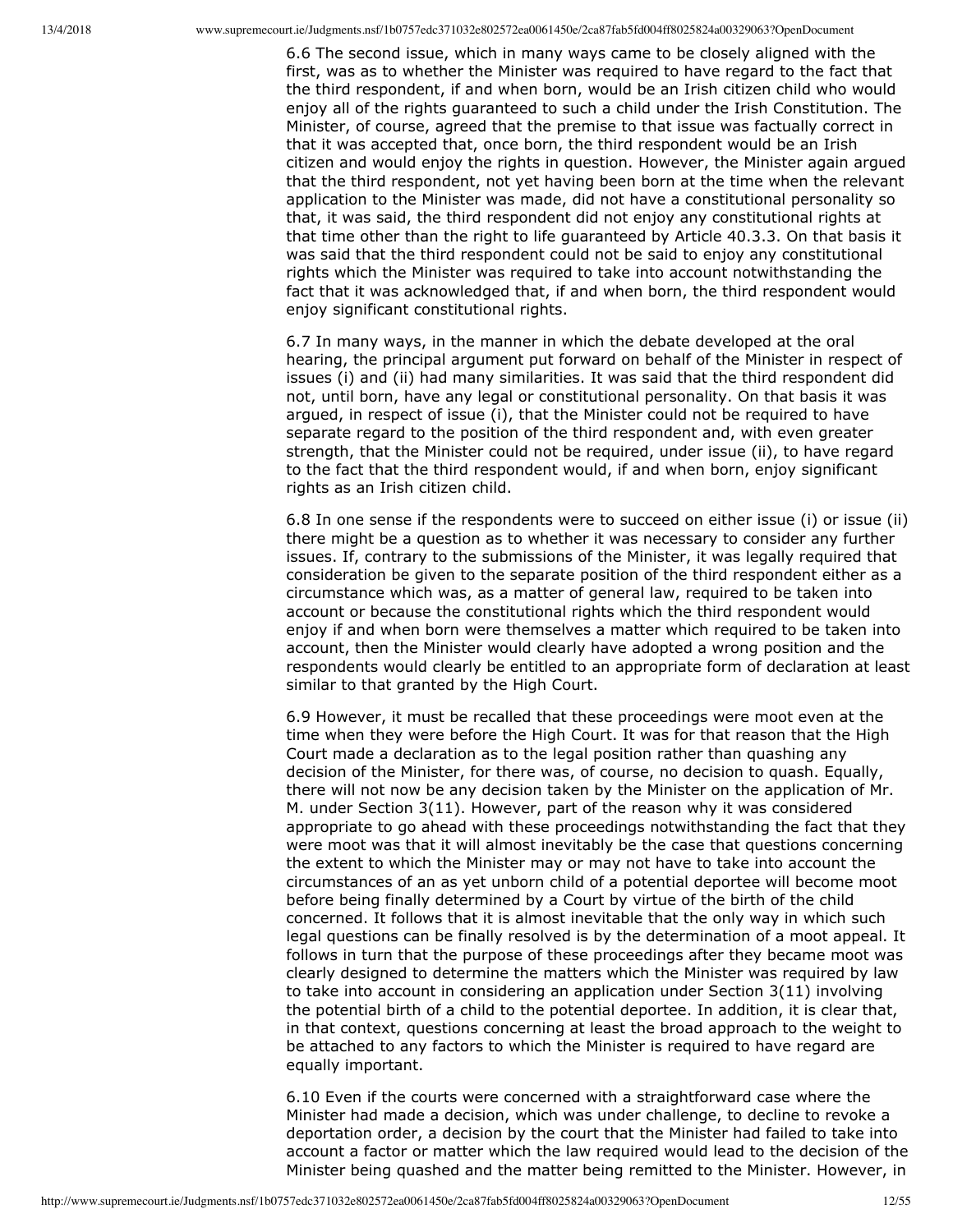such circumstances it would be more than appropriate for the court to determine any questions within the court's competence (as opposed to questions which are for the Minister) which would arise in the circumstances of the case when the matter returned to the Minister for reconsideration. Clearly, the question of whether constitutional rights are engaged is a matter which would come into sharp focus in such circumstances. If a matter were to be remitted to the Minister without a determination by the court as to whether any of the factors identified had constitutional status then the Minister would be left with insufficient guidance from the court as to the proper approach to be adopted when the matter came back before the Minister for further consideration. It is important to emphasise that, in such circumstances, the court is not determining what the ultimate decision of the Minister must be (for that is a decision which is within the jurisdiction of the Minister) but rather the court is determining a relevant matter of law which will require to be taken into account by the Minister on the matter being remitted. The relevant matter of law would be as to whether constitutional status attaches to any of the considerations which the Minister must take into account and, possibly, the nature of any such constitutional rights. In those circumstances it seems to the Court that it is necessary to determine whether any of the constitutional issues asserted on behalf of the respondents, and as found by the trial judge, are established. Those are questions of law which would require to be properly taken into account by the Minister in the event that this issue had to be reconsidered.

6.11 However, before going on to consider the specific constitutional questions which arise, it is important, as a separate matter, to briefly address certain aspects of both statutory and common law concerning the unborn not least because considerable reliance was placed by the trial judge on those matters in coming to his conclusion that the unborn enjoyed significant constitutional rights beyond the right to life guaranteed by Article 40.3.3 of the Constitution.

6.12 Thereafter, the third set of issues which arises is as to whether the third respondent had, prior to birth, any constitutional entitlements or rights which extend beyond the express terms of Article 40.3.3. Within that question it may be necessary to address the issue explored at some length at the oral hearing as to whether, prior to the adoption of the Eighth Amendment, the unborn had any constitutional rights. In addition, there is the question of whether, as the Minister argues, any such rights which may have pre-dated the Eighth Amendment were, in effect, codified by and subsumed into the Eighth Amendment so that, it is said, no continuing rights exist in the unborn beyond those which find express recognition in Article 40.3.3. It will also be necessary, for the purposes of determining the questions which arise under this heading, to address at least some issues which arise in relation to the proper approach to the interpretation of the Constitution in areas such as this. In particular. the identification of the potential source of constitutional rights which might attach to an unborn outside the scope of Article 40.3.3 needs to be considered.

6.13 Fourth, there is the question of whether an unborn is a child for the purposes of Article 42A of the Constitution. The trial judge so held. Clearly, if the trial judge was correct in that regard then, in a sense, all of the other earlier issues which have been identified would potentially become irrelevant for the very high level of constitutional protection which is conferred by Article 42A would require a very high level of regard to be paid by the Minister to the position of the third respondent prior to birth.

6.14 Fifth, and finally, it may be necessary for the Court to address the finding of the trial judge that, in the light of modern conditions and in the light of the various amendments to the Constitution on which he placed reliance, the meaning of the term "family" as used in the Constitution or the constitutional rights which attach to a non-marital family needs reconsideration. However, under that heading, an important preliminary question arises as to whether, and if so to what extent, it either was necessary or appropriate for the trial judge to go into those issues at all. It follows that similar questions need to be addressed by this Court.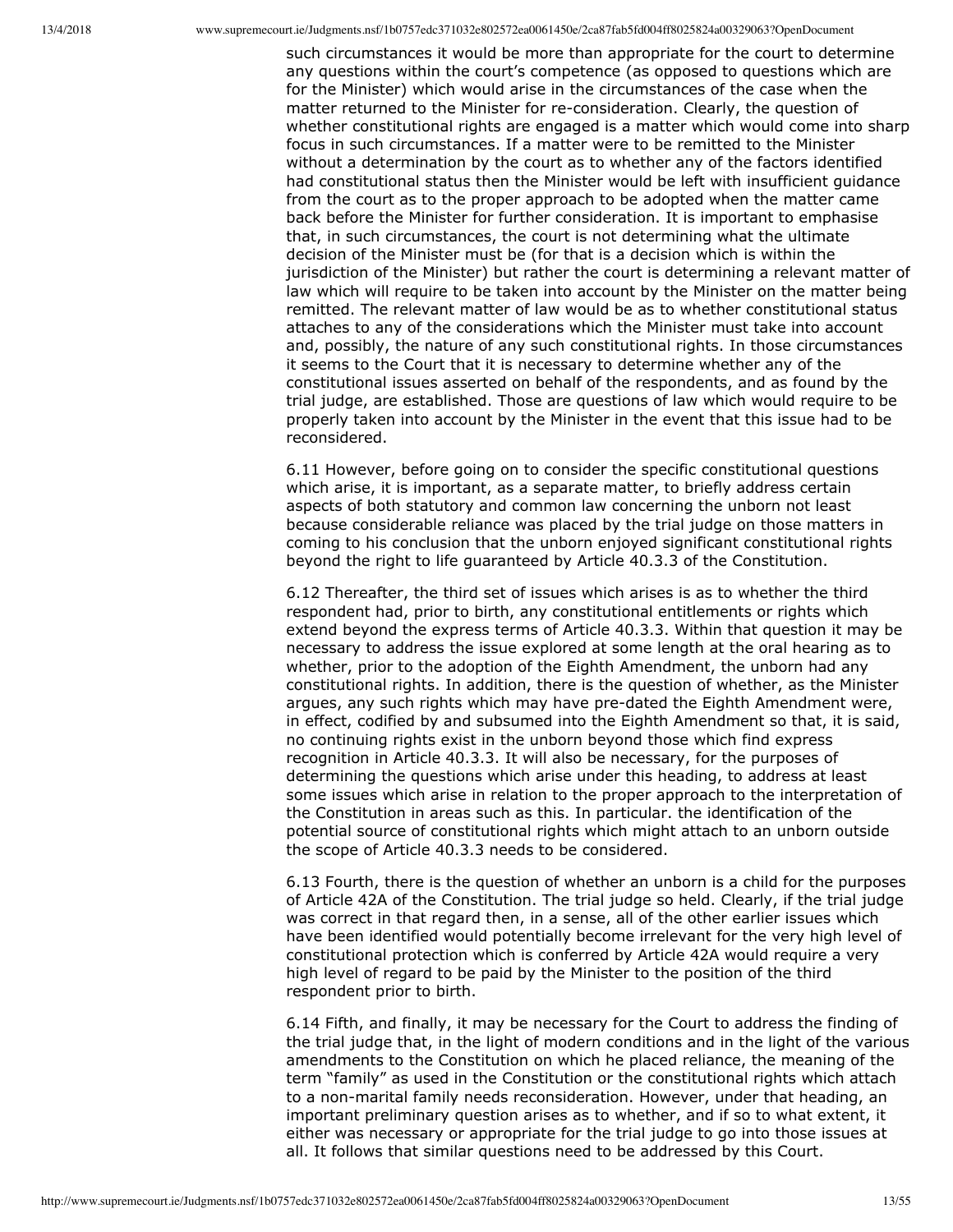# **7. The Submissions of the Parties**

7.1 Having identified the issues or groups of issues arising, it is proposed to set out the position of the parties in respect of those issues utilising the clarification set out above. This was not necessarily the way in which the parties themselves approached those issues both in the written and in the oral submissions.

## **(a) The Factors to be Taken into Account**

7.2 The first and second issues identified above concern the factors which the Minister was required to take into account in relation to the revocation application of Mr. M., having regard to the impending birth of the third respondent at the time the application was made. The first issue relates to the position of the third respondent as potentially an independent factor required to be taken into account by the Minister given the likelihood that the third respondent would be born in Ireland as a child of Mr. M. in circumstances where it was the deportation of Mr. M. which was under consideration. The second issue relates to the question of whether, in addition, the constitutional rights which the third respondent would enjoy as an Irish citizen once born must also be taken into account. This second issues has possible additional importance to the respondents for it has at least a constitutional character.

7.3 The State submitted that the trial judge correctly identified all of the factors which the Minister must take into account in any revocation application, by reference to *Sivsivadze v. The Minister for Justice* [2016] 2 I.R. 430 and *P.O. and F.O. v. The Minister for Justice* [2015] 3 I.R. 164. As noted above, the Minister did not dispute that one of the circumstances to which the Minister was required to have regard was the fact that Mr. M., at the time of making the Section 3(11) application, was likely to become a father of a child born in Ireland.

7.4 However, the State continued to maintain that the Minister was not required to give separate consideration to the position of the third respondent (who was at the relevant time, of course, unborn) on the basis that unborn children do not enjoy legal personality and that their position does not, therefore, require to be taken into account as a standalone matter. On the other hand, the respondents maintained that the unborn had a sufficient legal existence to justify its interest being separately considered. In addition it was said that it was not logical for the Minister to accept that the fact that Mr. M. was likely to become a father of a child born in Ireland had to be taken into account but, at the same time, assert that the position of that child could be ignored.

7.5 However, in relation to the second issue, which concerns whether the Minister was required also to have regard to the fact that when born the third respondent would be an Irish citizen child enjoying the rights that entails, the State submitted that until born the unborn has no constitutional personality. As such, while acknowledging the necessary fact that if and when born the third respondent would enjoy certain constitutional rights, the State disputed the High Court's finding that the Minister was required to take such future rights into account in the context of Mr. M.'s revocation application. The State disputed the argument that it was necessary to take into account any prospective rights of the unborn and submitted that to do so would, in effect, amount to the same thing as recognising that rights were enjoyed by the unborn before birth.

7.6 In relation to the test which the Minister is required to apply in a consideration of the immigration status of a foreign parent of a born Irish citizen child, the State placed reliance on the criteria established in the case law of this Court which, it was said, relates to the current, practical circumstances of the child and its integration into Irish society (citing Oguekwe). The State submitted that a future analysis in this context is not required and, indeed, that such an analysis would be problematic given that the nature of the unborn is such that it would be incapable of having social or factual integration in Irish society.

7.7 In the first place the respondents disagreed with the State's characterisation of this issue. It was said that the State wrongly suggested that Humphreys J. had determined that the rights of the unborn fall to be considered in the context of a revocation application as if that unborn was an Irish citizen child or that the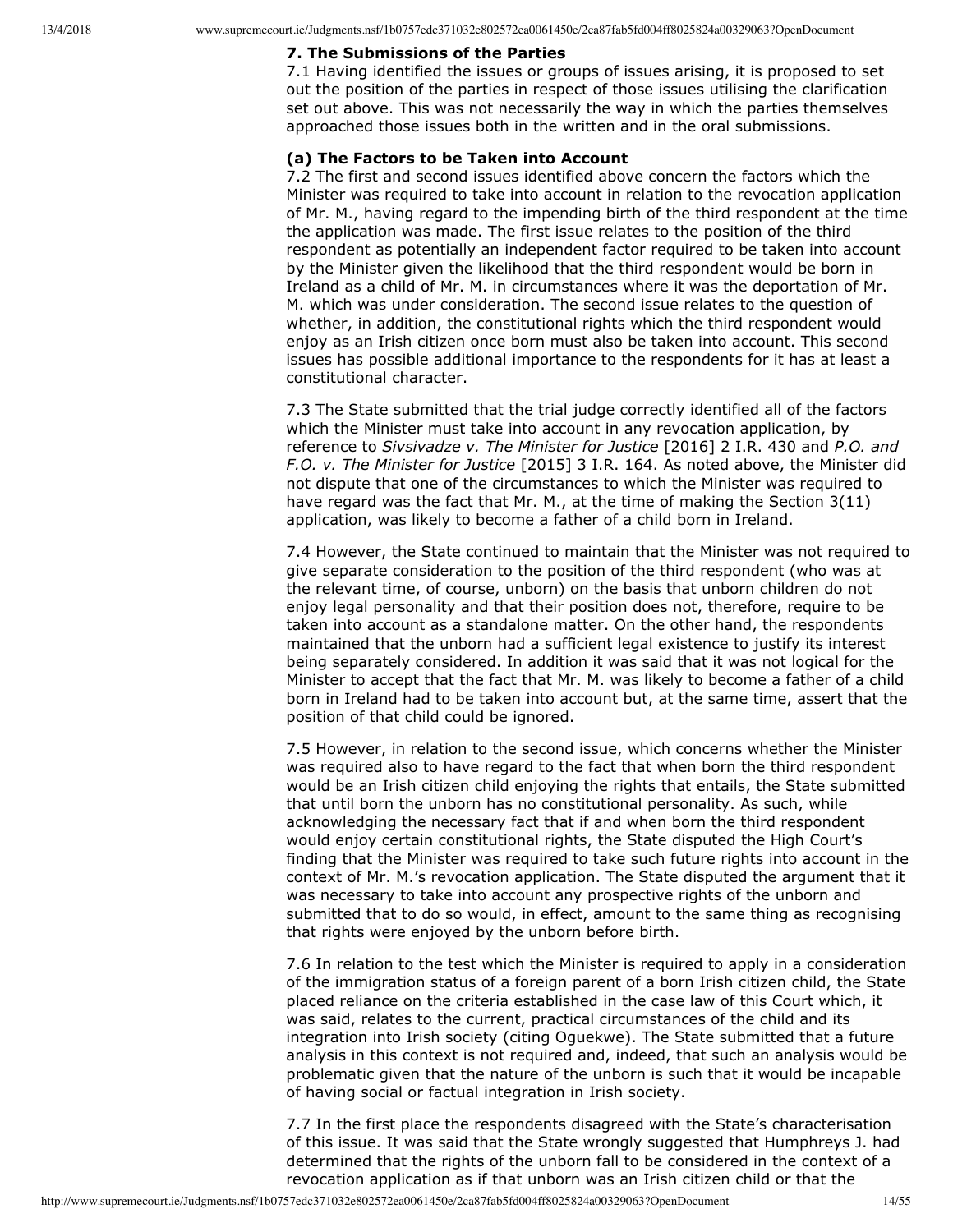position of the unborn must be equated with that of a born child for the purposes of Article 40.3. The respondents submitted that this mischaracterised the findings of the High Court. The respondents submitted that the key finding of the High Court is to be found at paras. 90-92 of the High Court judgment and is to the effect that the rights which the unborn child of an applicant will enjoy on birth are simply matters that the Minister must consider in the context of a revocation application without those rights being necessarily equated with those of a born child.

7.8 The respondents also noted the jurisprudence of this Court and the lower courts in relation to the rights of children and parents in immigration/deportation matters and the obligations of the Minister and the State in this regard. They noted that an Irish citizen child has personal and constitutional rights in this context. They further submitted that these rights are not unilateral and indeed in some instances rely in substance on the parents of the child concerned for their practical exercise and operation. The respondents questioned the validity of what is said to be the position of the State, being that none of the constitutional rights and protections afforded to Irish citizen children in this context apply either immediately or prospectively to the unborn.

7.9 The respondents submitted that the relevant rights of the third respondent were those identified in *Oguekwe*, including the right to protection of the family. The respondents argued that there was no logical reason to attribute significant constitutional weight to the presence of an Irish citizen child in the immigration context while also asserting that an unborn child, who on birth will be an Irish citizen, is what would amount to nothing more than a "constitutional cipher". They argued that the inability to exercise certain rights is not a sound basis for justifying this distinction.

7.10 With regard to the marital status of the parents of the unborn in this context, and its relation to the right to protection of the family identified in *Oguekwe*, the respondents relied on the decision of Irvine J. in *O.E*. to support the contention that an unborn, who when born will be an Irish citizen child, but whose parents are unmarried, is nonetheless entitled to expect that once born they will enjoy the care, society and support of his or her parents. The respondents further submitted that, in any event, this issue is put beyond doubt by the terms of Article 42A which applies to all children regardless of the marital status of their parents.

7.11 Ultimately, the respondents submitted that the key issue on this appeal is as to whether the constitutional rights of the unborn warrant any consideration at all, rather than a fine calibration of the consideration required. This is said to be so because of the position of the State to the effect that a decision such as that under consideration in these proceedings is argued not to involve a requirement to consider or attach any weight at all to the position of the unborn. For that reason the respondents suggested that this issue does not properly arise on this appeal.

## **(b) The Common Law and Statutory Position of the Unborn**

7.12 As already noted the trial judge attributed significant importance in his analysis to certain provisions concerning the unborn to be found both in the common law and in statute. In their submissions, the State approached these matters by considering the various contexts in which Humphreys J. stated that it is possible to identify relevant rights relating to the unborn. Broadly speaking, the State argued that any entitlements that the unborn might have in law exist only as limited exceptions to what is said to be the established principle that an unborn does not have legal personality. Furthermore, it was argued that the examples relied on by Humphreys J., in support of the suggestion that the unborn had a broad range of rights were legal fictions or necessary corollaries thereof. The State further argued that, where the unborn is afforded a legal entitlement in the established case law, it is always contingent on the birth of the unborn. Therefore, the State's essential argument in this context was that the examples relied on by the trial judge do not justify the conclusion that the unborn enjoys a broader range of rights than suggested by the State. Furthermore, it was argued that it is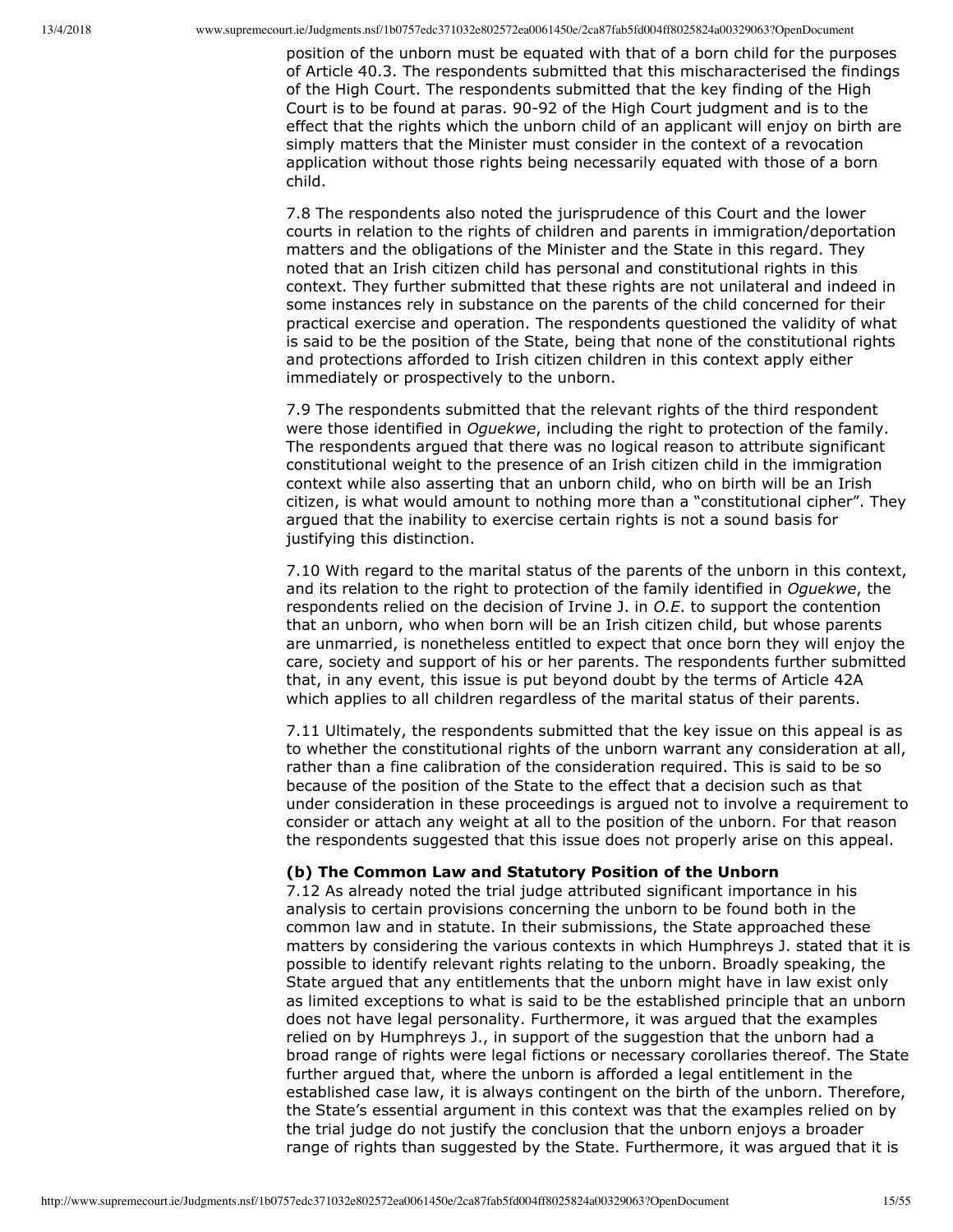inappropriate to identify constitutional rights by inference from statutory provisions and common law principles.

7.13 The respondents, while acknowledging that the High Court judgment considers the above issues at length, suggested that the detail of the questions addressed are not central to the determination of the issues involved in the appeal. The significance of the above issues, the respondents submitted, is the recognition that the unborn can be and is a repository of rights so that the question of whether such rights may be vindicated *in utero* or only on birth does not, it is said, determine the issues in the appeal. This is so, the respondents contended, because the State's case is that the Minister is not required to give any recognition to the position of the unborn, whether on the basis of the status as unborn or the status as a prospective born child.

#### **(c) The Constitutional Position of the Unborn**

7.14 Under this issue it is necessary to consider the submissions of the parties in relation to the constitutional position of the third respondent prior to birth and whether the constitutional protection of the unborn extends beyond the express provisions of Article 40.3.3. As noted above, the related question of the constitutional position of the unborn prior to the adoption of the Eighth Amendment may also arise under this heading but only as part of the analysis required to be carried out on the question of whether the unborn have constitutional rights beyond those guaranteed by Article 40.3.3.

7.15 The State submitted that it does not follow from the recognition of the right to life as an express right of the unborn under Article 40.3.3 that other constitutionally protected personal rights must also inhere in the unborn. In that context the State noted the jurisprudence in this regard relied on by the trial judge to support the argument that, prior to the Eight Amendment, the "rights of the unborn were in any event protected by Article 40.3". The principal decisions referred to are *McGee v. Attorney General* [1974] I.R. 284; *G. v. An Bord Uachtála*; *Norris v. Attorney General* [1984] I.R. 36; and *Finn v. Attorney General* [1983] 1 I.R. 154. The State submitted that these decisions cannot be relied on to reach the conclusion that Article 40.3 protected the rights of the unborn prior to the Eighth Amendment. It is said that none of these cases directly concerned the right to life of the unborn so that any comments in that context in those decisions are *obiter*. It should be noted that during oral submissions the State declined to take a definitive stance regarding the constitutional rights of the unborn, or lack thereof, prior to the Eighth Amendment, and stated merely that there was no definitive judicial decision in this regard. In that context it was said that the adoption of the Eighth Amendment meant that it was not necessary to take a stance on this issue.

7.16 In relation to judicial pronouncements in this area following the Eighth Amendment, the State suggested that the early cases dealing with this provision tend to see it as recognising a pre-existing right rather than creating a new right. However, it was further submitted that the later cases tend to focus on the purpose of the Eighth Amendment. In this regard, the State pointed to the decisions of this Court in *Attorney General v. X* [1992] 1 I.R. 1 and in *Roche v. Roche* [2010] 2 I.R. 321 and particular reliance was placed on statements in those cases to the effect that the purpose of introducing the Eighth Amendment was to prevent the introduction or legalisation of abortion. The State acknowledged that in *Roche*, Murray C.J. took a different view regarding the intention behind the Eight Amendment. The State noted however that, in *Roche*, Murray C.J. was alone among his colleagues in expressing such a view.

7.17 Ultimately, the State submitted that, even if there were indeed rights inhering in the unborn prior to the Eighth Amendment, the effect of that Amendment was to set out on an exclusive basis the extent of the constitutional protection of the unborn. In this regard, the State submitted that the approach of Cooke J. in *Ugbelase* is to be preferred to that of Irvine J. in *O.E*.

7.18 The respondents for their part submitted that the jurisprudence prior to the adoption of the Eighth Amendment clearly recognises that the unborn has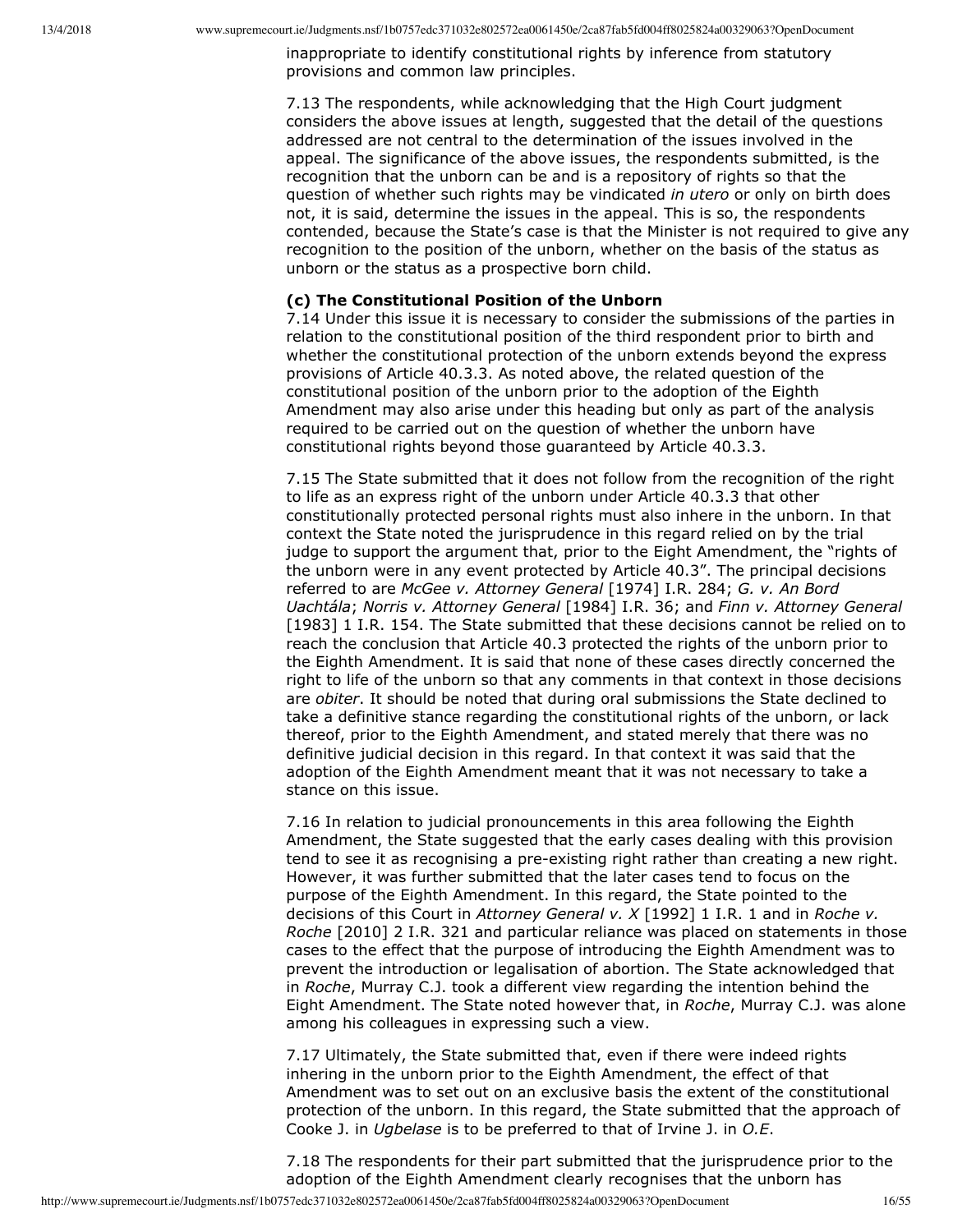constitutional personality and visibility. However, it should be noted that the respondents conceded that the trial judge erred in suggesting that there was any definitive decision in this context prior to the Eighth Amendment. They did, however, submit that there is no basis to suggest that the unborn is excluded from the protection of Article 40.3. They also submitted that, while the exact source of the protection of the right to life of the unborn within Article 40.3 prior to the Eighth Amendment might be open to debate, there was no basis for suggesting that the right to life is or was the sole right protected in relation to the unborn. This was said to be so on the basis that there is no apparent limitation in Article 40.3 to that effect.

7.19 Furthermore, the respondents submitted that it is incorrect to suggest that the Eighth Amendment was intended to represent an exclusive statement of the rights of the unborn. They disputed the argument that, if the unborn enjoyed constitutional rights prior to the adoption of Eighth Amendment, the People could have unwittingly restricted the rights of the unborn by adopting that Amendment. They argued that no one would have understood this to be the effect of the Eighth Amendment. In this regard, they submitted that the High Court was correct in declining to follow the decision of Cooke J. in Ugbelase. They submitted that the wording of Article 40.3.3 does not support the conclusion that it is intended to be an exclusive expression of the rights of the unborn. Furthermore, the respondents submitted that Cooke J.'s invocation of the *maxim generalibus specialia derogant* in *Ugbelase* is not appropriate in the context of constitutional interpretation.

## **(d) Article 42A**

7.20 As noted above, a related issue in the context of the extent of the constitutionally protected rights of the unborn arises from the High Court's interpretation of Article 42A of the Constitution to the effect that the phrase "all children" within that Article should be taken to include the unborn.

7.21 The State submitted that Humphreys J. erred in his interpretation of this Article. The State submitted that the wording of the provision is clear and unambiguous and does not contemplate the inclusion of the unborn in the meaning of "all children". In arguing that the trial judge did not engage in linguistic or textual analysis or consider the intention behind the introduction of Articles 42A and the Eighth Amendment, the State submitted that the trial judge inappropriately reasoned backwards from the fact that the term "unborn child" was found in statutory provisions prior to the introduction of Article 42A. With regard to the use of the phrase "all children" in Article 42A, the State suggested that the intention behind the inclusion of this phrase in that formulation was to resolve uncertainty regarding the nature of constitutional rights held by marital and non-marital children. The State ultimately submitted that a linguistic analysis of the wording of Article 42A and 40.3.3 and a consideration of the purpose behind these Articles lead to the conclusion that Humphreys J. erred in this regard.

7.22 The respondents contended that it may not be necessary for this Court to address this issue for, it was said, if this Court is satisfied that the effect of the other provisions of the Constitution relied on is such as to confer constitutional recognition and protection to the unborn, then the precise scope of Article 42A is not determinative of this appeal. The respondents submitted that the fundamental reasoning of the High Court is that the prospective constitutional rights of the unborn must be considered in the context of immigration and deportation and, if this is accepted, then it follows that Article 42A is engaged. Nevertheless, the respondents submitted that the High Court was correct in its interpretation of Article 42A. They submitted that the trial judge's finding is consistent with the literal interpretation of that Article. The respondents further submitted that a purposive interpretation of Article 42A also points towards the inclusion of the unborn within the meaning of "all children". The respondents submitted that the State's argument concerning the intention behind the introduction of Article 42A amounts to nothing more than assertions without a substantive basis to support them and disputed the argument that constitutional rights under Article 42A do not apply to the unborn because some of the rights guaranteed by that article may not be capable of exercise by the unborn. Finally, they also disputed the State's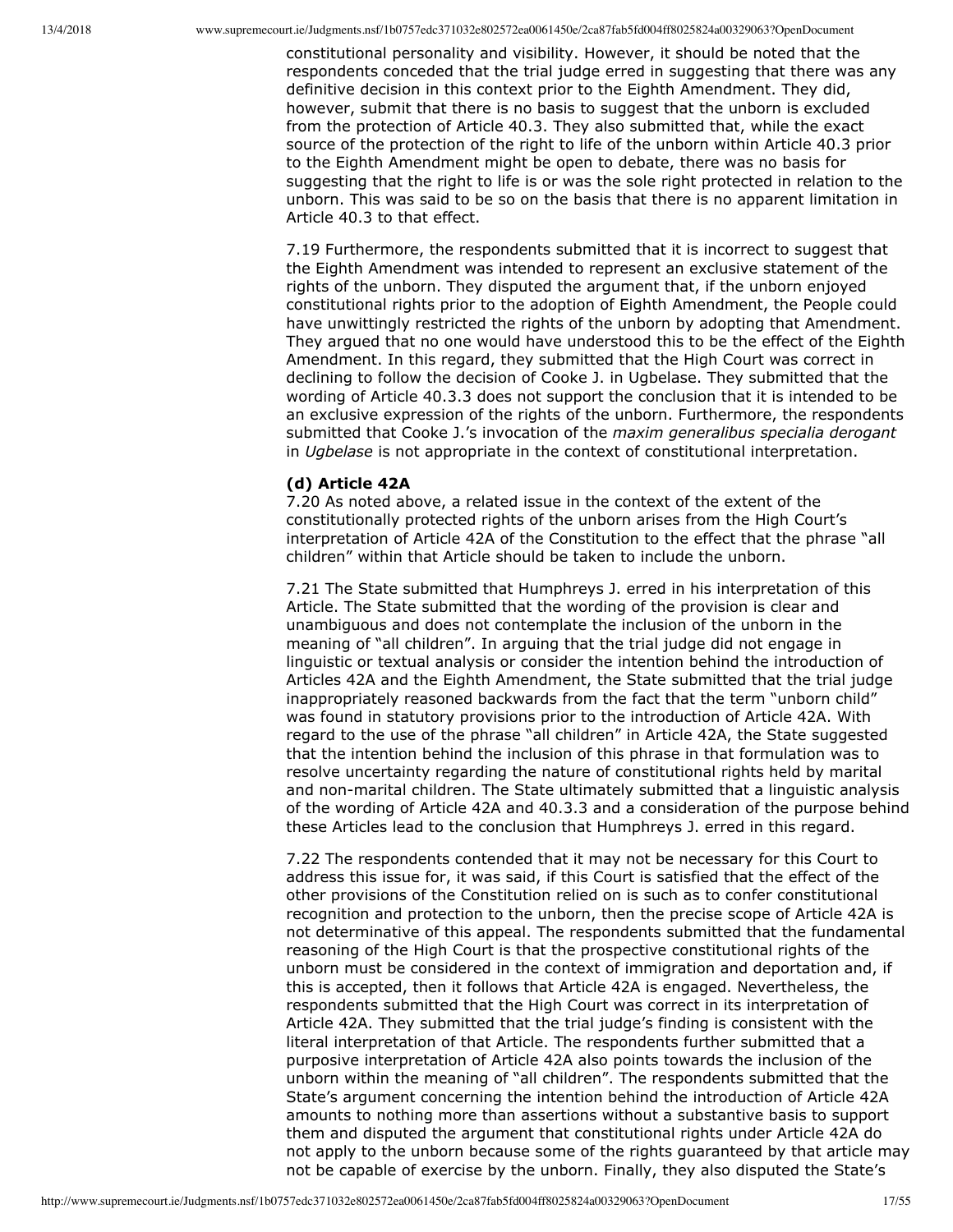submission that a harmonious interpretation of the phrase "all children" requires the exclusion of the unborn so as to avoid conflicts of rights. The respondents argued that no such conflict in fact arises.

#### **(e) Non Marital Parents and "The Family"**

7.23 This issue concerns the position of non-marital parents and the family under the Constitution.

7.24 The State submitted that the comments of Humphreys J., to the effect that there has been a shift in attitudes in Irish society, is merely a hypothesis and furthermore suggested that the trial judge did not identify the scope of any relevant rights asserted. The State submitted that the High Court thus erred in its conclusions in this regard.

7.25 The respondents argued that the issues addressed by the State in this context do not properly arise for consideration on this appeal. They submitted that the rights of the non-marital family in relation to their children are equivalent to the rights of the marital family and that this does not appear to be in dispute. They submitted that the State appears to accept that this is the effect of Article 42A. They noted that there may be some circumstances where there is a difference between the position of the father in an Article 41 family based on marriage compared with other non-marital family situations. However, the respondents submitted that this issue does not properly arise in this appeal.

7.26 Having identified the position of the parties it is next appropriate to turn to consideration of the issues raised. In that context it is proposed to consider issues (i) and (ii) together. The issues which arise under both of those headings concern the factors or circumstances which the Minister is required, by law, to take into account when considering a Section 3(11) application in circumstances such as arise in this case. However, those issues do not involve the more difficult and complex question of whether the unborn enjoys any current rights under the Constitution which go beyond the right to life expressly acknowledged in Article 40.3.3. It is proposed therefore, to turn to issues (i) and (ii).

## **8. Must the Minister Consider the Position of the Unborn?**

8.1 The Court has already sought to identify the way in which this question arises. As already noted, the Minister accepts that the potential birth of a child of Mr. M. forms part of the circumstances of that respondent to which the Minister is required to have regard. However, the Minister stops short of accepting that any separate regard is required to be had to the position of that unborn in and of itself as opposed to as part of the circumstances applicable to the father. It is said that the position of the unborn in such circumstances is not a factor which, as a matter of general law, the Minister is required to take into account. Still less, it is said, is the Minister required to have regard to the fact that the third respondent would enjoy significant constitutional rights as an Irish citizen once born.

8.2 On one view, the distinction which the Minister makes between the matter which it is accepted the Minister must consider, being the fact that Mr. M. was about to become a father of the third respondent, and the additional matters which the respondents argue the Minister was required to consider, being the separate position of the third respondent and furthermore the fact that the third respondent would enjoy significant constitutional rights at least when born, may not appear to be very great. The underlying facts are the same. The Minister has to consider the "situation", to use a neutral term, which pertained at the time of the application to revoke, being that the birth of the then unborn third respondent was due within approximately three months. The birth was due within one month of when proceedings were commenced at which stage no decision had been made by the Minister.

8.3 However, the Minister argued that the nature of the consideration which he is required to carry out has the potential to have a significant impact on the result of any proper consideration given. On that basis it is said that a requirement to give separate and independent consideration to the position of the unborn will potentially affect the overall assessment (even though all sides accept that such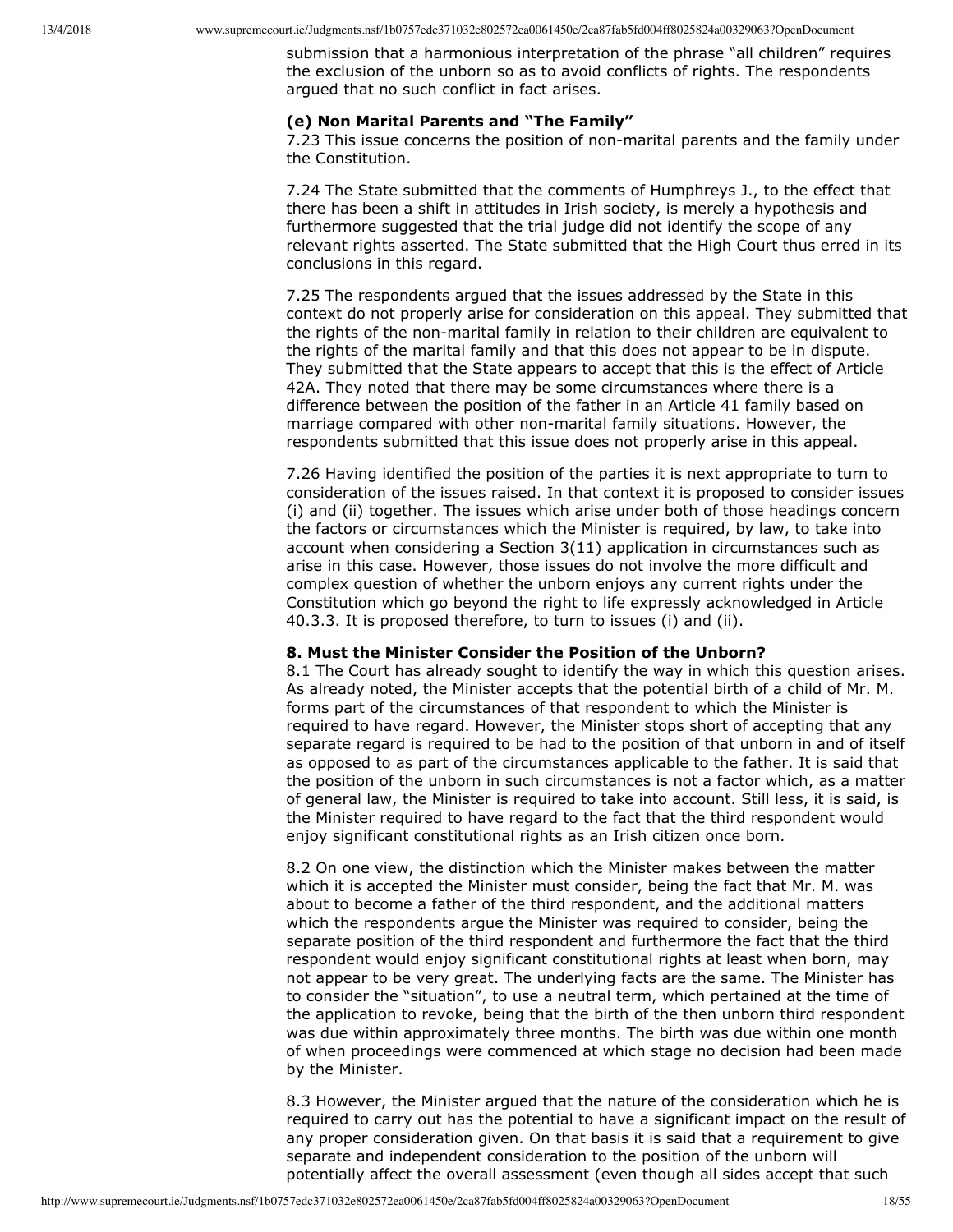additional consideration would not necessarily be decisive). Still more, the Minister argued, the overall assessment would inevitably be significantly impacted by a requirement to take into account the constitutional rights which the unborn would enjoy in the future because those constitutional rights would be required to be given particular weight in any overall assessment.

8.4 In that latter context it is important to note that counsel on behalf of the respondents did acknowledge that the weight to be attached even to those constitutional rights which the respondents assert should be considered would not necessarily be identical to the weight which would be required to be attached to the situation of a born child. However, there can be little doubt but that the Minister is at least correct in asserting that a material weight would have to be attached thereto in any analysis where he was required to give independent consideration to the position of the unborn and even more so if he was required to give consideration to the constitutional rights which that unborn would enjoy if and when born.

8.5 On that basis the question is one of some importance, because it touches on the way in which the Minister is required, as a matter of law, to have regard to the fact that the applicant for a revocation of a deportation order under Section 3(11) is expected soon to be a father of an Irish citizen child and, thus, has at least the potential to impact on the ultimate result of such an application in some cases.

8.6 It is also important to identify that the issues which arise in respect of these questions are separate and distinct from the question which will be addressed shortly concerning whether the unborn enjoy constitutional rights outside the scope of Article 40.3.3. If the unborn actually have rights *qua* unborn then it would be very difficult to see how those rights would not have to be taken into account as a separate matter in any assessment which might lead to an impairment of those rights even if that assessment related to a third party in the sense of the potential deportation of the father of the unborn concerned. But the argument under issues (i) and (ii) does not go so far as to assert that the unborn actually has current constitutional rights separate from Article 40.3.3. The argument simply goes to the question of whether, as a matter of immigration law, the position of the unborn likely to be born in Ireland, and, potentially, under the second issue, the rights which the unborn is likely to enjoy as an Irish citizen child when born, are factors which require to be taken into account and given appropriate weight in the Minister's assessment of an application to revoke a deportation order under Section 3(11).

8.7 These questions arise under very traditional judicial review principles which assert that the lawfulness of any decision involving rights and obligations requires the relevant decision maker to take into account all matters which the law mandates but also requires that decision maker to exclude from consideration any matters which the law regards as irrelevant. Finlay C.J. formulated the principle as follows in *P. & F. Sharpe Ltd v. Dublin City and County Manager* [1989] I.R. 701:

> "... the decision-making authority must have regard to all relevant and legitimate factors which are before it and must disregard any irrelevant or illegitimate factor which might be advanced."

8.8 If either or both of the matters under consideration here are required to be taken into account as a matter of law, then it follows that any decision taken by the Minister which does not take them into account will not be in accordance with law and would be open to being quashed on that basis. But it does not necessarily follow that, in order for it to be the case that such matters are required as a matter of law to be taken into account, the relevant unborn requires to have a current and enforceable constitutional right. There are very many cases indeed where a decision maker is required, as a matter of law, to have regard to certain factors where no legal right let alone a constitutional right is involved. Rather, it is simply that the law requires the factor concerned to be taken into account.

8.9 A starting point must be the acceptance by the Minister that it is necessary, as a matter of law, to have regard, as a relevant circumstance appertaining to Mr.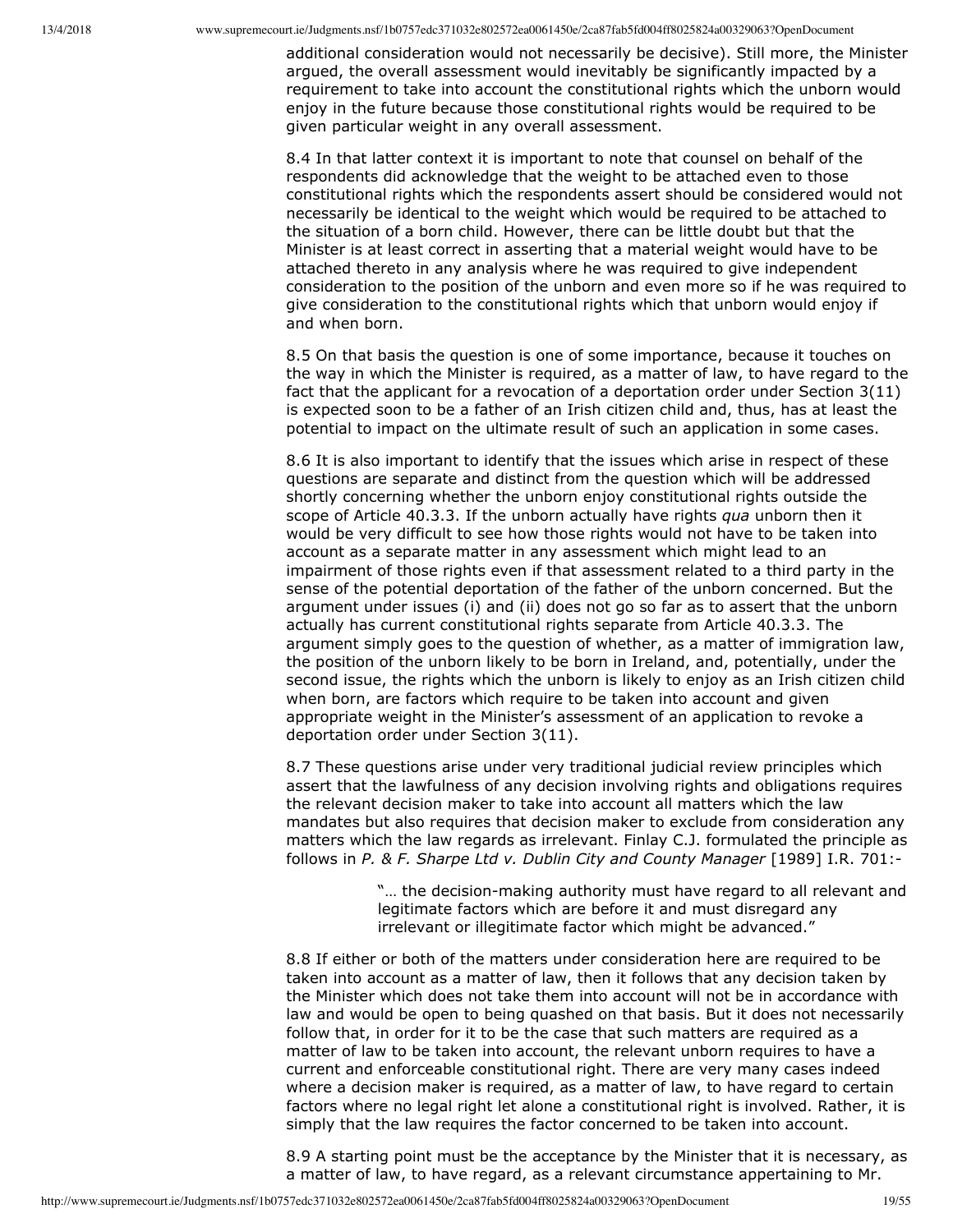M., that he is likely to become the father of a child born in Ireland. It is difficult to see how it does not necessarily follow from that acceptance that one of the circumstances to which the Minister is required to have regard must involve a consideration by the Minister of the position of that child. There seems little logic in attempting to draw what is, in reality, a wholly artificial distinction between having regard to the fact that Mr. M. was likely, at the time of the application to revoke the deportation order concerned, to be about to be the father of a child born in Ireland but not also to have regard to the position of that child. The two questions are so inextricably linked that it just does not make sense to suggest that it is possible to have regard to one without also having regard to the other.

8.10 But there is equally little logic in stating that it is necessary for the Minister to have regard to the position of the potential father, and thus the position of the potential child, without also accepting that regard must be had to the most important fact that, in the circumstances of this case, the child concerned, once born, will become an Irish citizen with the significant rights under the Irish Constitution which attach to that status.

8.11 In the same context it is also important to recall that the assessment which it is frequently necessary to carry out in the context of deportation (whether the relevant decision is one to make a deportation order in the first place or whether, as here, the decision concerns a potential revocation of a deportation order already in place) involves the assessment of future events. Much of immigration law is concerned with assessing the risks or likely consequences of a person being returned to another jurisdiction. The matters that a decision-maker is required to address in reality concern matters that will or may happen in the future in the event of return. While it may, theoretically, be possible to speak of a current risk of a future event such an analysis is unduly technical. In substance, the decision maker is considering the potential consequences of a current decision to deport (or not to revoke an existing deportation order) by necessary reference to events or circumstances which will or may occur or pertain in the future. Why then should the decision-maker exclude from their proper consideration, in an application such as that which is at issue in these proceedings, the future but important circumstance that it is likely that there will be a child of a potential deportee born in Ireland and, in the particular circumstances of this case, as an Irish-born citizen.

8.12 It is appreciated that this analysis leads to a somewhat different finding to that which was determined by Cooke J. in *Ugbelase*. However, it would appear that the only circumstance on which Cooke J. was invited to rule in that case was the assertion that an unborn enjoyed an existing constitutional right which required to be taken into account. The conclusion reached by Cooke J., to the effect that all of the constitutional rights attaching to the unborn are now to be found within the parameters of Article 40.3.3 of the Constitution, is a matter to which it will be necessary to turn in due course under the third issue. However, for the purposes of the argument under this heading it is important to emphasise that Cooke J. was not asked to consider whether it was necessary for the Minister to have regard to the position of a potential child likely to be born in Ireland or to the constitutional rights which would undoubtedly attach to such a child when born in circumstances where, as here, the child concerned would, on birth, be an Irish citizen.

8.13 While the conclusions reached in this section of this judgment necessarily point to a different answer to that given by Cooke J. in *Ugbelase*, the reasoning leading to those conclusions stems from an argument which was not made before him.

8.14 The Court understands the reasons why the Minister might not wish to be required to have regard to the position of the unborn and, in particular, to the rights which the unborn would enjoy when born. However, it is difficult to see that there is any real justification for the assertion that the Minister is required to have regard to the fact that Mr. M. is likely to become the father of the unborn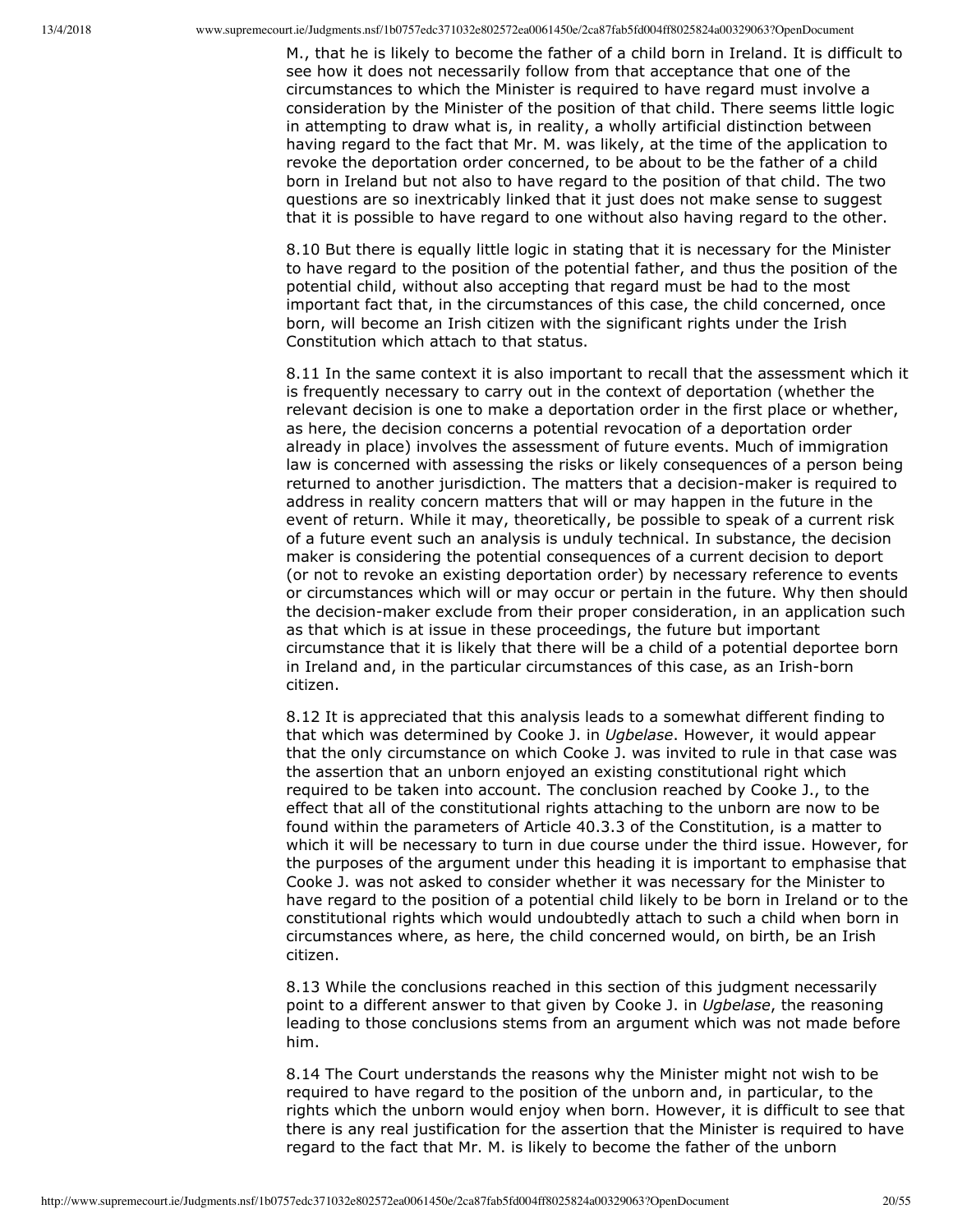concerned as a relevant circumstance but not have regard, simply as a factor to be taken into account, to the position of that unborn itself.

8.15 To hold that the position of the unborn has to be considered is not to say that the unborn, prior to birth, actually has currently enforceable rights to the care and company of her father. Likewise to say that the fact that the unborn, if and when born, will enjoy significant constitutional rights, is a factor to be taken into account, does not mean that the unborn necessarily has independently enforceable constitutional rights of the type contended for, being to the care and company of her father, as of the time in question. It is simply to state that both of these matters are factors which the lawful exercise of the discretion conferred on the Minister by Section 3(11) require to be taken into account.

8.16 It follows, therefore, that the debate about whether, and if so to what extent, it can be said that the unborn has a sufficient legal status to assert rights on its own behalf (or, in practical terms, to have those rights asserted on its behalf by an appropriate person) does not really affect this question. Whether or not the unborn could commence proceedings asserting its rights does not, in and of itself, determine whether the Minister is required to give appropriate consideration to the position of the unborn together with its future probable birth in Ireland, its likely status as an Irish citizen child and the constitutional rights it will then enjoy. The latter is a matter of the proper interpretation of immigration law and is not necessarily dependent on the question of whether those rights can be asserted directly.

8.17 The Court concludes, therefore, that, in assessing the position of the unborn in a case such as this, the Minister is obliged to take into account the fact that the unborn, if born, will enjoy significant constitutional rights when born.

8.18 It is, of course, the case that the reason why it was considered necessary to address these issues stems from the fact that they have the potential to affect the weight to be attached to the likely birth of an Irish citizen child to which the applicant for revocation is a father. Were it not for those questions of weight (which would have theoretically arisen had this matter been capable, in practical terms, of being remitted back to the Minister) then the issues would have been moot in circumstances where it would not have been appropriate for this Court (or indeed the High Court) to have addressed them. It follows that some weight might have to be attached to the position of the unborn and, indeed, additional weight might well have to be applied to the consideration of the undoubtedly significant constitutional rights which the unborn would enjoy on being born.

8.19 However, it is important to emphasise that the analysis which the Minister would be required, as a matter of law, to carry out in giving proper consideration to those two matters is not necessarily the same as the consideration which the Minister would be required to carry out in respect of the potential deportation of the father of a born Irish citizen child. Those later considerations are to be found in the judgment of Denham J. speaking for this Court in *Oguekwe v. Minister for Justice, Equality and Law Reform* (2008) IESC 25.

8.20 *Oguekwe* concerned a deportation order made in respect of a Nigerian father whose Nigerian wife had been granted residency under the Irish Born Child 05 scheme on the basis of her Irish born child who was, in accordance with then law, an Irish citizen. Denham J. at p. 822 set out a nonexhaustive list of matters relevant for consideration by the Minister when making a decision as to deportation under s. 3 of the 1999 Act of a parent of an Irish born citizen child. Those matters are specified in a context where the applicants concerned were a family within the meaning of Article 41. The list of considerations includes not only rights of the applicants but also the State's interests and further specifies permissible approaches by the Minister to balancing the individual and family rights concerned with the State's interest in the common good. As submitted on behalf of the respondents, the framework articulated in Oguekwe is a flexible one capable of accommodating the circumstances and facts of the particular application and persons concerned. The list commences with the statement: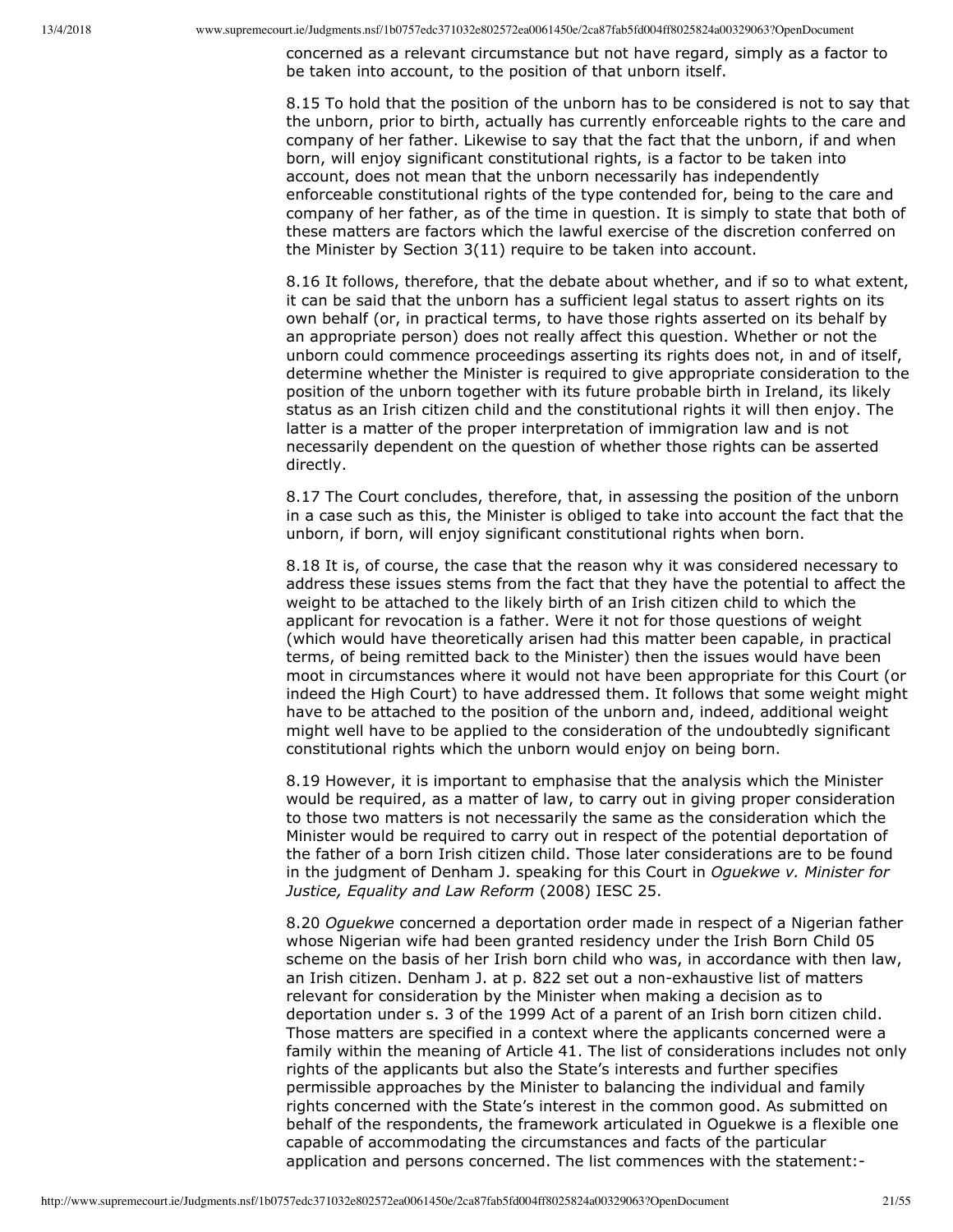"The Minister should consider the circumstances of each case by due inquiry in a fair and proper manner as to the facts and factors affecting the family."

8.21 Specifically, in relation to the Irish citizen child Denham J. included as relevant matters:

> "5. The Minister should consider the potential interference with rights of the applicants. This will include consideration of the nature and history of the family unit.

6. The Minister should consider expressly the Constitutional rights, including the personal rights, of the Irish born child. These rights include the right of the Irish born child to:

(a) reside in the State,

(b) be reared and educated with due regard to his welfare,

(c) the society, care and company of his parents, and

(d) protection of the family, pursuant to Article 41.

The Minister should deal expressly with the rights of the child in any decision. Specific reference to the position of an Irish born child of a foreign national parent is required in decisions and documents relating to any decision to deport such foreign national parent."

8.22 As already stated, the third respondent when born, unlike the child in *Oguekwe*, did not become a member of a family of the type expressly envisaged by Article 41 of the Constitution. The question of the views of the trial judge on the definition of "family" for constitutional purposes and allied matters will be considered later in this judgment. However, it is accepted that, if a decision had been taken by the Minister on the revocation application whilst the third respondent was unborn, it was foreseeable that when born as a citizen she would have the rights identified at (a), (b) and (c) above. However, as Denham J. made clear, such constitutional (or any Convention) rights are not absolute or necessarily determinative. The State's interests also require consideration and, as she stated, "the Minister should weigh the factors and principles in a fair and just manner to achieve a reasonable and proportionate decision" and "The Minister should be satisfied that there is a substantial reason for deporting a foreign national parent, that the deportation is not disproportionate to the ends sought to be achieved, and that the order of deportation is a necessary measure for the purpose of achieving the common good."

8.23 The potential interference with one or other of the constitutional rights to reside in Ireland and to the care and company of parents by deportation of a father is obvious. However, the impact of that interference for the citizen child will depend on many factors including age, existing or future probable relationship and contact with the father, possibly the relationship with, and circumstances of, the mother and many more. The impact on a ten year old child who has lived in Ireland in the care of both parents for many years may be significantly different to that of a one month old child where the facts are such that it appears probable that, even if the father remained in Ireland, the child would not live with him. The assessment of the impact on the constitutional rights of, say, a two month old child by the deportation of his father may not differ greatly from that of an unborn child due to be born in two months time, but both might greatly differ from that of the ten year old in the circumstances already described or, indeed, an unborn in the very early stages of gestation. The interests of the State in any given application may differ significantly and possibly depend, amongst other things, on the immigration or other relevant history of the potential deportee or applicant for revocation. The weight to be attached to those factors and the potential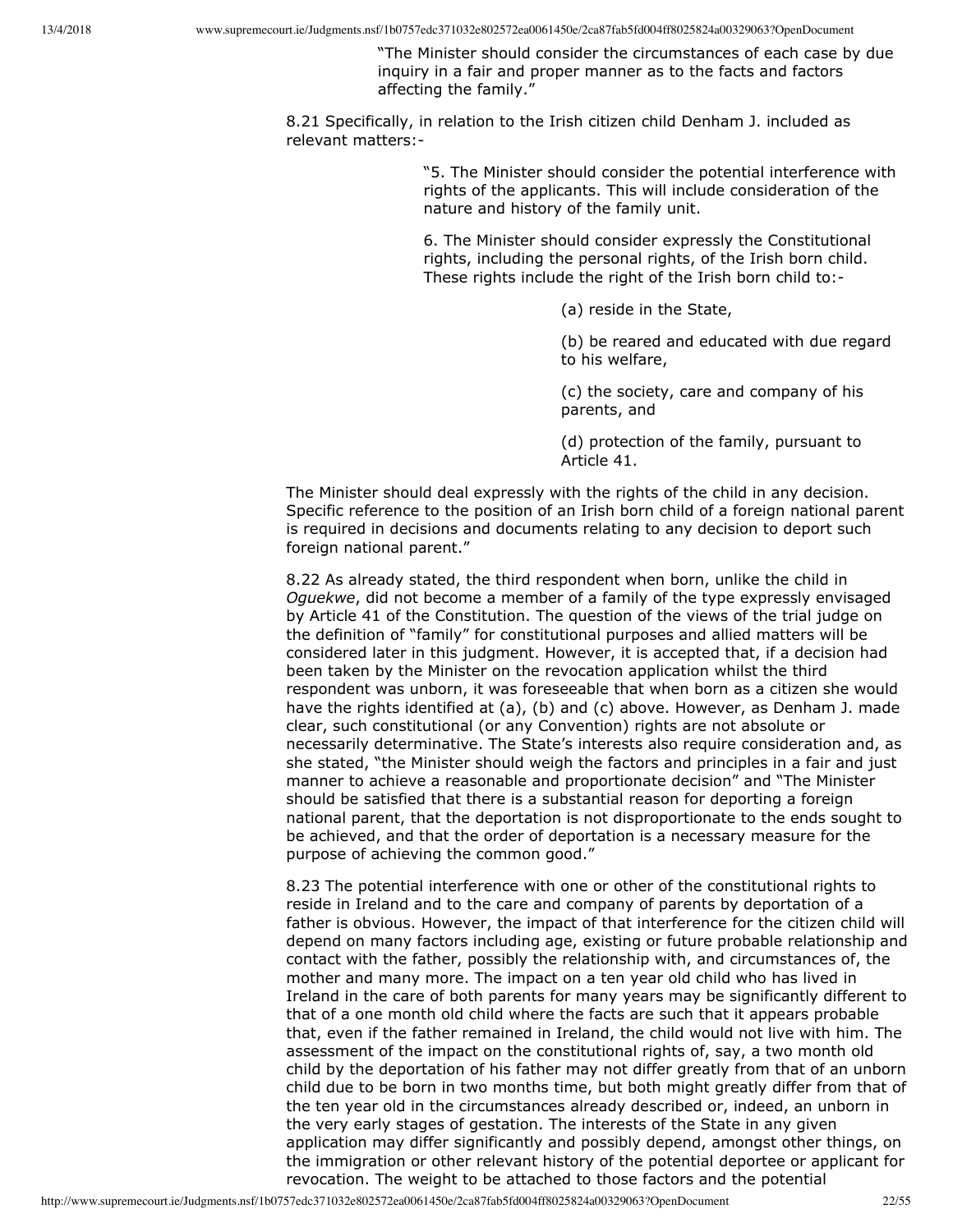proportionality of any decision by the Minister to refuse revocation of a deportation order are not matters for this judgment.

8.24 It suffices to say that the Court considers that, whilst the Minister must consider the constitutional rights when born of an unborn either on an application for revocation or a proposal to deport, the weight to be attached to the potential interference with such rights will depend on all the facts and circumstances of the applicant and unborn concerned and is a matter for the Minister, as is the balance to be struck with the interests of the State in reaching a proportionate decision in accordance with the principles set out by this Court in *Oguekwe*.

8.25 For the reasons already addressed it is now necessary to consider whether the unborn enjoys current constitutional rights which require to be taken into account in an immigration case such as this. As already noted, the trial judge held that the unborn did enjoy such rights and the State argues that the trial judge was incorrect in that regard. The Court has already set out the reasons why it feels that it is necessary to address this question notwithstanding the findings already made in relation to issues (i) and (ii). It will be necessary, therefore, shortly to discuss the important constitutional issues raised under issue (iii). However, having regard to the fact that the trial judge placed reliance on certain provisions of statute law concerning the unborn and also on certain common law provisions affecting the unborn, it is appropriate first to consider those questions both for the purposes of determining whether the trial judge's conclusion in those regards was necessarily correct but also for the purposes of considering whether any such conclusions as are or might be correct could have any proper bearing on the constitutional issues to which it will be necessary shortly to turn.

#### **9. Statute and Common Law Concerning the Unborn**

## **(a) The Common Law**

9.1 One of the reasons given by Humphreys J. for disagreeing with the analysis in *Ugbelase* was that he saw as "completely incorrect" the statement by Cooke J. that the common law did not operate to enable justiciable rights to be asserted by or on behalf of the unborn child prior to birth. A number of judgments and statutes are referred to by the trial judge as supporting a contrary view to the effect that "significant" rights of the unborn child were "recognised, acknowledged or created" by common law or statute. The summary of principles identified by the trial judge in this case includes (at paragraph 101 (vi)) the following proposition:

> "The unborn child enjoys significant rights and legal position at common law, by statute and under the Constitution, going well beyond the right to life alone. Many of these rights are actually effective rather than merely prospective."

9.2 The purpose of this section is to examine the common law judgments and the statutes referred to in order to ascertain the extent to which they can be said to support this conclusion. It is not intended to suggest that this Court is thereby ruling that, in particular, any or all of the common law judgments from other jurisdictions represent either the law or the appropriate approach in this jurisdiction.

9.3 At para. 65 of the High Court judgment in this case there is a reference to *Burton v. Islington Health Authority* [1992] EWCA Civ 2, where Dillon L.J. noted that in certain contexts English courts had adopted as part of English law the maxim of the civil law that an unborn child is deemed to be born whenever its interests so require. The authority for this is attributed to Lord Westbury in *Blasson v. Blasson* 2 De G.J. & S. 665, quoting from Justinian's Digest to the effect that an unborn child is taken care of, just as much as if it were in existence, in any case in which the child's own advantage comes into question although no other person could derive any benefit through the child before its birth.

9.4 *Blasson v. Blasson* was discussed by the House of Lords in *Villar v. Gilbey* [1907] A.C. 139. That case concerned a ruling by the Court of Appeal of England and Wales that there was a general rule for the construction of wills obliging a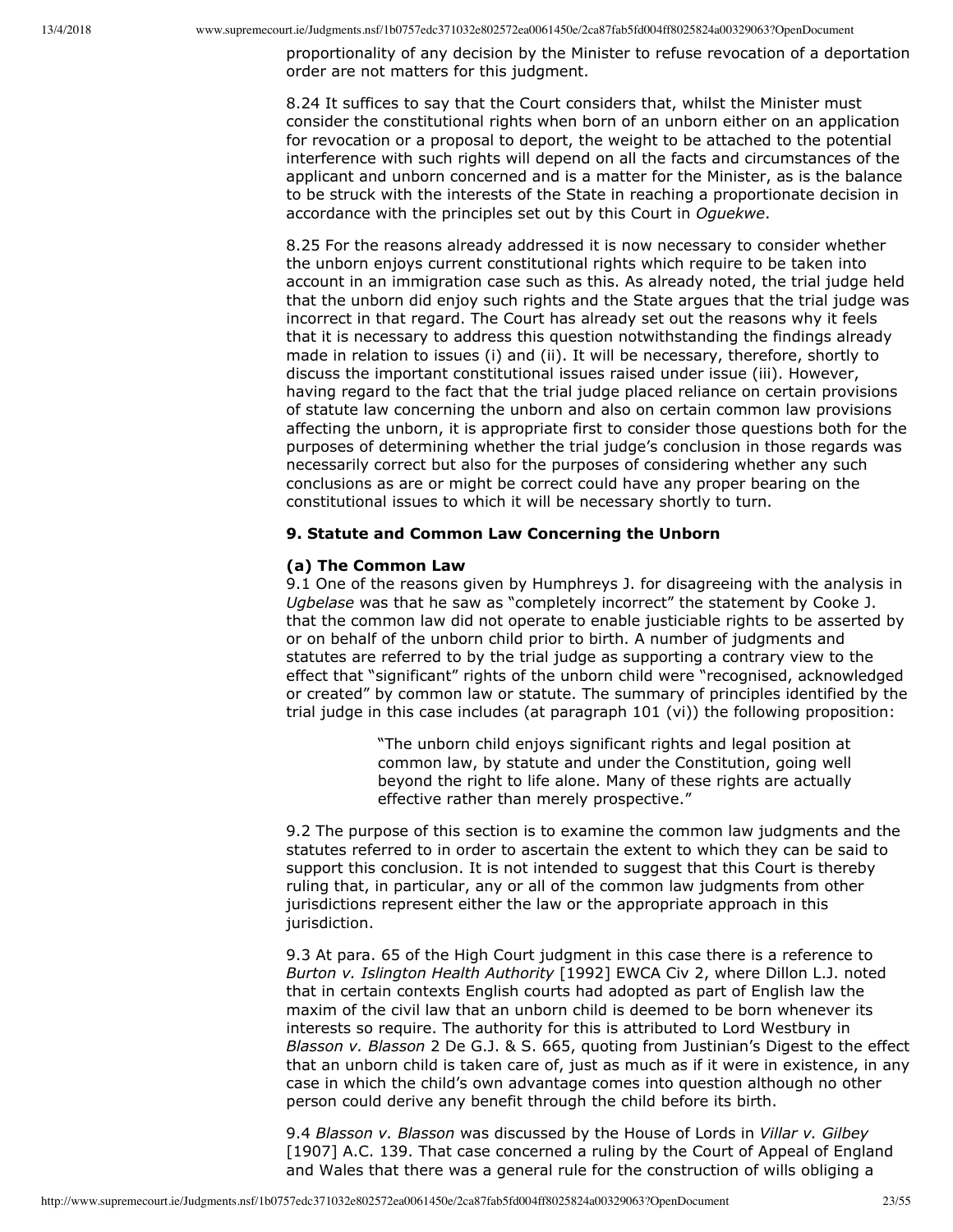court to hold that, where a testator referred to children "born" in his lifetime, a child who was *en ventre sa mère* (that is, in the womb of the mother) before the testator's death but was not born until after the death was to be deemed to have been born in the testator's lifetime. The House of Lords rejected the proposition that this was a fixed rule, holding that it applied only where it was of benefit to the child. On the facts of the case, it was not in the interests of the child in question since it would have resulted in him taking a lesser estate. Where it did apply, the principle was justified on the ground that such children came within the motive and reason for the gift and should therefore be included, although it compelled the court "to do violence to the English language" (Lord Loreburn L.C.). Lord Atkinson quoted the following paragraph from *Blasson v. Blasson* as encapsulating the rule:

> "That the fiction or indulgence of the law which treats the unborn child as actually born applies only for the purpose of enabling the unborn child to take a benefit which if born it would be entitled to, and it is limited to cases where 'de commodis ipsius partus quaeritur'."

9.5 In *Elliot v. Joicey* [1935] A.C. 209, the House of Lords also considered the case of a child born after the death of his father. The question was whether the child was to be considered as issue "surviving" the father, in circumstances where he would not take any direct benefit thereby. The judgments stress the artificiality involved in deeming a child to have been born when it was not. At p. 233 Lord Russell of Killowen summed up *Villar v. Gilbey* in saying:

> "First, words referring to children or issue 'born' before, or 'living' at, or (as I think we must add) 'surviving', a particular point of time or event, will not in their **ordinary or natural meaning** include a child en ventre sa mère at the relevant date. Secondly, the **ordinary or natural meaning** of the words may be departed from … if, but only if, that **fictional construction** will secure to the child a benefit to which it would have been entitled if it had been actually born at the relevant date. Thirdly, the only reason and the only justification for applying such a **fictional construction** is that where a person makes a gift to a class of children or issue described as 'born' before or 'living' at or 'surviving' a particular point of time or event, a child en ventre sa mère must necessarily be within the reason and motive of the gift. Fourthly, that being the only reason and the only justification for applying the **fictional construction**, it follows that, if the person who uses the words under consideration confers no gift on the child or issue described as above mentioned, but confers the gift on someone else, it is impossible (except in the light of subsequent events) to affirm either that the fictional construction will secure to the child en ventre sa mère a benefit to which if born it would be entitled, or that the child en ventre sa mère must necessarily be within the reason and motive of the gift made. In these circumstances the words used must bear their ordinary or natural meaning."

## (Emphases added.)

9.6 It was emphasised in the speech of Lord Macmillan in the same case that the legal fiction in question was intended to alleviate the logic of the law ("which is naturally disposed to insist that at any given moment of time a child must be either born or not born, living or not living") in the interests of the posthumous child. The civil law had surmounted the problem by inventing the fiction that, in all matters affecting its interests, the unborn child *in utero* should be deemed to be already born. English and Scots law had adopted that fiction to the extent only of enabling the child to take a benefit to which, if born, it would be entitled. It could not be invoked in the interests of a third party. Thus, if a third party's claim depended on the child having been born within a particular time, the right would not accrue unless the child was actually born within that time.

9.7 It is clear from these authorities that the common law courts, in adopting this particular principle from the civil law, did so only to a limited extent and in full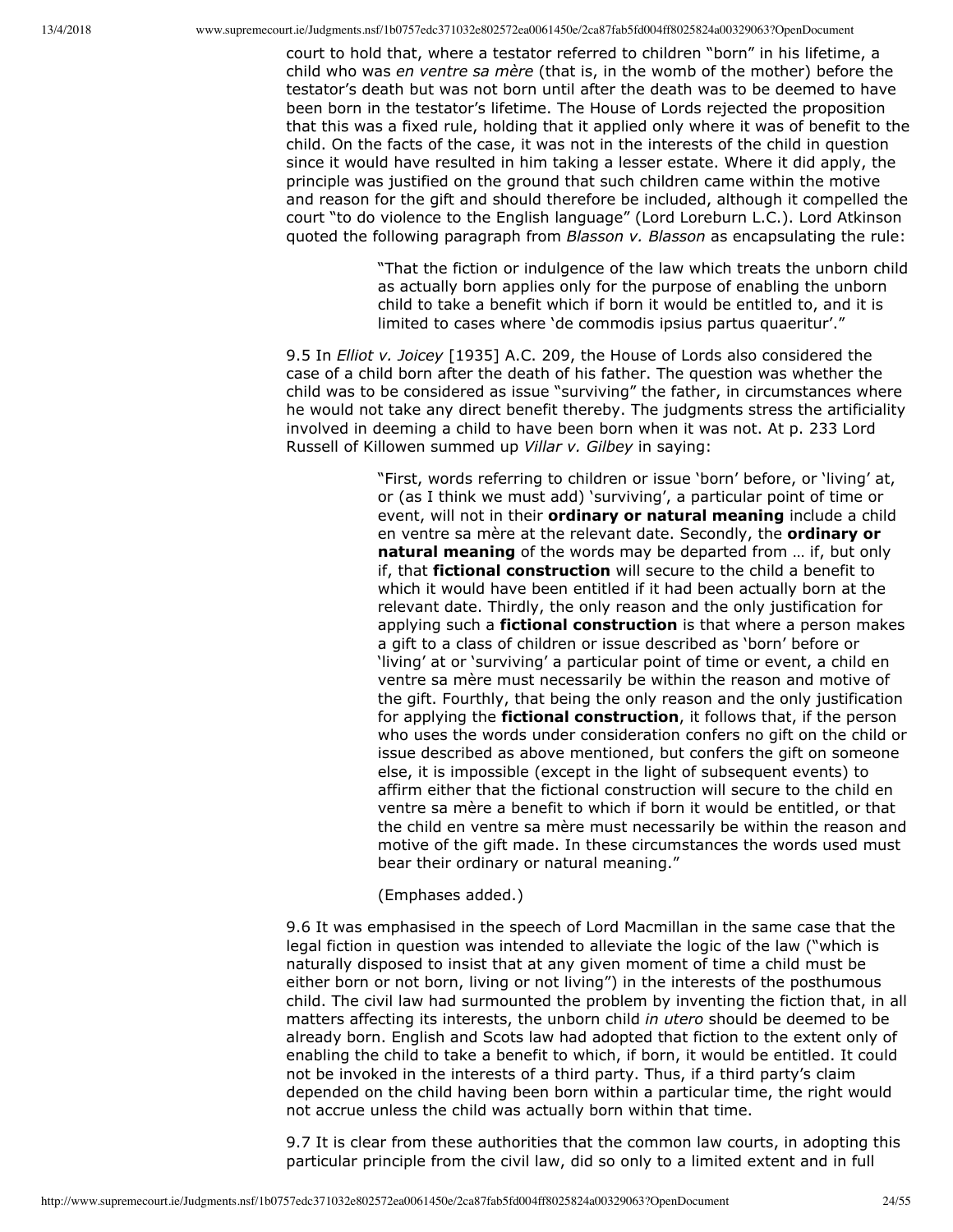consciousness that as far as the common law was concerned, they were adopting a legal fiction that was to be deployed only in limited circumstances.

9.8 In *Burton v. Islington Health Authority*, the Court of Appeal of England and Wales was dealing with two appeals in respect of children born with disabilities as a result of pre-natal medical negligence. In each case the health authority had argued that the injury occurred while the child was still *en ventre sa mère*. In those circumstances the child was not considered a person in the eyes of English law and was thus not entitled to any of the remedies or the protection of the common law.

9.9 Giving the leading judgment, Dillon L.J. referred to the general proposition, not in any way doubted in the appeals, that a foetus (as it was termed in the judgment) enjoyed no independent legal personality. It could not, before birth, sue or be made a ward of court. He said that he would have been prepared to apply the civil law maxim in question to the appeals, but that it was unnecessary to do so in view of the development of the common law in other jurisdictions. In particular he cited *Montreal Tramways v. Leveille* [1933] 4 D.L.R. 337, *Watt v. Rama* [1972] V.R. 353, and *Duval v. Seguin* (1972) 26 D.L.R. (3d) 418, as supporting a conclusion that a child who suffered pre-natal injuries occurring during the mother's pregnancy had a cause of action at birth. It is worth stressing that the approach taken by the Court of Appeal was that the cause of action could only arise from that point, since the tort of negligence was complete only when the negligent act caused damage to a person.

9.10 *Attorney General's Reference* (No. 3 of 1994) [1997] 3 All E.R. 936 is cited by Humphreys J. for the proposition that the unborn child may be the subject of an unlawful act. The issue in that case was whether either a murder or manslaughter charge could lie in respect of a prematurely-born child who died at the age of about three months. For the purposes of the reference it was assumed that her death was the result of the effects of a "grossly" premature birth that came about because of an assault on the mother and therefore that the death was the result of that assault.

9.11 The House of Lords unanimously held that what it termed the foetus was neither a distinct person separate from its mother nor merely an adjunct of its mother but a unique organism.

9.12 It was considered to have been "established beyond doubt for the criminal law, as for the civil law [citing here *Burton v. Islington Health Authority*], that the child *en ventre sa mère* does not have a distinct human personality whose extinguishment gives rise to any penalties or liabilities at common law". Violence to the foetus which caused its death in utero was therefore not murder. Lord Mustill described as the foundation authority for this rule the definition of murder by Sir Edward Coke as the killing of "a reasonable creature, in rerum natura" (Co. Inst., Pt. lll, ch.7, p. 50). Since the foetus was not a human person, the doctrine of "transferred malice" could not be applied and, as the accused lacked the necessary *mens rea* in respect of causing death or grievous bodily harm to the child should it be born alive, he could not be guilty of murder.

9.13 It is true that the Court took a different view in relation to possible liability for manslaughter by an unlawful and dangerous act. That was because of the different mental element required for that offence which did not necessarily involve intention directed towards a person. Although the child was not alive at the time of the assault, once born she might carry with her the effects of things done to her before birth. Her subsequent death completed the *actus reus* once the question of causation was satisfied.

9.14 It is clear that none of these cases are authority for the suggestion by the trial judge that the common law "recognised, acknowledged or created" rights in the unborn child. On the contrary, the common law held firmly to the principle that the unborn child had no legal personality. The succession law cases are expressly based on a maxim considered by the common law to be a legal fiction that should be applied only in particular circumstances. The limitations on its use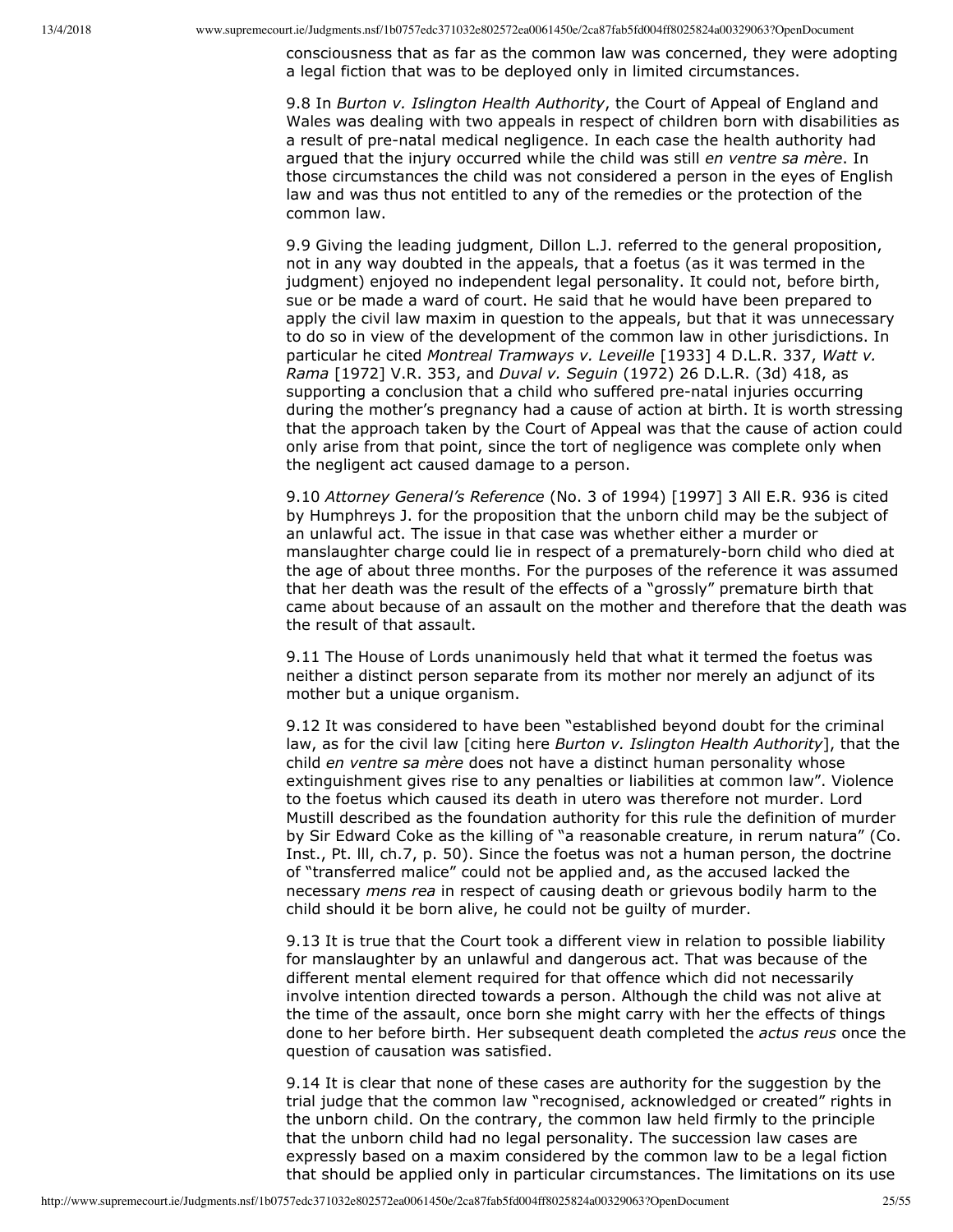demonstrate that it was not intended to reflect a broader approach to the legal existence or status of the unborn. The position in respect of crimes of violence and the tort of negligence is not, in truth, an exception to the common law either, since in all cases the crucial requirement was that the child be born alive. If that came to pass, and the child had been injured as a result of the actions of a wrongdoer while it was still in its mother's womb, then legal consequences arising from the relevant common law rules could be visited on the person responsible but not otherwise.

#### **(b) Statute Law**

9.15 The consideration by the High Court judge of various statutory provisions relating to the unborn commences with s. 3(2) of the Succession Act 1965 which provides:

> "Descendants and relatives of a deceased person begotten before his death but born alive thereafter shall, for the purposes of this Act, be regarded as having been born in the lifetime of the deceased and as having survived him."

This provision was seen by the trial judge as a statutory expression of the common law principle of the entitlement of the unborn to succeed to property while "*en ventre sa mère*".

9.16 The trial judge further noted the statutory recognition of a power to deal with property on behalf of the unborn in particular contexts, citing, amongst other provisions, s. 75 of the Public Works (Ireland) Act 1831, which states in relevant part:

> "After any lands, tenements, or hereditaments shall have been set out and ascertained for making any road or bridge hereby authorized to be made or erected, or any of the approaches thereto, it shall be lawful for all bodies politic, corporate, and collegiate, corporations aggregate or sole, tenants in tail or for life, or for any other partial or qualified estates or interests, husbands, guardians, trustees, and feoffees in trust for charitable or other purposes, committees, executors, and administrators, and all trustees and persons whomsoever, not only for and on behalf of themselves, their heirs and successors, but also for and on behalf of the person or persons entitled in reversion, remainder, or expectancy after them, if incapacitated, and for and on behalf of their cestuique trusts, whether infants, issue unborn, . . . to contract for, sell, and convey the same, and every part thereof, unto the said commissioners for the execution of this Act."

9.17 Humphreys J. further cited s. 58 of the Civil Liability Act 1961, which is entitled "Wrongs to Unborn Child". It provides as follows:

> "For the avoidance of doubt it is hereby declared that the law relating to wrongs shall apply to an unborn child for his protection in like manner as if the child were born, provided the child is subsequently born alive."

Some reference is also made in the High Court judgment to the provisions of the Civil Registration Act 2004 ("the 2004 Act") regarding stillbirths. Section 2 of the 2004 Act provides:

> "'stillborn child' means a child who, at birth, weighs not less than 500 grammes or has a gestational age of not less than 24 weeks and shows no sign of life and 'stillbirth' shall be construed accordingly."

9.18 Section 28 of the 2004 Act provides for the registration of stillbirths. It provides as follows:

"(1) Subject to the provisions of this Part, when a child is stillborn –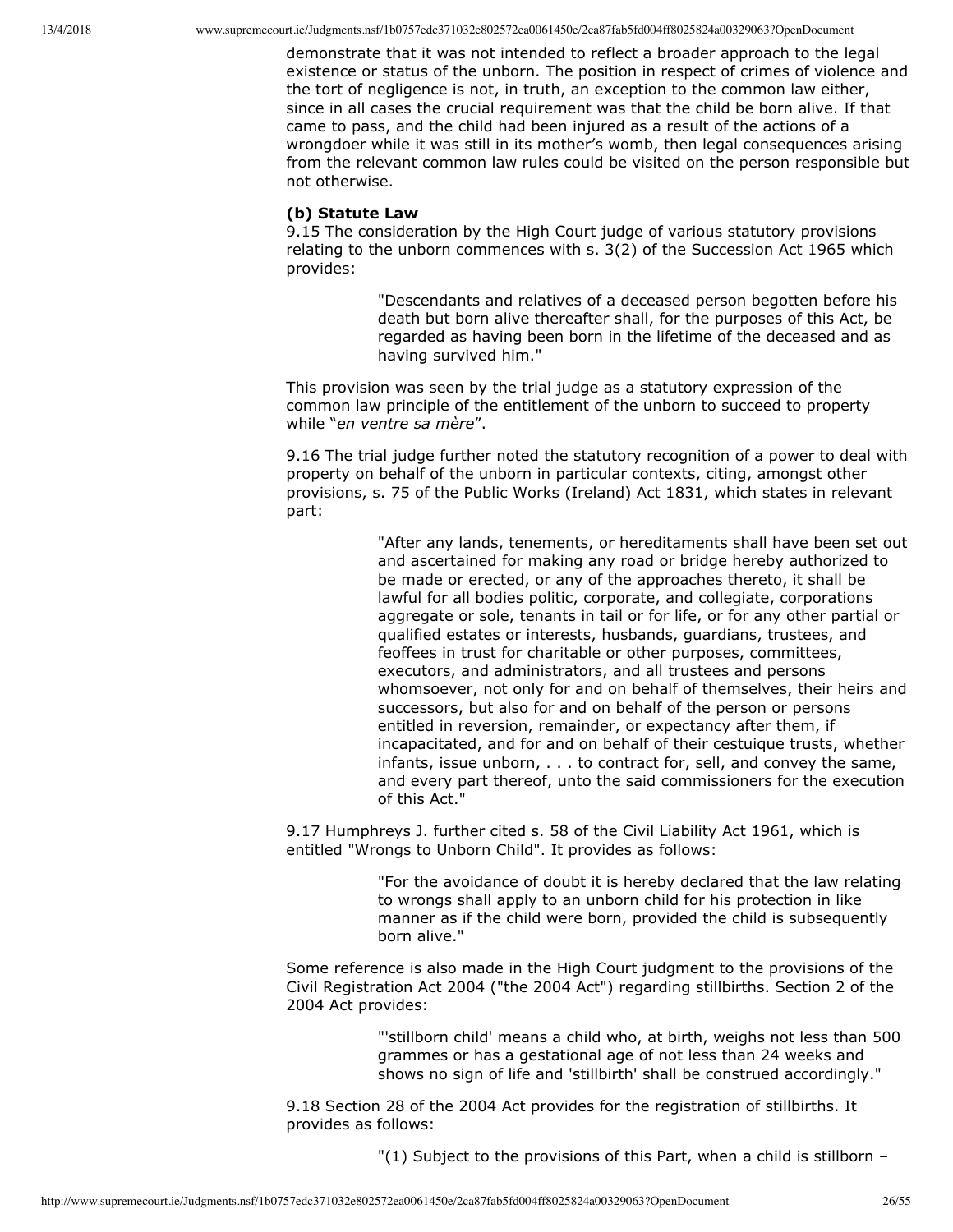(a) the parents or, if one of the parents is dead, the surviving parent of the child, or

(b) if both of the parents are dead, a relative of either parent,

may, not later than 12 months from the date of the stillbirth

(i) attend before any registrar,

(ii) give to the registrar, to the best of his or her knowledge and belief, the required particulars of the stillbirth and, if it has been obtained, the certificate referred to in subsection (3),

(iii) after the registrar has entered the required particulars in relation to the stillbirth in the register, sign the register in the presence of the registrar."

9.19 Section 29 of the 2004 Act makes provisions for the registration of stillbirths that occurred before the 31st December 1994. Section 30 of the 2004 Act provides for a duty to notify the Ard-Chláraitheoir of birth and stillbirths.

9.20 Humphreys J. in his judgment also referred to s. 19(3) of the Registration of Title Act 1964 in the context of a statutory right for the unborn to litigate. That section provides as follows:

> "In any proceeding under this section the court shall, if so requested by the Registrar, and may in any case, if necessary, appoint a guardian or other person to represent any infant, person of unsound mind, person absent from the State, unborn person or person as to whom it is not known whether he is alive or dead; and, if satisfied that the interests of any person so represented are sufficiently protected by the representation, may make an order declaring that he shall be conclusively bound by the decision of the court and thereupon he shall, subject to the right under this Act to appeal on special leave, be bound accordingly, as if he were a party."

9.21 The trial judge noted that, at the time of the adoption of Article 42A of the Constitution, there were what he described as numerous references to "the unborn child" in EU and national instruments. He cited *inter alia* the Safety, Health and Welfare at Work (General Application) Regulations 2007 (S.I. No. 299 of 2007), ("the 2007 Regulations") which, for example, provides at Regulation 145 that:

> "An employer shall not employ a child or young person at work where a risk assessment reveals that the work

(a) …

(b) involves harmful exposure to agents which are toxic, carcinogenic, cause heritable genetic damage, or harm to the unborn child or which in any other way chronically affects human health… "

#### **(c) Conclusions on Relevant Common and Statute Law**

9.22 Again, it should be stressed that this examination does not in itself lead to any particular view of the issues dealt with in the case law. The point to be made here is that the authorities cited in the High Court judgment do not in fact support the trial judge's conclusion insofar as that entailed finding a recognition by the common law of a legal personality or rights in an unborn child.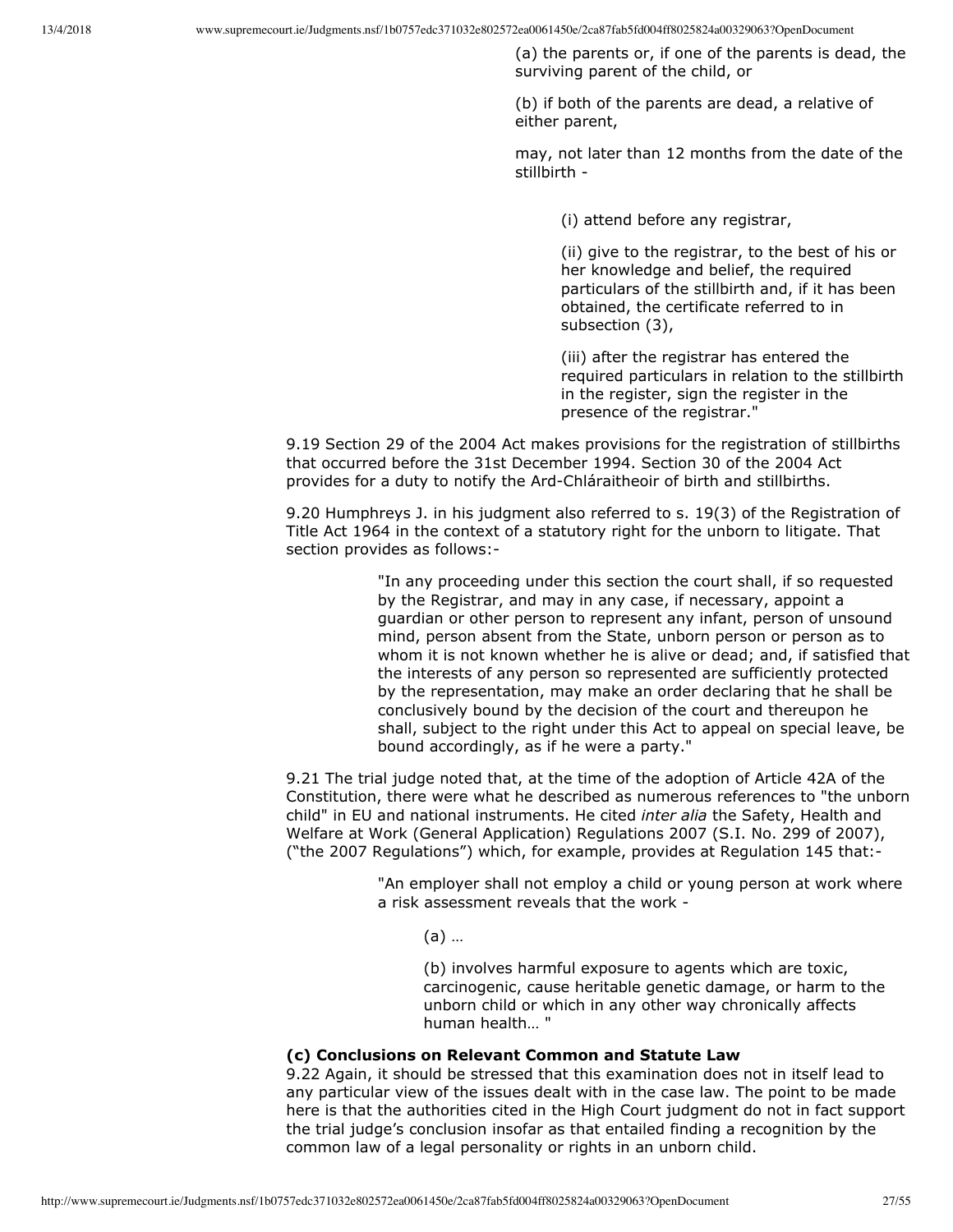9.23 The statute law does not support this view either. The purpose of the various legislative provisions set out above is to make it clear that those provisions expressly provide for the unborn child. In the absence of such language being used, the relevant statutory provisions would have no applicability to unborn children. So, for example, the provisions of the 2007 Regulations would have no application to unborn children absent the express words referring to the unborn child to be found therein.

9.24 Having reached those conclusions it is now appropriate to discuss the important questions which arise in relation to the potential rights of the unborn in the context of an immigration case such as this. In so doing it is, of course, important to emphasise that the unborn enjoys an undoubted right to life under Article 40.3.3 of the Constitution. However, there was no suggestion that there was any risk to the right to life of the unborn in this case. It follows that the precise question which this Court has to address concerns the issue of whether the unborn has any other rights guaranteed by the Constitution. It is only necessary to consider the constitutional status of any potential right to life of the unborn which might exist independent of Article 40.3.3 as a means to determining whether it followed that the unborn must enjoy other rights, beyond the right to life, which might be relevant in the context of the assessment which the Minister would be required to carry out in a case such as this.

## **10. The Constitutional Position of the Unborn**

#### **(a) Introduction**

10.1 The next issue to be considered is whether, as held by the trial judge, the third respondent before birth, and at the time the Minister was considering the application under Section 3(11) for revocation of the deportation order in respect of Mr. M., her father, had an *existing* constitutional right which the Minister was required to consider when making her decision. Did the Minister have to consider not only that on birth the third respondent would have a constitutionally protected right to the care and company of her father, but that the third respondent actually had that right before birth? It may appear that little of practical consequence could follow from the resolution of this issue once it is accepted that the Minister must consider the prospective rights of the child and take account of the separation that deportation may entail, but this issue was hotly debated and has important consequences for the law more generally.

10.2 The respondents argue that, without reference to Article 40.3.3, and indeed prior to the passing into law of the Eighth Amendment inserting the first paragraph of that provision into the Constitution, the Courts had recognised that an unborn child had a right to life recognised and protected by the Constitution. It was argued that it followed logically that the unborn child must also have any other relevant right. The final step in this argument is that, on this approach, the passage of the Eighth Amendment only formalised in explicit terms the right to life of the unborn already protected by the Constitution, and made express provision for the equal right to life of the mother, but that could not be understood as limiting the constitutionally protected rights of the unborn to the right to life expressed in Article 40.3.3. It followed, therefore, it was argued that the third respondent, as an unborn child at the time of the Minister's decision, had constitutional rights which the Minister was obliged to consider.

10.3 An important element of the respondents' argument that the unborn child had a constitutionally protected right to the care and company of her father was the contention that, prior to 1983, the Courts made important observations to the effect that an unborn child had a constitutionally protected right to life. It followed, it was argued, that the unborn child was recognised as being a rights holder under the Constitution, and it must follow that there could be no basis for limiting the rights so held to a right to life. That was the most important, but not the only, right the unborn child had. Accordingly, much attention was paid to observations made in different cases prior to and subsequent to the enactment of the Eighth Amendment on the constitutional position of the unborn prior to the passage of the Eighth Amendment. However, the State parties on this appeal did not offer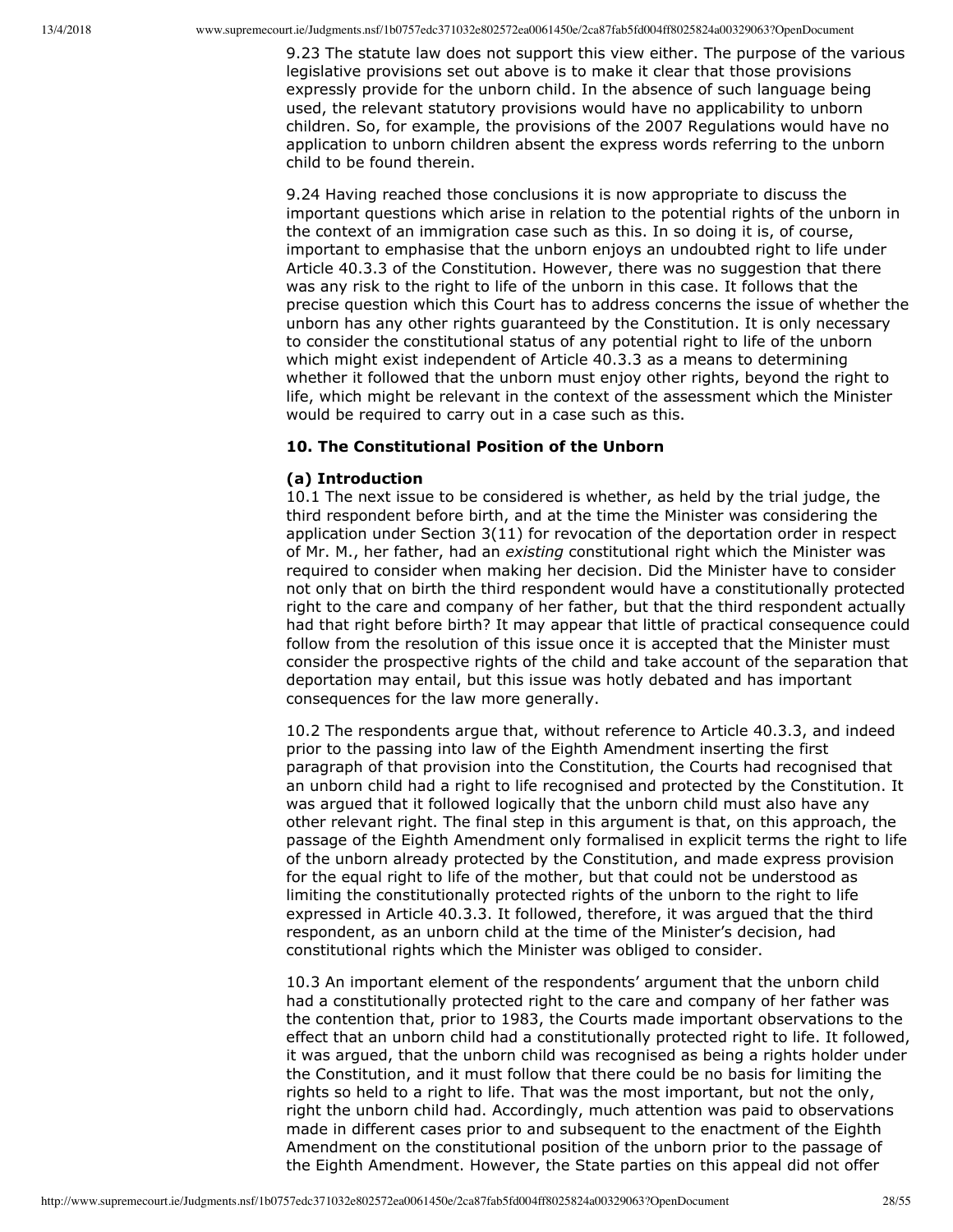any submission on that issue maintaining only that it had not been *decided* prior to 1983 that the unborn had a constitutional right to life. This position is correct so far as it goes, which is not very far. It is difficult to understand how the merits of the issue which the respondents raised (and which the State parties considered raised issues of general public importance which furthermore merited both direct appeal to this Court and an expedited hearing of this appeal) can be addressed without at least considering the import of the judicial observations relied on by the respondents. The position taken is regrettable therefore not least because it deprived the Court of the precise focus that sharply honed opposing arguments can provide.

10.4 The respondents' argument in this regard was accepted by the High Court and is succinctly set out at paras. 55 and 56 of the judgment of the trial judge as follows:

> *"55. The Minister's position that the only relevant right of the unborn to be considered was the right to life appeared to derive primarily from Article 40.3.3º which of course provides for the protection of the right to life of the unborn and obliges the State to protect that right, as far as practicable.*

> *56. That subsection was enacted in the wake of a number of judicial decisions to the effect that the rights of the unborn were in any event protected by Article 40.3: G. v. An Bord Uchtála [1980] I.R. 32 per Walsh J. (Henchy and Kenny JJ. concurring) at p. 69; McGee v. Attorney General and the Revenue Commissioners [1974] I.R. 284 per Walsh J. (Budd, Henchy and Griffin JJ. concurring) at p. 312; Finn v. Attorney General and the Minister for the Environment [1983] I.R. 154 per Barrington J. (High Court) at p. 160. The Minister's position, which I do not accept, is that Article 40.3.3° was intended to sweep away all such decisions and to embody in one subsection the totality of the rights of the unborn. Even a statute would not be read this way, and in any event the Constitution should not be read as if it were statutory law."*

10.5 The respondents also point to the judgment of Irvine J. in *O.E.*, which was relied on by Humphreys J. in the decision which is the subject of this appeal. At para. 50 of her judgment in that case, having recorded that the State parties had pleaded that the fact that the applicant concerned was unborn as of the date of the decision meant that the applicant did not enjoy any constitutional rights other than those specified in Article 40.3.3, Irvine J. recorded the position taken by the State parties on the appeal as follows:

> "Whilst this formal plea was delivered on behalf of the respondent, this argument was not purposefully pursued in the course of the hearing. The respondent did not ask the court to consider the constitutional rights of the unborn child in this case, having regard to its impending birth, as being any different from the rights which he would have enjoyed had he been born at the time the respondent was asked to exercise his power under s. 3(11) of the Act of 1999."

10.6 Having recorded this concession Irvine J. then referred to a well known passage in the judgment of Walsh J. in *G. v. An Bord Uchtála*, which will be set out later in this judgment. She then continued:

> *"[52] I cannot accept that the only constitutional rights enjoyed by the applicant at the time the respondent was making his decision under s. 3(11) of the Immigration Act 1999 was the right to be born by virtue of Article 40.3.3 of the Constitution, which right the courts had already concluded existed prior to this amendment to the Constitution in October, 1983, which rights were described by Walsh J. in G. v. An Bord Uchtála and*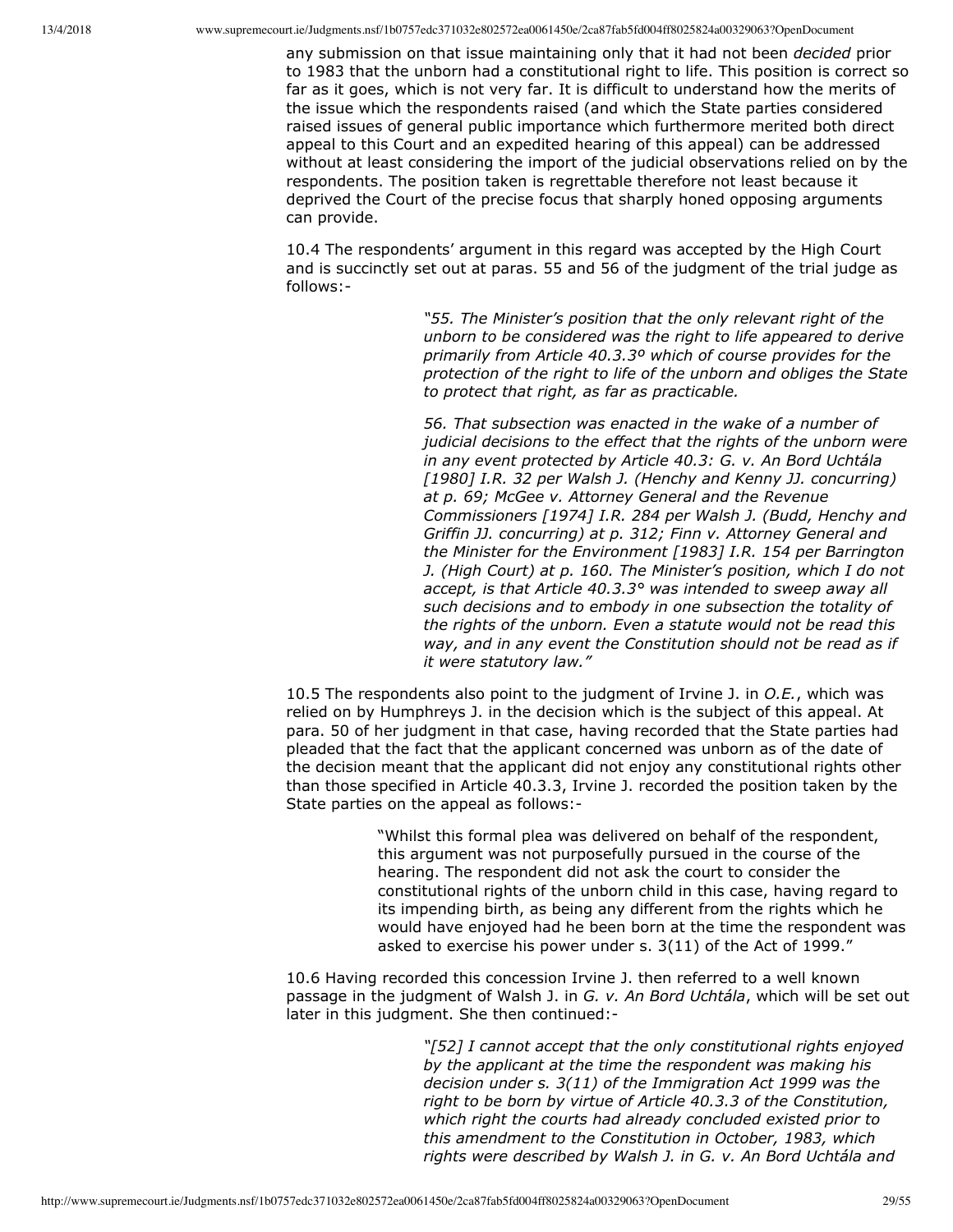*also by Barrington J. in Finn v. The Attorney General [1983] I.R. 154.*

*[53] In the aforementioned circumstances, it seems only appropriate that counsel for the respondent, as she did, dealt with the present proceedings on the basis that the constitutional rights enjoyed by the applicant at the time of the respondent's decision, particularly having regard to his impending birth, were the same as those he would have enjoyed had he been born at that time. To have argued successfully otherwise would have placed the applicant in a position where the happen chance of a premature delivery would have afforded him rights which the respondent would have had to consider at the time he made his decision but in the event of his having been born on his expected delivery date, he would have enjoyed no rights which required the respondent's consideration. It seems to me that little would be achieved by enshrining the right of the unborn to be born if such a right did not ensure that when ultimately born that infant would enjoy the constitutional rights and protections so carefully enshrined in the Constitution for the benefit of Irish citizen children.*

*…*

*[55] In these circumstances, I find no difficulty in concluding that the applicant, although not born at the time of the respondent's decision under s. 3(11) of the Act of 1999, should have been treated by him as enjoying precisely the same rights as he would have enjoyed had he been born prior to the making of the decision."*

It should be said that counsel for the respondents in this case did not go so far as to suggest that the pre 1983 *dicta* constituted decisions. With that qualification however he relied heavily on these two passages.

10.7 The State parties for their part rely on the judgment of Cooke J. in *Ugbelase*, which declined to follow the decision of Irvine J. and considered that the observations relied on by Irvine J. in O.E. and which were to be relied on by Humphreys J., were *obiter* (para. 59) and that there had been no binding decision of the Courts that an unborn child had a right to life or indeed any other right prior to birth and prior to the passage into law of the Eighth Amendment. Cooke J. carefully analysed the decisions and concluded:

> *"[74] In the court's judgment accordingly the only right of the unborn child as the Constitution now stands which attracts the entitlement to protection and vindication is that enshrined by the amendments in Article 40.3.3, namely, the right to life or, in other words, the right to be born and possibly, and this is a matter for future decision, allied rights such as the right to bodily integrity which are inherent in and inseparable from the* right to life itself. The deportation of a non-national parent *cannot in the court's judgment be said to be in any sense an interference with that right.*

*[75] It follows that the respondent was under no obligation to consider for the purpose of the contested decision, the possible implications of the impact of the decision on the alleged rights ..."*

10.8 It is apparent that much of the difference between the parties, and indeed the judgments at the level of the High Court, flow from differing analyses of the case law to which it is necessary now to turn.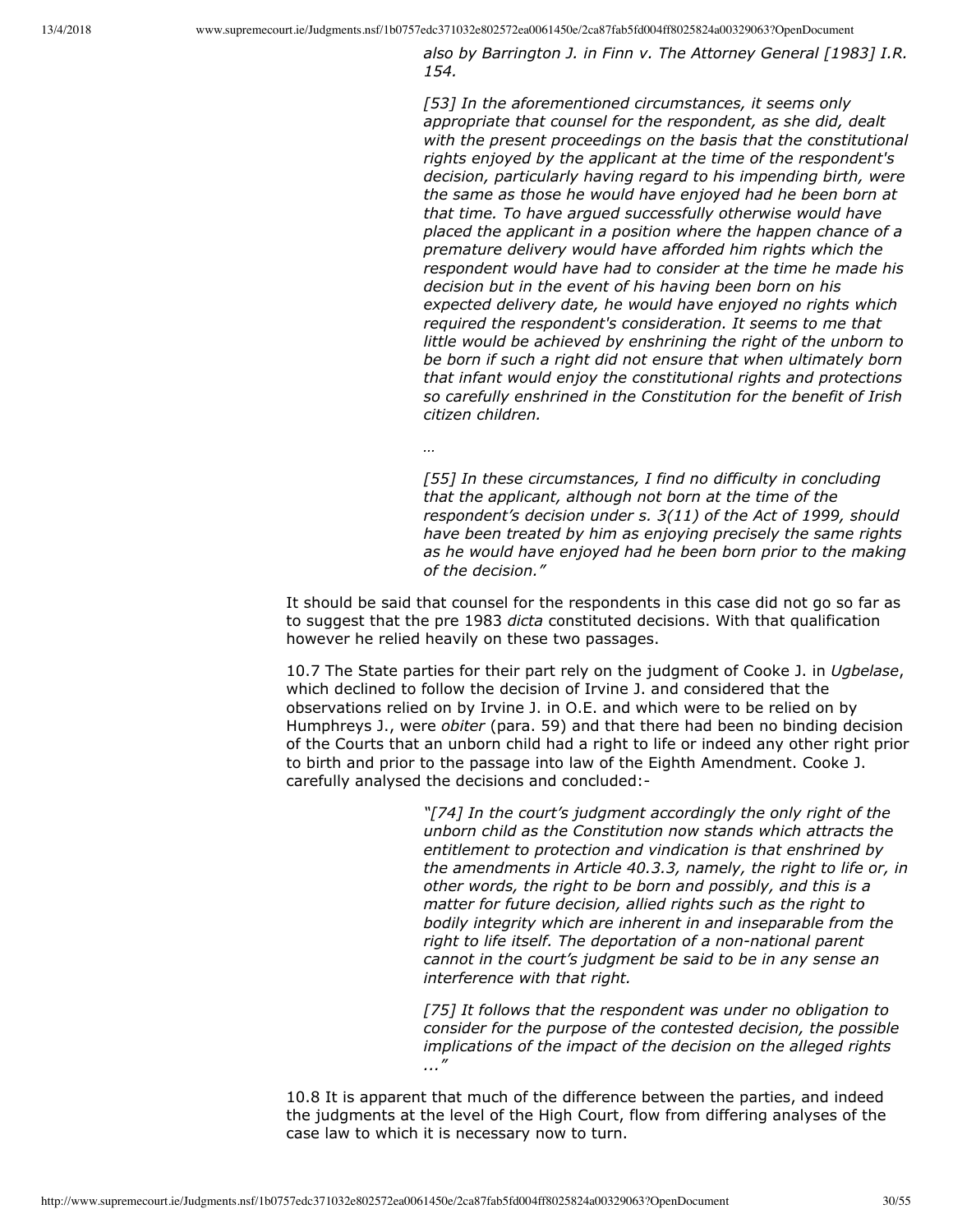#### **(b) The Case Law Relied On**

10.9 The first reference to this issue can be found in the landmark case of McGee. In the course of holding that Article 41 of the Constitution created a right of marital privacy which was infringed by s.17 of the Criminal Law Amendment Act 1935, making illegal the importation of contraceptives into Ireland, Walsh J. made the following observations:

> "What may be permissible to the husband and wife is not necessarily permissible to the State. For example, the husband and wife may mutually agree to practise either total or partial abstinence in their sexual relations. If the State were to attempt to intervene to compel such abstinence, it would be an intolerable and unjustifiable intrusion into the privacy of the matrimonial bedroom. On the other hand, **any action on the part of either the husband and wife or of the State to limit family sizes by endangering or destroying human life must necessarily not only be an offence against the common good but also against the guaranteed personal rights of the human life in question.**

> The sexual life of a husband and wife is of necessity and by its nature an area of particular privacy. If the husband and wife decide to limit their family or to avoid having children by use of contraceptives, it is a matter peculiarly within the joint decision of the husband and wife and one into which the State cannot intrude unless its intrusion can be justified by the exigencies of the common good." (emphasis added)

10.10 The decision in *McGee*, and in particular the reliance in some of the judgments on the decision in *Griswold v. Connecticut* (1965) 381 U.S. 479 and in any event the close and obvious comparison between the two cases, gave rise to a debate as to the extent to which the reasoning in *McGee* might lead to a decision that a right to privacy could extend to a decision to have an abortion. This was, of course, what had been decided by the US Supreme Court earlier the same year in *Roe v. Wade* (1973) 410 U.S. 113. (See by way of example , O'Reilly *Marital Privacy and Family Law* Studies, Spring 1977 p. 8, and Binchy, *Marital Privacy and Family Law: A Reply to Mr O'Reilly*, Studies, Winter 1977, p. 330.) It is accepted that this exchange was reflective of a debate which was part of the background to the passage of the Eighth Amendment. The judgment of Hardiman J. in *Roche* explains this aspect of the background to the passage of the Eighth Amendment:

> "It is not necessary here to set out in any detail the reasons why those who promoted the Amendment thought it necessary to take active steps to prevent the legalisation of abortion whether by legislation or by judicial decision. It related, in some degree, to the perception of the proponents of the Eighth Amendment to the Constitution which became Article 40.3.3 of the possibly baneful effects of such cases as McGee v. The Attorney General [1974] 1 I.R. 284, Griswold v. Connecticut (1965) 381 U.S. 479 and, most of all, Roe v. Wade (1973) 410 U.S. 113. These cases led certain proponents of a constitutional amendment in Ireland to embark upon a sometimes very learned analysis of them and to conclude that the emphasis, not least in the Irish case of McGee v. Attorney General, on the authority of the family and the rights of its members to privacy, might contain the seeds of the judicial development of a right, however limited, to abortion."

10.11 That debate was ongoing at the time of the decision in the next case on which reliance is most centrally placed in this argument. In *G. v. An Bord Uchtála*, which was decided in 1978 although reported at [1980] I.R. 32, Walsh J. addressed this question in a slightly broader way. Again, it is relevant to set out the full text of the relevant passage from the judgment. At p. 69 of the reports he said:

> "In my judgment in [McGee], I referred (at p. 310) to Articles 41, 42 and 43 of the Constitution and expressed the view, which I still hold,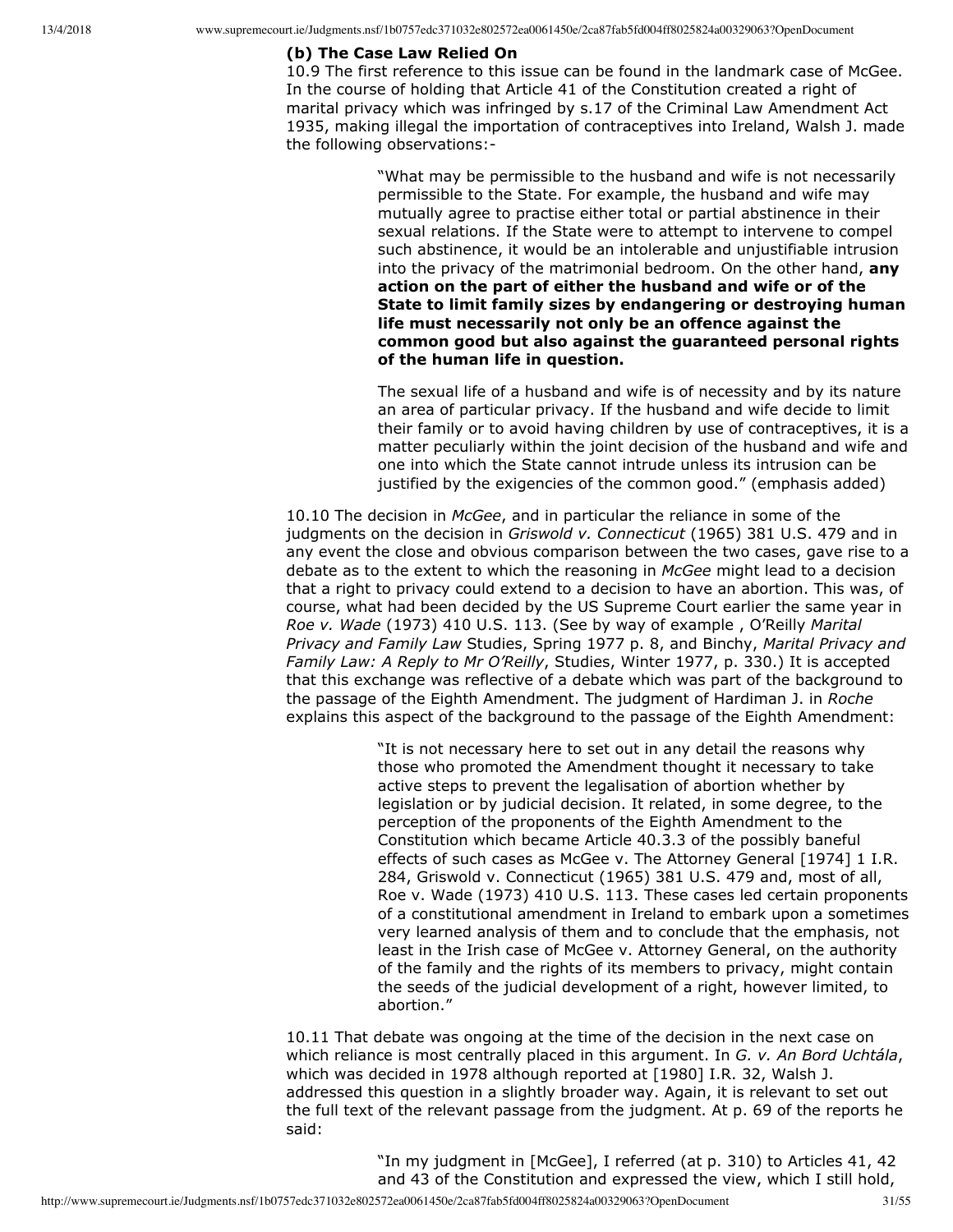that these Articles 'acknowledge that natural rights, or human rights, are not created by law but that the Constitution confirms their existence and gives them protection. The individual has natural and human rights over which the State has no authority. . .' Later, at p. 317 of the report, I stated: - "The natural or human rights to which I have referred earlier in this judgment are part of what is generally called the natural law."

Not only has the child born out of lawful wedlock the natural right to have its welfare and health guarded no less well than that of a child born in lawful wedlock, but a fortiori it has the right to life itself and the right to be guarded against all threats directed to its existence whether **before** or after birth. The child's natural rights spring primarily from the natural right of every individual to life, to be reared and educated, to liberty, to work, to rest and recreation, to the practice of religion, and to follow his or her conscience. **The right to life necessarily implies the right to be born**, the right to preserve and defend (and to have preserved and defended) that life, and the right to maintain that life at a proper human standard in matters of food, clothing and habitation. It lies not in the power of the parent who has the primary natural rights and duties in respect of the child to exercise them in such a way as intentionally or by neglect to endanger the health or life of the child **or to terminate its existence. The child's natural right to life** and all that flows from that right are independent of any right of the parent as such. I wish here to repeat what I said in McGee's Case at p. 312 of the report:- '. . . any action on the part of either the husband and wife or of the State to limit family sizes by endangering or destroying human life must necessarily not only be an offence against the common good but also against the guaranteed personal rights of the human life in question.' In these respects the child born out of lawful wedlock is in precisely the same position as the child born in lawful wedlock." (*emphasis added* )

It is apparent that here Walsh J. treats an unborn child as the same as a child who has been born and as having "natural" rights protected by the Constitution.

10.12 The next step in this regard is *Norris*, which although reported at [1984] I.R. 36, was decided by this Court on the 22nd April 1983, and before the passage of the Eighth Amendment into law. In his dissenting judgment in that case McCarthy J. addressed what he described as the "present public debate concerning the criminal law and arising from the statute of 1861 in regard to abortion – the killing of an unborn child". Citing the extracts already referred to in both McGee and *G. v. An Bord Uchtála*, McCarthy J. observed:

> "It is not an issue that arises in this case, but it may be claimed that the right of privacy of a pregnant woman would extend to a right in her to terminate a pregnancy, an act which would involve depriving the unborn child of the most fundamental right of all—the right to life itself. I recognize that there has been no argument in this case relevant to such an issue, but nothing in this judgment, express or in any way implied, is to be taken as supporting a view that the provisions of s. 58 of the Act of 1861 (making it a criminal offence to procure an abortion) are in any way inconsistent with the Constitution."

Referring to the two judicial references to this question already cited, McCarthy J. continued:

> "For myself I am content to say that the provisions of the preamble, which I have quoted earlier in this judgment, would appear to lean heavily against any view other than that the right to life of the unborn child is a sacred trust to which all the organs of government must lend their support."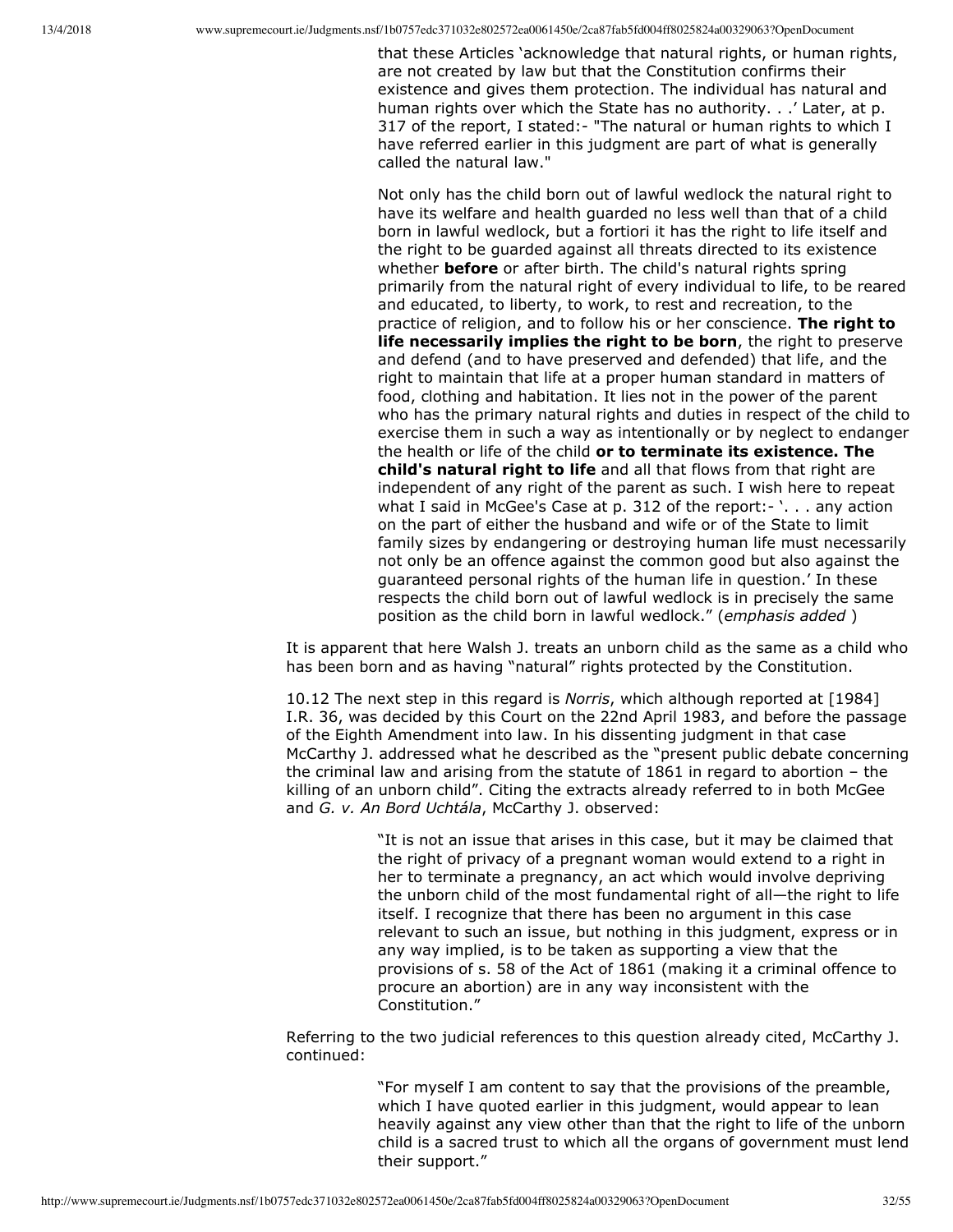10.13 Later that year, in July 1983, the High Court was asked at short notice to grant an injunction restraining the submission of the proposal contained in the Eighth Amendment to the Constitution Bill 1982 to the electorate for their decision in a referendum. Part of the plaintiff's claim was for a declaration that the terms of the proposal were repugnant to the Constitution because of the protection to the right of life of the unborn which it was alleged was already contained therein. In *Finn*, Barrington J. considered the observations in *McGee, G. v. An Bord Uchtála* and *Norris* set out above, and continued:

> "A difficulty for this line of interpretation may arise from the fact that in many places the Constitution of Ireland, 1937, refers to the rights of the "citizen" rather than to the rights of the person. For instance Article 40, s. 3, of the Constitution refers to the personal rights of the citizen, and places on the State the duty of protecting the life of 'every citizen'. On the other hand, it is arguable that the term 'citizen' is used in different senses in different parts of the Constitution. … On the other hand, Articles 40 to 44 (inclusive) are in a section of the Constitution which is headed 'Fundamental Rights.' Article 40 is headed 'Personal Rights'. It is arguable that these rights derive not from a man's citizenship but from his nature as a human being. The State does not create these rights, it recognises them, and promises to protect them.

> The French Declaration of Rights, 1789, is entitled "Declaration of the Rights of Man and the Citizen". Sometimes the citizen is referred to in the body of the text, but article 1 opens with the statement: 'Men are born and remain free and equal . . .' A similar switching of gear can be discovered in Articles 40 to 44 of the Constitution. Articles 41, 42 and 43 recognise that man has certain rights which are antecedent and superior to positive law. By doing so, the Constitution accepts that these rights derive not from the law but from the nature of man and of society, and guarantees to protect them accordingly. If man has any natural rights, the right to life must be among them.

> The fact that the wording of Article 40, s. 3, commits the State to protect and vindicate the life of 'every citizen' does not justify the inference that it relieves the State of the obligation to defend and vindicate the lives of persons who are not citizens. This is because the whole scheme of moral and political values which are clearly accepted by the Constitution indicates otherwise. In McGee v. The Attorney General Mr. Justice Walsh stated the matter as follows at p. 310 of the report: 'Articles 40, 41, 42 and 44 of the Constitution all fall within that section of the Constitution which is titled 'Fundamental Rights'. Articles 41, 42 and 43 emphatically reject the theory that there are no rights without laws, no rights contrary to the law and no rights anterior to the law. They indicate that justice is placed above the law and acknowledge that natural rights, or human rights, are not created by law but that the Constitution confirms their existence and gives them protection'. In The State (Nicolaou) v. An Bord Uchtála the Supreme Court expressly left open the question of whether a foreigner could invoke the Constitution to attack the validity of an Act of the Oireachtas; that question does not arise in the present case.

> On the basis of the authorities opened to me by Mr. Mackey, and in the light of the above reasoning, I would have no hesitation in holding that the unborn child has a right to life and that it is protected by the Constitution." (*emphasis added*)

An appeal to this Court was dismissed.

10.14 On the 7th September 1983, the People adopted the Eighth Amendment to the Constitution, acknowledging the right to life of the unborn with due regard to the equal right to life of the mother. The case law after that date must accordingly be viewed in that light. In *the Attorney General (SPUC) v. Open Door Counselling*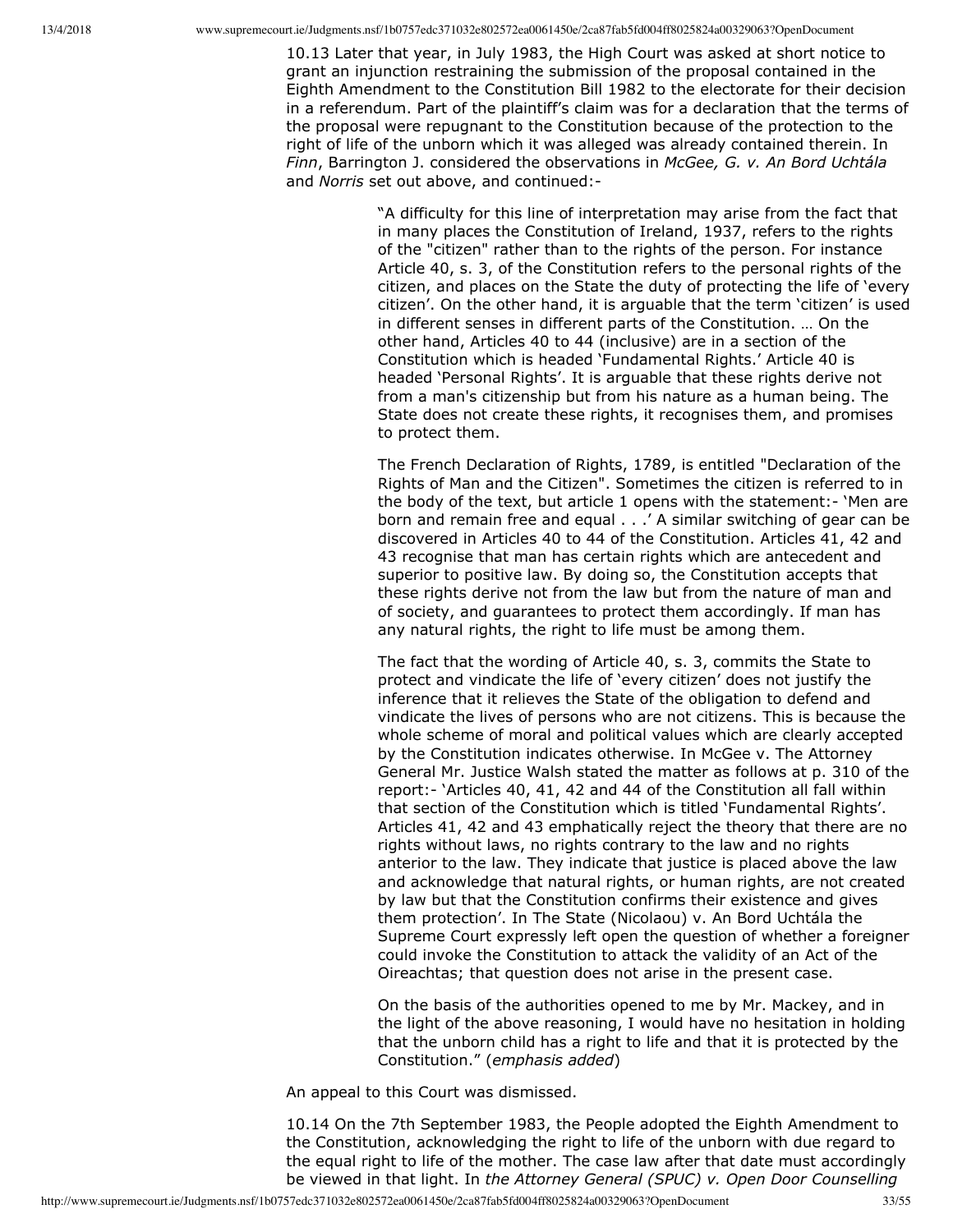*Limited and Dublin Wellwoman Centre Limited* [1988] I.R. 593 ("*Open Door*"), a case decided after the passage of the Eighth Amendment, Hamilton P. in the High Court said at p. 597 of the report:

> "The right to life of the unborn has always been recognised by Irish law."

10.15 Referring to the position prior to the enactment of the Eighth Amendment he quoted the judgment of Walsh J. in G. v. An Bord Uchtála and continued:

"These passages clearly acknowledge:

*(1) the right to life of the unborn;*

*(2) that that right springs primarily from the natural right of every individual to life;*

*(3) the right includes the right to have that right preserved and defended and to be guarded against all threats to its existence before or after birth;*

*(4) that it lies not in the power of a parent to terminate its existence, and*

*(5) any action on the part of any person endangering human life must necessarily not only be an offence against the common good but also against the guaranteed personal rights of the human life in question."*

10.16 Quoting the provisions of the Eighth Amendment which provides that "the State acknowledges the right to life of the unborn" Hamilton P. continued:

> "The right to life of the unborn therein referred to is not created by law or by the Constitution; the aforementioned Article merely confirms or acknowledges its existence and gives it protection."

10.17 Quoting again the relevant passage from the judgment of Walsh J. in *McGee*, Hamilton P. continued:

> "The rights referred to in Article 40, s. 3, sub-s. 3 are in the same category and are part of what is generally called the natural law."

10.18 Turning to the passage in the judgment of McCarthy J. in *Norris*, Hamilton P. concluded in this respect that "consequently the judicial organ of government is obliged to lend its support to the enforcement of the right to life of the unborn, to defend and vindicate that right, and if there is a threat to that right from whatever source, to protect that right from such threat, if its support is sought". The case was appealed to the Supreme Court and the decision upheld, without however any comment on, or repetition of, those passages.

10.19 The Eighth Amendment was approved by the People on the 7th September 1983. Subsequently, as is well known, this Court decided *Attorney General v. X*. Thereafter, in November 1993 the Thirteenth and Fourteenth Amendments were adopted, which were known as the Travel and Information Amendments, and to which it will be necessary to refer in more detail later in this judgment. In this regard, the Supreme Court in 1995 was obliged to consider the provisions of the Information (Termination of Pregnancies) Bill 1995 introduced to give effect to the provisions of the Thirteenth and Fourteenth Amendments to the Constitution. In *Information (Termination of Pregnancies) Bill* 1995 [1995] 1 I.R. 1, 27, the Court set out the "Position prior to the passage of the Fourteenth Amendment", and stated:

> "The determination of the issue as to whether or not the Bill or any provision thereof is repugnant to the Constitution or any provisions thereof, of necessity involves an examination of the relevant provision to the Constitution. Prior to the passage of the Eighth Amendment to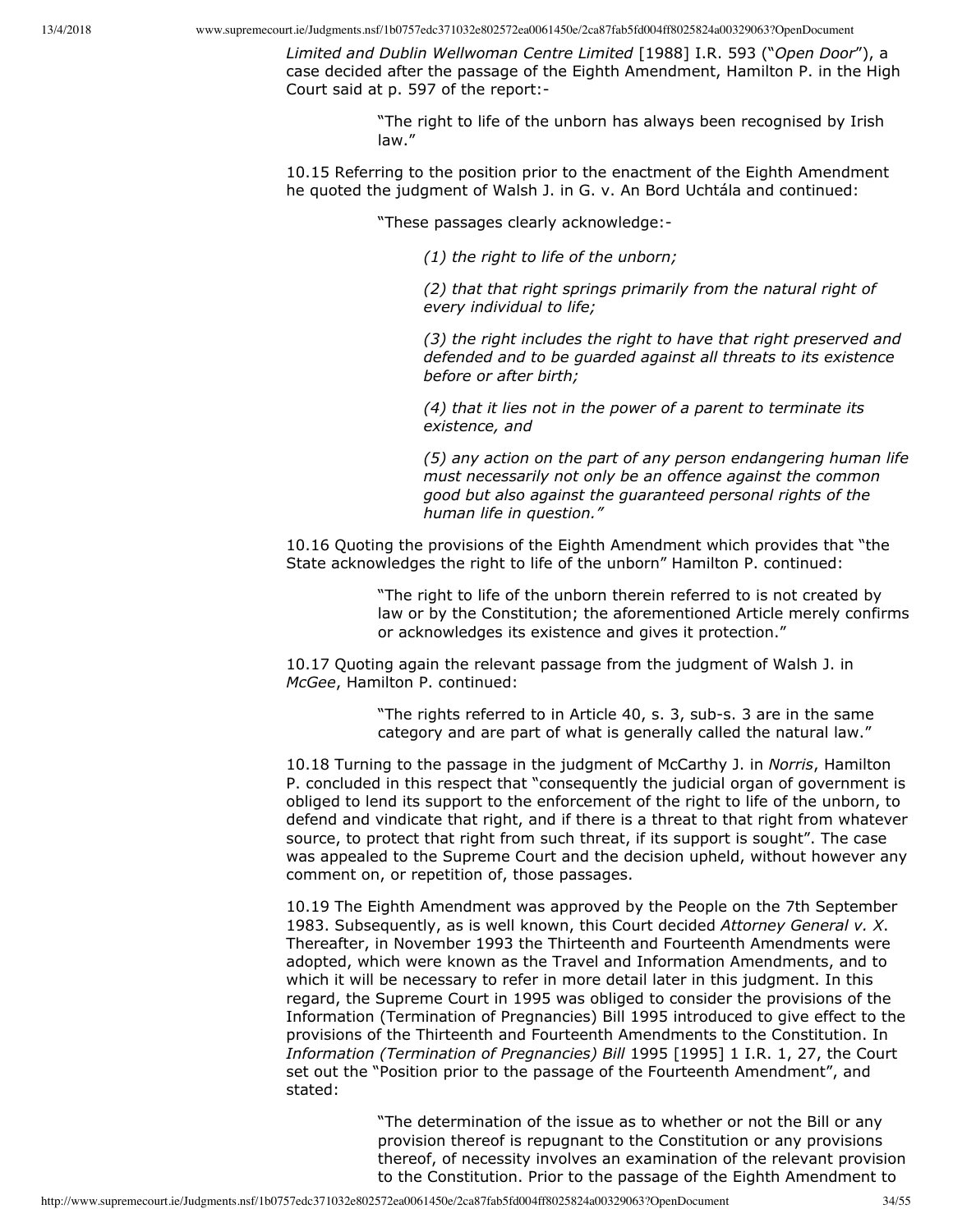the Constitution, the right to life of the unborn was not one of the personal rights acknowledged specifically by the Constitution. However the right to life of the unborn had been referred to and acknowledged by Walsh J. in the course of his judgment in G. v. An Bord Uchtála. …"

10.20 The judgment of the Court then set out the passages from *McGee*, *G. v. An Bord Uchtála* and *Norris*, which have already been quoted above, and at p. 28, stated:

> "The right to life of the unborn was clearly recognised by the courts as one of the unenumerated personal rights which the State guaranteed in its laws to respect, and, as far as practicable, by its laws to defend and vindicate."

10.21 To this list of judicial observations suggesting that the right to life of the unborn was protected by the Constitution prior to the introduction of the provisions of Art 40.3.3, may be added the dissenting judgment of Hederman J. in *The Attorney General v. X.*, in which, referring to *McGee*, he said:

> "The application of the provision [Article 40 subsection 3], and the nature of the form of application adopted by the State to honour its guarantees must necessarily depend on the particular circumstances of every case in which it is sought to invoke the Article in question. It would be a mistake to think that 40, s. 3, sub-s. 2 or the Eighth Amendment refer only to the creation or destruction of life. It appears to me that they can also be invoked to deal with other situations, and might be invoked by the mother of an unborn child or others to protect it from injury or adverse environmental conditions, the use of various toxins in the air and other health or life threatening situations. It is a protection which all lives may invoke or have invoked on their behalf. Article 40, s. 3, sub-s. 2 as invoked in the McGee case **could have been equally invoked at the time for the protection of an unborn life, as if, for example, Mrs. McGee had been pregnant and was in some way being deprived of some procedure or other treatment or medicines, the absence of which would threaten the life of the child she was carrying**. The Eighth Amendment to the Constitution was quite clearly designed to prevent any dispute or confusion as to whether or not unborn life could have availed of Article 40 as it stood before the Eighth Amendment. The Eighth Amendment made it clear, if clarity were needed, that the unborn life was also life within the guarantee of protection. It went further, and expressly spelled out a guarantee of protection of the life of the mother of the unborn life, by guaranteeing her life equality – equality of protection, to dispel any confusion that there might have been thought to exist to the effect that the life of the infant in the womb must be saved even if it meant certain death for the mother." (*emphasis added*)

10.22 These then appear to be the judicial observations, made both prior and subsequent to the passage of the Eighth Amendment, which are relied on by the respondents to establish that an unborn child had actual rights protected by the Constitution not limited to the right to life guaranteed by Article 40.3.3 (and not merely the expectation of such rights on birth). It is somewhat frustrating that the Court must engage in the exercise of considering what may have been the position previously in relation to the existence of one unspecified right in order to throw light on the possible present existence of another, but that is a consequence of the arguments made in this complex area.

10.23 These observations, to use a neutral term for the moment, constitute the first building block in the argument the respondents seek to construct to lead to the conclusion asserted in this case, that the unborn child had an existing constitutional right to the care and company of its father which a Minister considering deportation was obliged to take into account. It is accordingly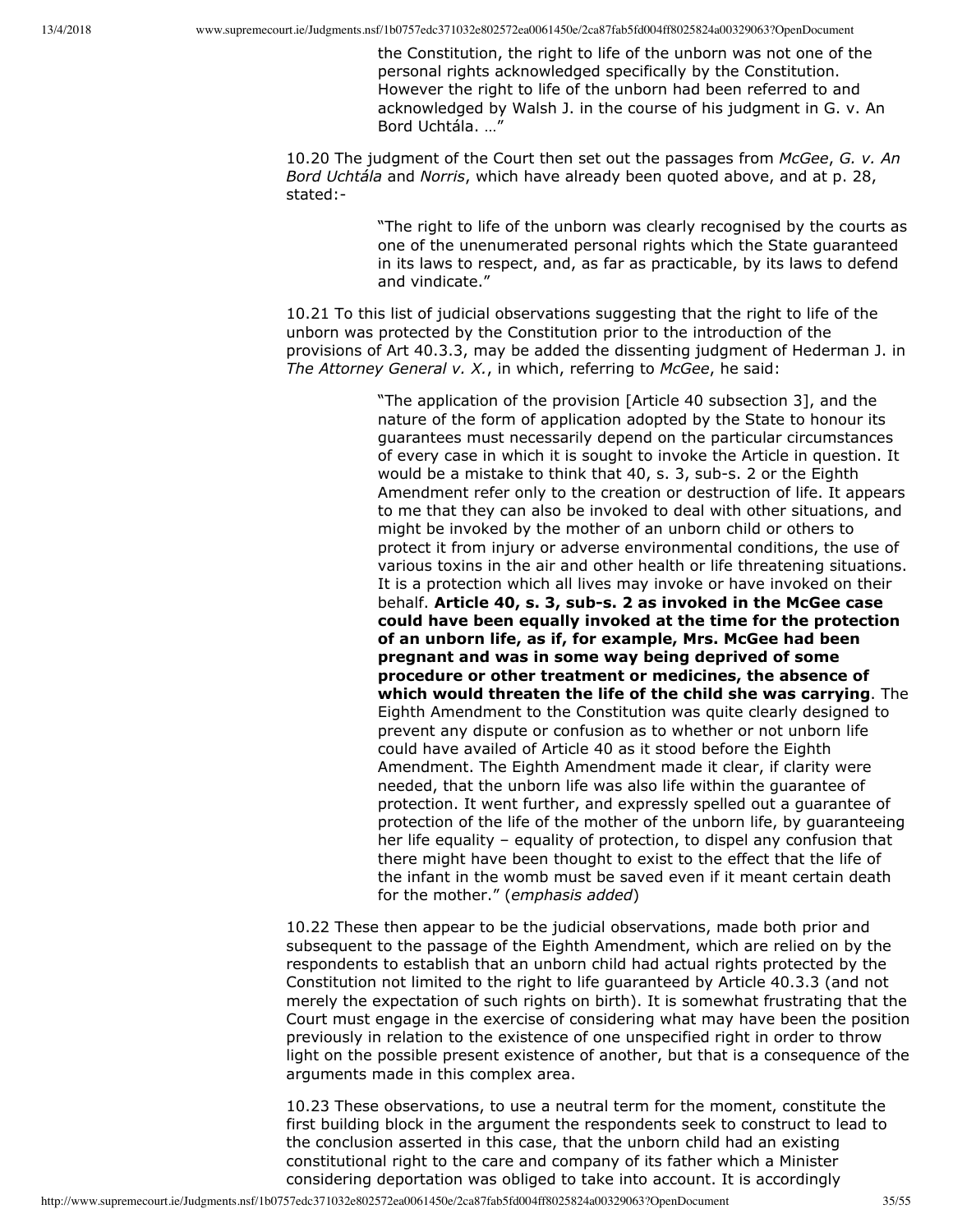important to look closely at what was, and was not, said and decided in these cases.

10.24 This case is undoubtedly important in its immediate legal context, and indeed more broadly. But it also raises important issues related to the function of the court when considering novel issues of law particularly in the field of constitutional interpretation. The first of those issues relates to what a court decides and how it decides it. If it is correct to say that a decision of the court can make law – and it can be said it does so not least because a decision of a Superior Court binds everyone in a similar position unless and until altered by legislation, the decision of the People in referendum, or subsequent judicial decision – then it is equally important to recognise that courts make law in a way which is significantly different from the manner in which legislation is made by the Oireachtas. Courts may only decide cases brought before them by parties. The parties must themselves have a legitimate interest, grounded in the facts, in the resolution of their dispute. A court cannot itself initiate a legal issue, still less issue of its own accord a generally binding statement of law. Furthermore, a court may only decide (in the sense of giving a binding determination) those legal issues which are *necessary* and *essential* to resolve the legal dispute between the parties. While courts may and do say other things in the course of a judgment which may be of benefit both in the development of the law and in the assistance of the resolution of future disputes, it is only that portion of the judgment that contains what is considered to be essential and necessary for the actual decision in the case which can be said to be binding on subsequent courts. Furthermore, it is for later courts to determine what portion of the judgment meets that test. Finally, but not least importantly, when a court comes to decide even those legal issues which are necessary and essential for determination in order to decide the case, it must do so according to law, rather than any view, however wise, well informed, and astute, as to what is desirable.

10.25 The fact that it is only the central reasoning leading to the particular decision (in Latin the *ratio decidendi*) which forms a binding part of the court's decision having effect beyond the individual case is of course, a familiar part of the principle of *stare decisis* which itself is an essential part of the common law system of law. The fact that a *ratio* is binding provides the element of certainty and predictability: the limitation of the binding nature of a decision to the *ratio* provides some necessary flexibility. But in addition to that, the limited nature of the *ratio decidendi* can be seen itself as an important component of the judicial function more generally, derived from the separation of powers. Law may in some sense be made by judicial decision, but even in the most important case raising issues of obvious national consequence, which may inevitably be the subject of active public and political debate, law made by courts is always made indirectly, and only because it is a necessary and indeed essential consequence of the performance of the judicial function of resolving the particular dispute. The intense focus of adversarial argument on such core issues provides in addition the best assurance that the decision made can properly bind citizens and others whose legal situation may be identical, but who have not been party to the proceedings, and had no right or entitlement to participate or make representations in relation to it. This analysis of the importance of the *ratio decidendi* is not to depreciate the value of considered ancillary observations made in the course of a judgment, (and again in Latin *obiter dicta*). In many cases these statements have been accepted subsequently as anticipating developments in the law and expressing principles of value. However, it is essential to appreciate the distinction between the two.

10.26 Taking this approach, it will be apparent that the observations relied on are significantly overstated by the judgment appealed against at para. 56 (and set out above) when it is suggested that in particular prior to the coming into force of the Eighth Amendment, in both *McGee* and *G. v. An Bord Uchtála*, this Court had made "decisions" and indeed in suggesting that those decisions had been concurred in by the other judges hearing and deciding the same case. Indeed, it will become apparent that the relevant observations are in the clearest way obiter dicta which moreover did not attract the agreement of the other members of the courts hearing the cases. This of course does not mean that they can be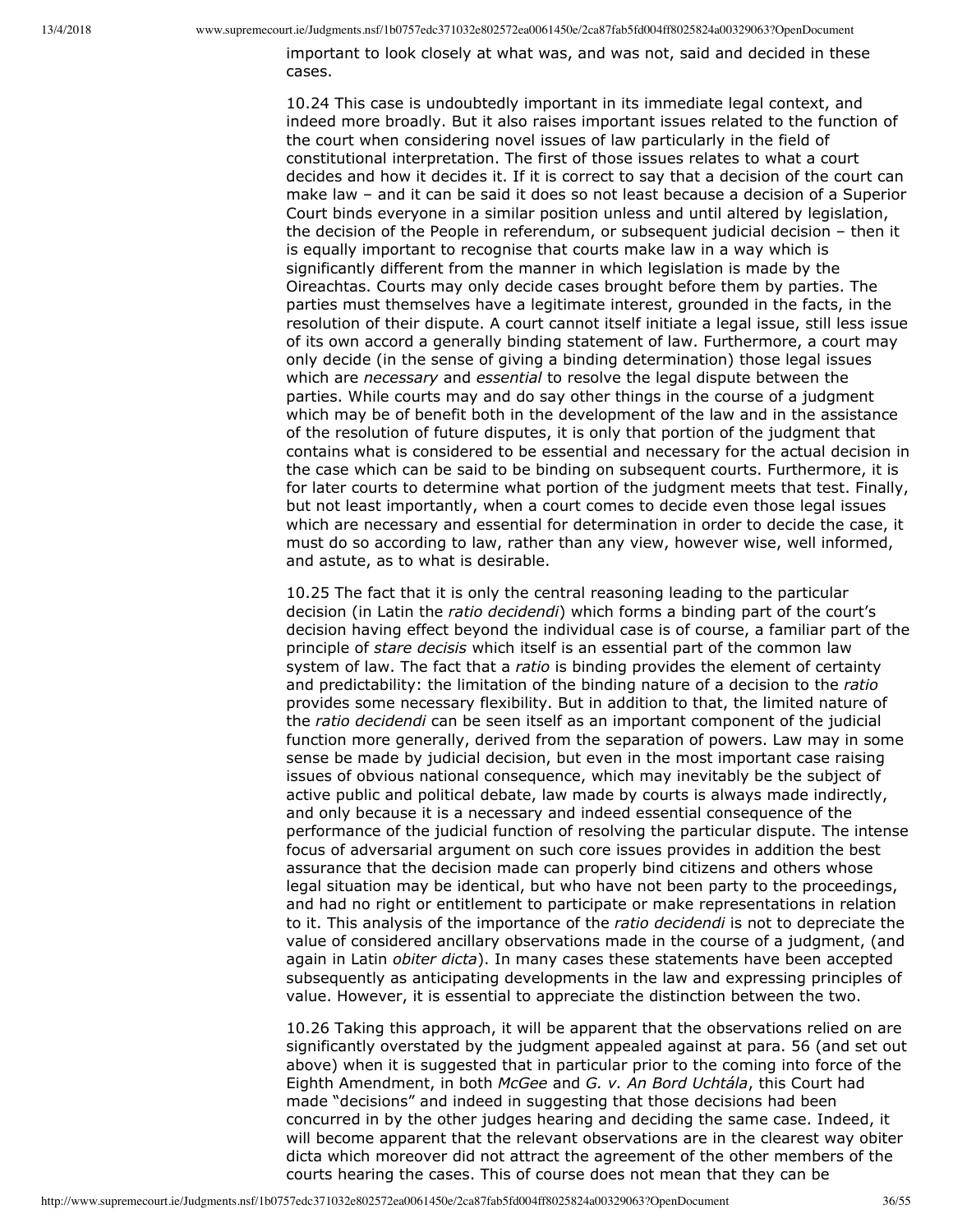disregarded. The Court's task however becomes then a consideration as to whether the observations, detached as they are from the core focus of the case in which they are made, are nevertheless correct and can properly be applied when an issue is properly raised which it is necessary to decide in order to resolve the dispute between the parties. It is necessary therefore to look particularly closely at the cases in which these observations were made.

10.27 *McGee* was a case concerned with the question of whether there existed a right of (marital) privacy, which was infringed by s. 17 of the Criminal Law Amendment Act 1935. The issue of a right to life was not debated or argued. Given the recent US precedent it was perhaps not surprising that Walsh J. took the opportunity to make it clear that he considered that any right of marital privacy could not extend to protect a decision to have an abortion. In that sense the observations were negative, establishing the limits to the right of marital privacy, rather than a positive assertion of a fully developed concept: what was stated was that neither parents nor the State had a right to terminate a life.

10.28 Furthermore, these observations made by Walsh J. cannot be said to have been agreed to by any of the other members of the majority in that case. He decided the case by reference to the Article 41 rights of the family, without any reliance on *Griswold*, as was said expressly at p. 319 of the report. This appears a quite deliberate attempt to distance the judgment from that authority and moreover locate any right to marital privacy in Article 41, which might limit the expansion of any right to privacy beyond a married couple. The members of the majority, Henchy, Griffin and Budd JJ., identified a guaranteed personal right to privacy under Article 40.3, and did rely on the reasoning in *Griswold*. In terms of constitutional analysis these are very significant differences of approach. For this and other reasons, the broad statements made as to the existence of natural rights protected by natural law contained in the judgment of Walsh J., and which were relied on in later observations, cannot be said to have been concurred in or agreed to by any of the other judges in the majority. Indeed the very distinct route adopted by the majority can be seen as a marked difference from the approach taken by Walsh J.

10.29 *G. v. An Bord Uchtála* concerned an application to dispense with the consent of a natural mother to the adoption of her child. Since adoption had been regulated by statute in Ireland, two consents of the natural mother were necessary before an adoption could be made, an initial consent to placement for adoption and a later consent to adoption. Under the original Adoption Act of 1952, the consent of a natural mother to an adoption could be dispensed with by the Adoption Board in limited circumstances: if the person was incapable of giving consent by reason of mental infirmity or could not be found. Under the relatively recently enacted provisions of s. 3 of the Adoption Act 1974, however, the High Court was empowered to dispense with the consent of a natural mother if satisfied it was in the best interests of the child to do so. In this case, a natural mother had consented to placement for adoption in January 1978, and the child was placed with prospective adoptive parents on the 22nd of January of that year. However, the mother wrote to the Adoption Society on the 11th of February to seek the return of her child and to withdraw her consent to placement. When she commenced proceedings for the return of the child, the prospective adoptive parents sought an order pursuant to s. 3 of the 1974 Act. It is important that the adoption order had not been made, and could not have been made, without either the consent of the mother or with her consent being dispensed with pursuant to section 3. The prospective adoptive parents had no legal status in relation to the child at that point. They argued however that the best interests of the child lay in dispensing with the mother's consent.

10.30 It seems relatively clear on the facts, at least viewed from today's vantage point, that the proper order was to return the child to the natural mother and her family, all of whom impressed the High Court judge. There was no suggestion that the child would not be well cared for and reared appropriately. It is arguable that the issue was not whether the child was better placed with the prospective adoptive parents, but rather whether or not the child's best interests were served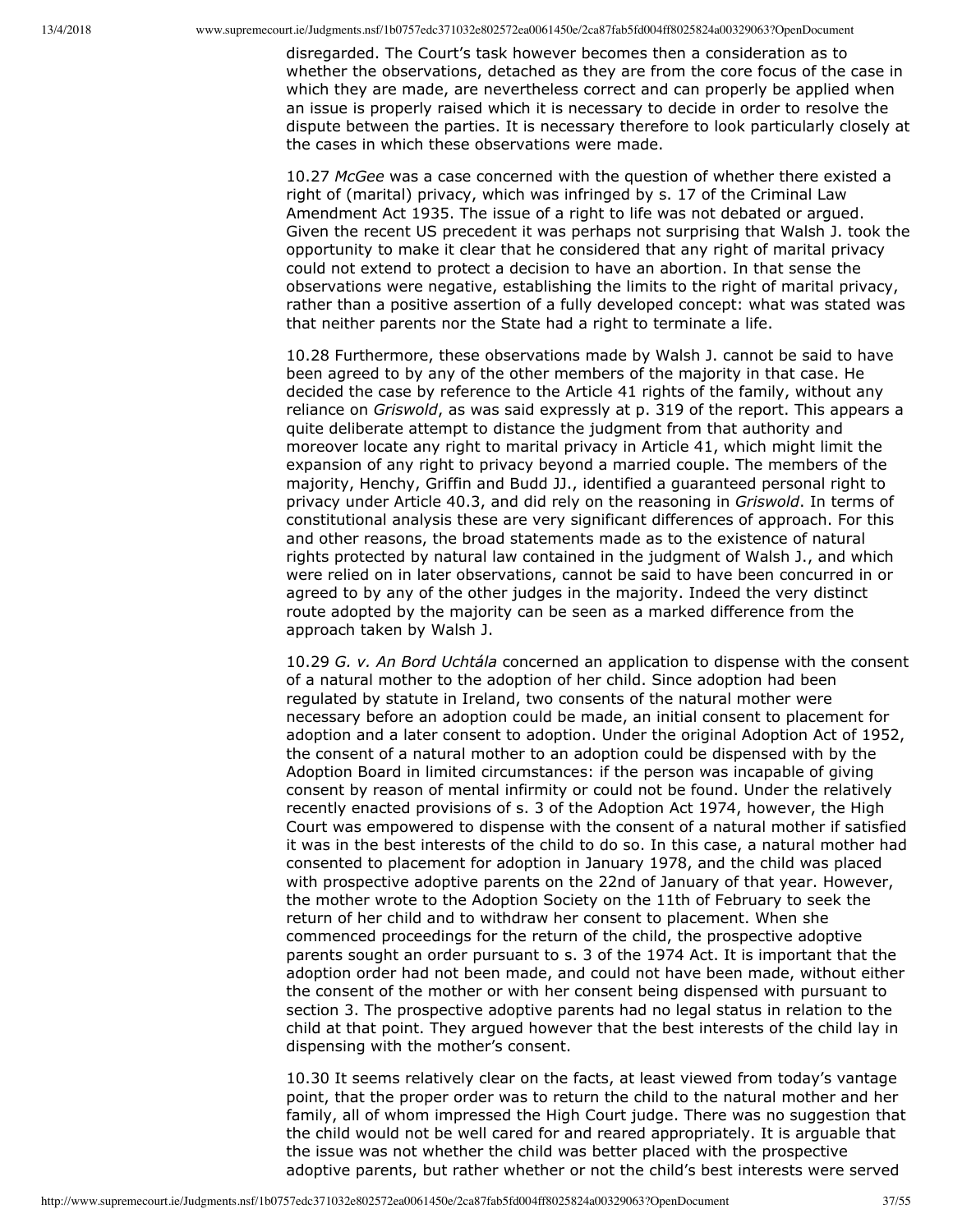by the consent of its natural mother being dispensed with so that the child could be adopted by anyone. So framed, the focus of the provision, like its predecessor, was on the conduct of the natural mother. So viewed, the balance is reasonably clear. However, the courts approached the matter on the basis that it was argued that a decision had to be made between the natural mother and the prospective adoptive family. In seeking to address that balance, and the possibility that the interests of the child might be found to lie with the prospective adoptive parents who were a married couple with one child and could offer more by way of material support, the natural mother sought to assert constitutional rights as tipping the balance in her favour. This led the Court to a consideration of the rights of mothers and children, and whether any such rights were constitutional in origin, "natural rights" protected by the constitution or statutory rights.

10.31 The outcome of the case was anything but clear cut. This Court by a majority (Walsh, Henchy, and Kenny JJ.) held that the High Court judge had correctly refused to dispense with the consent of the natural mother and that the child should therefore be returned. The dissenting judges (O'Higgins C.J. and Parke J.) would have remitted the matter to the High Court judge to expressly decide where the best interest of the child lay. On the broader constitutional issues which were raised, there was a different division of views. Of the majority, two judges (Henchy and Kenny JJ.) held that a natural mother had a statutory right to custody, but that a child had a constitutional right to have its welfare safeguarded. Three other members of the court, (Walsh J., and the minority members O'Higgins C.J. and Parke J.) expressed the view that a natural mother had a natural right to custody protected by the Constitution.

10.32 This recital of the facts makes it clear that there was no question of a right to life of an unborn child being in any way an issue in *G. v. An Bord Uchtála*. Indeed the judgment of Walsh J. explored a number of issues which seemed extraneous to the central and complex issue in the case. These involved the question whether the Adoption Board was exercising a judicial function, whether the original consent to the placement for adoption was invalid, and whether children, including in this respect children not yet born, had natural rights protected by the Constitution . Therefore, it is significant that the other members of the court were at pains to distance themselves from some or all of the observations made. See for example O'Higgins C.J. at p. 60, Kenny J. at pp. 98 and 99, Parke J. at p. 101, and most clearly Henchy J. at p. 83 where the following is said:

> "The case has been argued within the framework of the terms of reference imposed by that issue, [whether the consent of the natural mother should be dispensed with pursuant to s. 3 of the Adoption Act 1974] so I shall confine this judgment accordingly. In so far as opinions or observations on wider and unargued topics emanate from this case, I do not wish my silence on those obiter dicta to be taken as concurrence."

10.33 This emphasises an important point. The judgment in the High Court in this case suggests that the relevant *dicta* on which such reliance is placed must be taken as representing the concluded view of the courts. However, that may be to fail to take account of, and arguably misconstrue, the silence of the other members of the courts involved. In the present context, the fact that other members of the Court hearing the case did not agree to the observations is arguably as, if not more, eloquent than the observations themselves.

10.34 The analysis of the judgment of Walsh J. in the passage relied on from *G. v. An Bord Uchtála* treats the critical issue of the constitutional position of the unborn child as part of its treatment of the rights of a born child. As a result, reference is made to rights ("to be reared and educated, to liberty, to work, to rest and recreation, to the practice of religion, and to follow his or her conscience … the right to maintain that life at a proper human standard in matters of food, clothing and habitation") which are plainly inapplicable to an unborn child. While a member of the majority for the disposition of the case, the judgment of Walsh J., even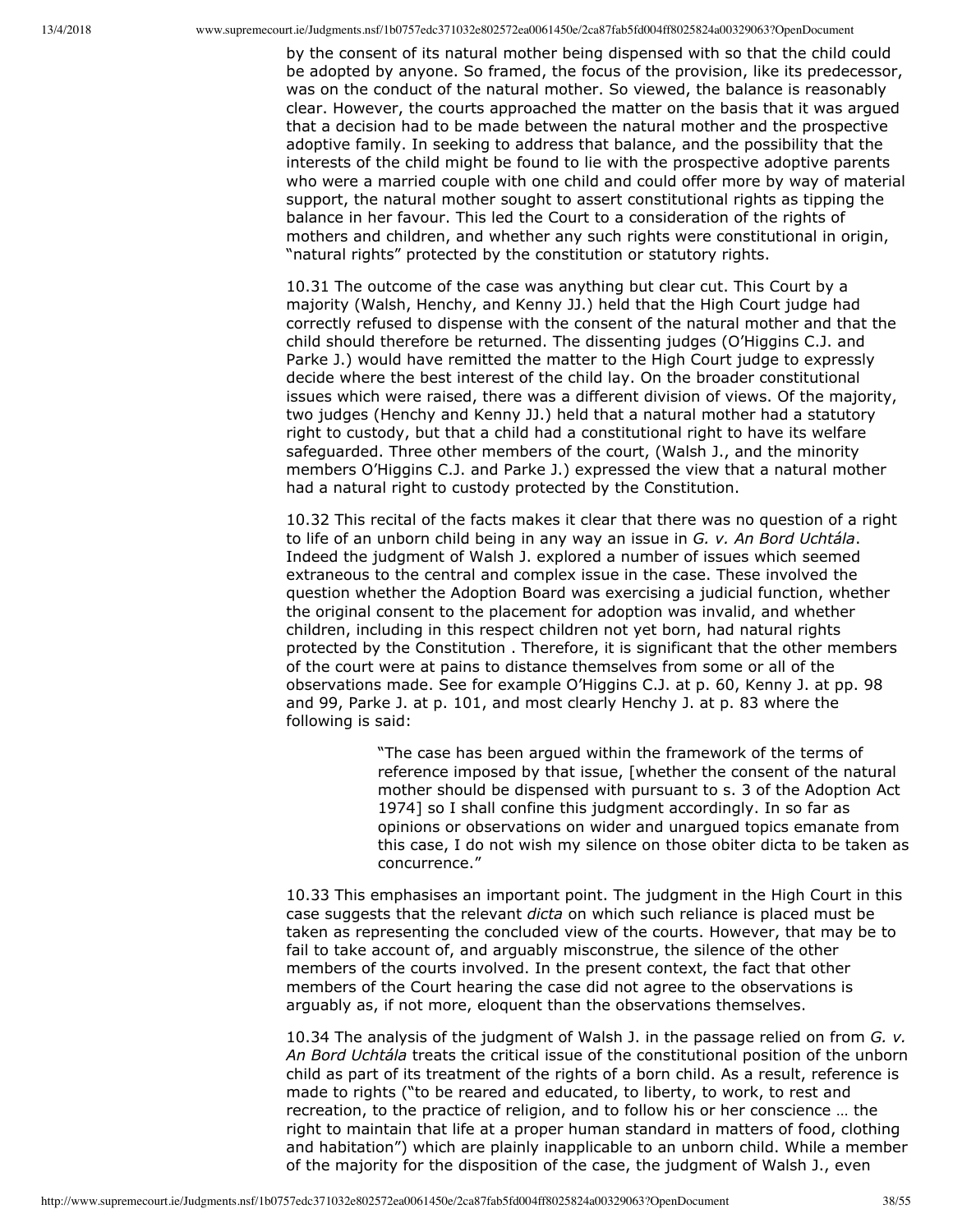though the observations of a distinguished judge, cannot therefore be treated as expressing the views of the Court. In particular, the observations on the right to life of the unborn are not merely *obiter* but perhaps far removed from a finding on a central issue argued by both parties and which it is necessary to decide to resolve a case.

10.35 It might be said that *Finn* goes somewhat further in that Barrington J. there made what was described as a "finding" that the unborn child had a right to life protected by the Constitution. But, once again, that case deserves closer scrutiny. First, it is apparent that the issue was not argued between the parties. At p. 160 of the judgment it is recorded that counsel for the State:

> "[Did] not dispute Mr Mackey's submission that the Constitution protected the right to life of the unborn child; neither does he submit that the Constitution does protect the life of the unborn child. He joins issue with Mr Mackey at a later stage of Mr Mackey's argument."

10.36 The point on which counsel for the State in *Finn* took issue was in many ways an even more fundamental one. It was that, absent a breach of the constitutional procedure for the calling of a referendum, it was no function of the courts to engage with the merits of a proposal to amend the Constitution, something which was instead consigned exclusively to the People. This follows in a most fundamental way from the separation of powers, and the derivation of power under the Constitution. The High Court accepted that argument, and six days later this Court in a short 12 line judgment emphatically agreed but observing also "as these proceedings cannot be maintained the Court should not find it necessary to consider the matters dealt with in the judgment of Mr Justice Barrington". Again there is a marked distancing from the observations now relied on. Finally, the observations made by McCarthy J. in *Norris* are very general in their terms and furthermore expressly acknowledge both that the issue was not argued and that it did not properly arise in that case.

10.37 The observations made in these four cases prior to the Eighth Amendment are the cornerstone of the respondents' argument that, prior to 1983, the Constitution protected the right to life of the unborn and therefore protected other rights so that consequently such other rights are still protected by the Constitution notwithstanding the passage of the Eighth Amendment. The subsequent statements of Hamilton P. in *Open Door* and, as Chief Justice speaking for the Court, in *Information (Termination of Pregnancies) Bill* 1995, repeated these dicta but do not add to them other than by repetition. Insofar as these latter cases may have suggested that decisions had been made in the pre 1983 cases, that would not appear to be justified having regard to the analysis set out above.

10.38 Pausing there, it is plain that the observations in the pre Eighth Amendment cases relied on cannot be properly described as "decisions" of the courts, nor can the individual observations be said to have been "concurred" in by the other members of the courts which heard and decided the cases. Nor can it be said that by 1983 the courts had "already concluded" that a right to life of the unborn existed and was guaranteed by the Constitution. On the contrary, when analysed, these observations, although made by judges whose views are entitled to the greatest respect, were observations made in the course of cases in which the matters discussed were a considerable remove from the issue to be determined by the court.

10.39 The question remains however as to whether those observations are correct and must lead to a conclusion that, now, an unborn has rights under the Constitution other than the right to life guaranteed by Article 40.3.3. That depends on an analysis of the reasoning in the judgments rather than the fact that the observations were made. One difficulty is that regard is that the *dicta* do not identify clearly a source for the right or rights. Two different routes may be detected in the *dicta*. First is the analysis suggested tentatively by Barrington J. in *Finn* which would suggest that the issue is one of interpretation of the Constitutional text, and that an unborn child is to be treated as a person entitled to assert the right to life which is expressly guaranteed by Article 40.3.2. The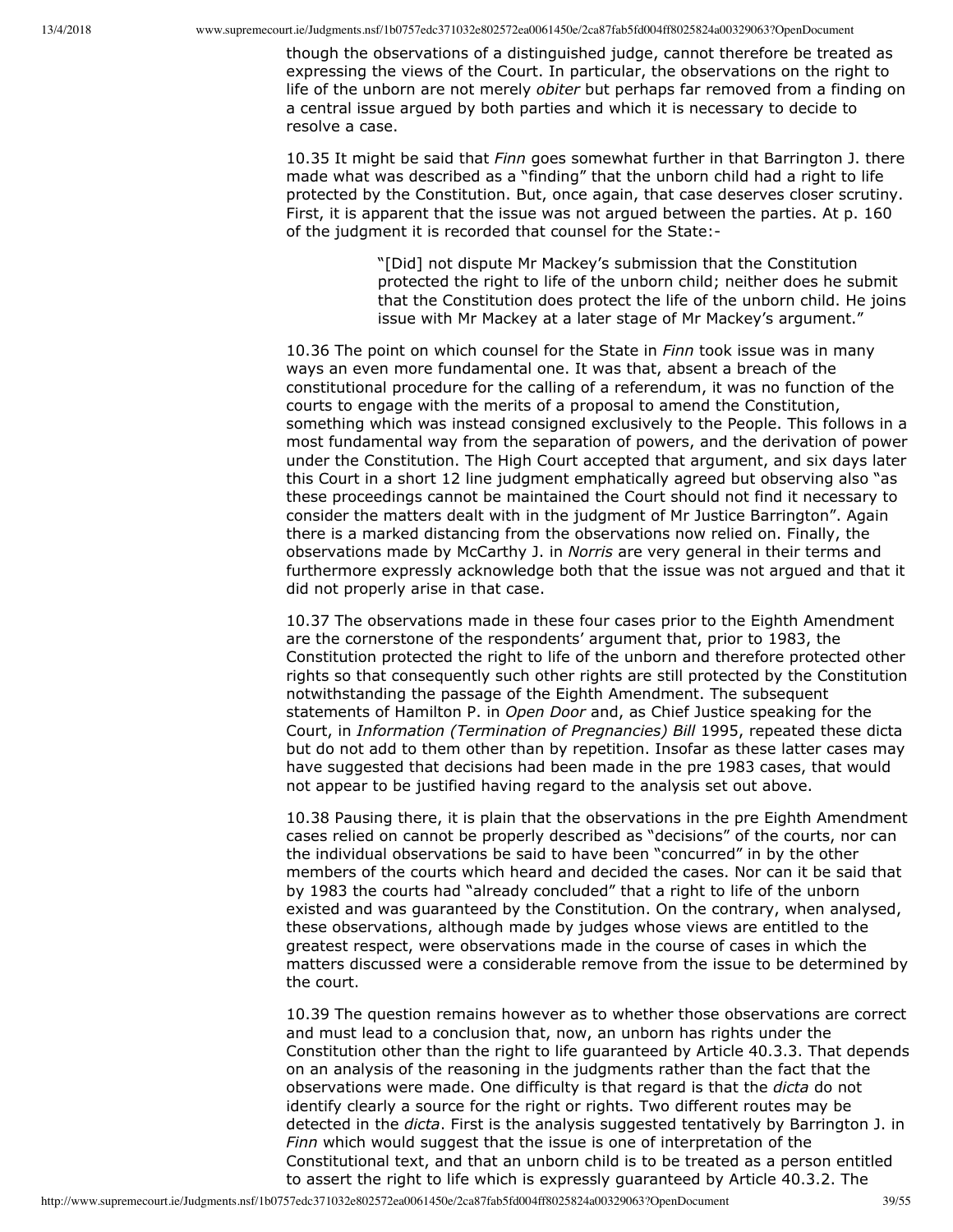second route appears to be implicit in the approach of Walsh J. in *McGee* which suggests the existence of a "natural right", not expressed in the Constitution, but which the Constitution is bound to respect and vindicate.

10.40 The route suggested by Barrington J., if correct, might lead to a conclusion that the unborn must be entitled to exercise the other rights protected by Article 40.3.2 and thus would strongly support the respondents' argument here. However, the first difficulty with that approach is the textual problem identified by Barrington J. in *Finn*, being that Article 40.3.2 refers to the personal rights of "citizens" which is an expression which is not apt to cover persons not yet born. There have been, as Barrington J. anticipated, a number of cases in which courts have been prepared to hold that Article 40.1 may mean that non citizens may be entitled to the same or equal protection under the Constitution as citizens enjoy where it can be said that as human persons they are in the same situation. (See for example most recently *N.H.V. v. The Minister for Justice* [2017] IESC 82). However, that does not advance the issue much here since there are clear differences between born persons and those not yet born, most obviously in relation to their capacity to exercise rights. But approached from a purely textual perspective, there is a further difficulty.

10.41 Whether the subject of Article 40.3.2, in modern language the rights holder, is viewed as a "citizen" or more expansively as a "person", the rights guaranteed by that Article, namely the personal rights of the citizen, taken collectively seem to envisage a person who is born. Thus, for example, Article 2 of the Constitution now provides that it is the "*birthright* of every citizen *born* on the Island of Ireland to be a member of the Irish Nation". Birth is therefore seen not as irrelevant but central to status and, thereafter, rights. The personal rights referred to in Article 40.3 are not merely those which happen to be enumerated in Article 40.3.2 such as life, person, good name and property, but they are also all the personal rights protected by Article 40 itself: equality before the law, liberty, inviolability of the dwelling home, freedom of speech, freedom of assembly, and freedom of association, as well as those rights found to be implicit in the constitutional guarantee although not expressly enumerated such as bodily integrity, the right to marry, to procreate, to travel within the State and outside the State, to seek work, to communicate, the right to litigate claims, the right to privacy, and, more broadly perhaps, a right to autonomy. Other rights have been suggested.

10.42 In no case have the rights either explicitly or implicitly been qualified by reference to the necessarily different position of the unborn. But taken collectively these are not rights capable of being conceived of as being readily exercisable by the unborn who not only lacks the autonomy implicit in such rights but is wholly dependent on its mother. If it was the intention of the Constitution however that only such rights were to be conferred on the unborn child before birth as were capable of being exercised by it or on its behalf, *and* moreover only to the extent capable of being exercised by it or on its behalf, it might at a minimum have been expected that this would have been identified and said explicitly. The textual analysis which would suggest that an unborn child is for the purposes of Article 40.3.2 a person and thereby a citizen, therefore tends to prove too much.

10.43 The other route, which it is suggested leads to the identification of a preexisting right to life itself implying that the unborn possesses further rights such as that suggested here, is not dependent on the text. It is suggested, although not elaborated on, in the passage of Walsh J. in *G. v. An Bord Uchtála* quoting an earlier passage in his judgment in *McGee*. That approach is that a right to life can be deduced not from the constitutional text, but rather is a "natural right" protected by the Constitution. This language of course echoes the language of Articles 41, 42, and 43, where the State "recognises" the Family as the natural and primary fundamental unit group in society and as a moral institution possessing inalienable and imprescriptible rights antecedent and superior to all positive law, acknowledges "that the Family is the primary and natural educator of the child", and "acknowledges" that man has a natural right antecedent to positive law to private ownership of external goods. Similar language was used in the original Article 42.5 and is now employed in the new Article 42A in which the State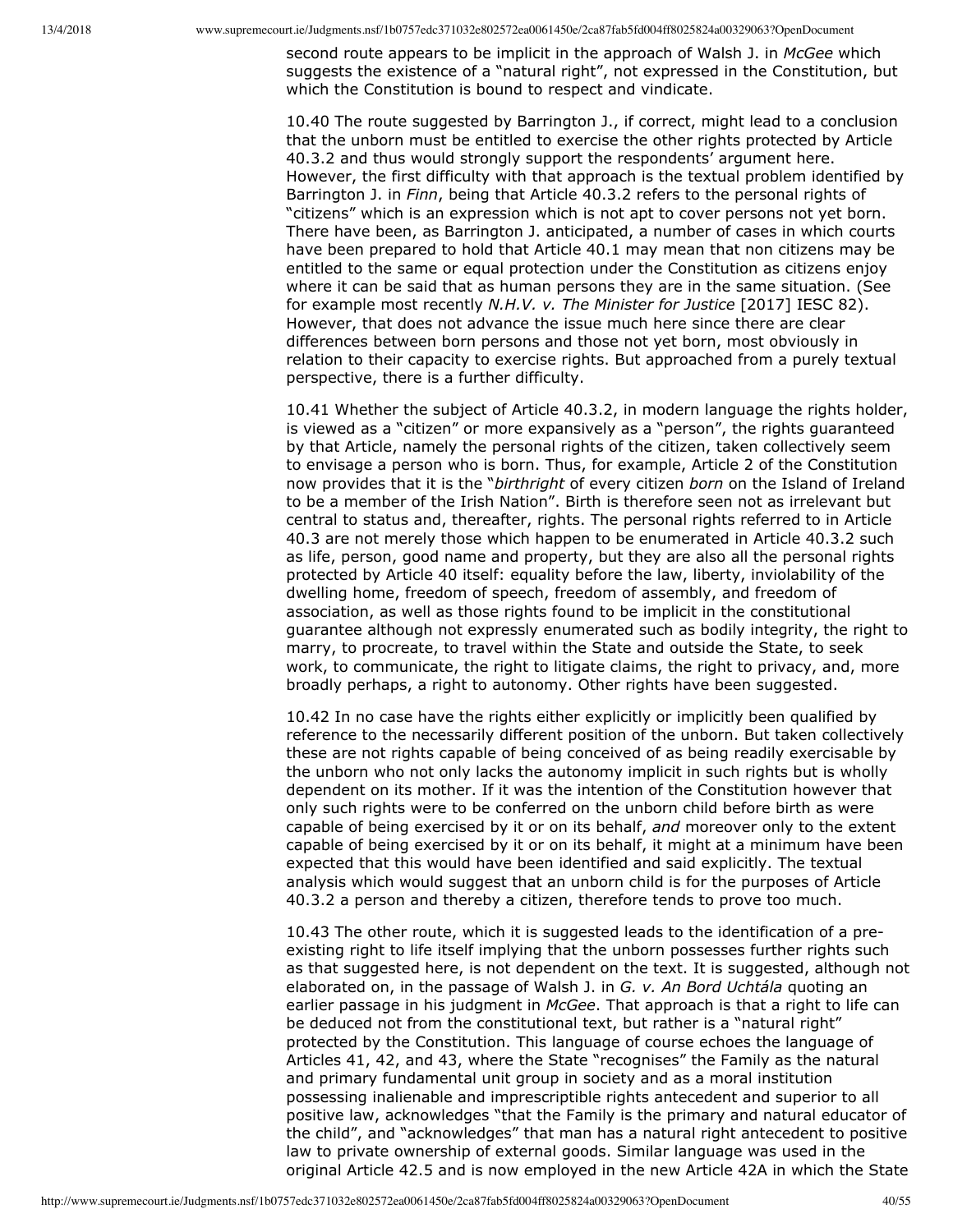recognises and affirms the natural and imprescriptible rights of all children. This approach might also point to the express terms of Article 40.3.3 in which the State "acknowledges" the right to life of the unborn and guarantees by its laws to defend and vindicate that right.

10.44 This approach explicitly invokes natural law. As Walsh J. said in McGee and repeated in *G. v. An Bord Uchtála*, Articles 41, 42, and 43 of the Constitution "acknowledge that natural rights, or human rights, are not created by law but that the Constitutional confirms their existence and gives them protection. The individual has natural and human rights over which the State has not authority …". Later at p. 317 of the report he stated:

> "The natural or human rights to which I have referred earlier in this judgment are part of what is generally called the natural law."

10.45 This approach avoids the difficulties of textual interpretation by asserting a right outside the text but which the Constitution exists to protect, but does so at the cost of raising other significant difficulties which are not resolved in the relatively sparse *dicta* relied on.

10.46 There is moreover little agreement on the precepts of natural law that might be understood to touch on the particular issue that arises in this case; the question of an asserted right to care and company of a father. As the outcome of McGee itself illustrates it is possible to invoke natural law to support diametrically opposed conclusions. It is not necessary to discuss these issues at length, however, in the light of the decision of this Court in *Information (Termination of Pregnancies) Bill* 1995. In that case counsel assigned by the Court to argue on behalf of the unborn contended in very clear terms, relying on this passage in *McGee*, that the Bill was invalid because it was asserted to be contrary to natural law which was itself stated to be the bedrock of the Constitution and the ultimate governor of all the laws of men. It was argued that "for so long as the present Constitution remains in force, nothing in it, or in any laws passed by the Oireachtas, or any interpretation thereof by the judiciary can run counter to the natural law". These contentions were expressly rejected by the Court at p. 38 of the report where the following is stated:

> "The Court does not accept this argument. By virtue of the provisions of Article 5 of the Constitution, Ireland is a sovereign, independent, democratic state."

At p. 45 the Court continued:

"The courts, as they were and are bound to, recognised the Constitution as the fundamental law of the State to which the organs of the State were subject and at no stage recognised the provisions of the natural law as superior to the Constitution"

10.47 It is not necessary to discuss these interesting philosophical issues further in this case. It was not argued that the decision in the Article 26 reference was wrong, or that these statements are in any way questionable. It is therefore of some importance that the philosophical approach which underpins the *dicta* in *McGee* and *G. v. An Bord Uchtála* (which in fairness was not fully explored in those cases, presumably because the issue was not central to the resolution of the cases), is one which in any event has been clearly disavowed by this Court.

10.48 It is certainly the case that the *dicta* recited here can be deployed in support of the respondents' arguments that, prior to 1983 and the passage of the Eighth Amendment, the Constitution already protected a right to life of the unborn and, therefore, was suggestive of the existence of other rights which were also protected. But quite apart from the difficulties with that approach it must necessarily be acknowledged that there existed powerful contrary contentions leading to different conclusions. One is that the Constitution is an instrument adopted by the People from whom all powers in the Constitution derive (Article 6). In the words of the preamble "We, the people of Éire … do hereby adopt, enact,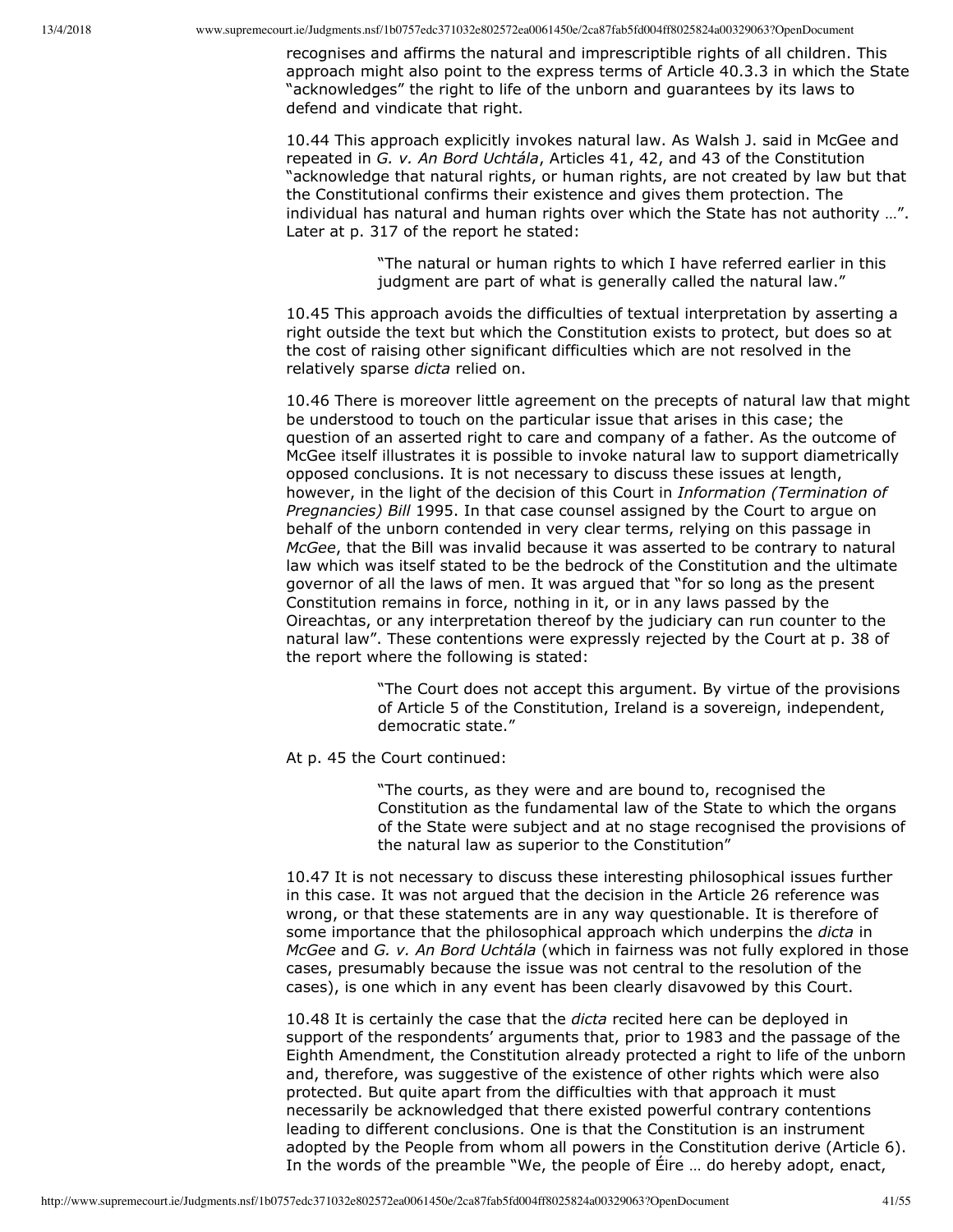and give to ourselves the Constitution". That document, and all subsequent additions to it, are matters which the People choose as the fundamental law. The Constitution can, and should, be interpreted to mean what it says, and perhaps as importantly does not say. It is not inconceivable therefore, to put it at its lowest, that in 1937 the Constitution did not address the position of the unborn child. After all the 1967 Abortion Act in England and Wales and the decision in *Roe v. Wade* lay far in the future. As Hardiman J. put in *Roche*:

> "The felt need for what became Article 40.3.3 was suggested to its proponents by legal and medical developments in the 1970s. It is a grave anachronism to seek for reference to such things 40 years earlier."

10.49 On this approach, the enactment of the Eighth Amendment was not an exercise in suplusage but was necessary in the views of those who approved it to address this changed position and make an express provision for the protection of the life of the unborn on terms debated by the People and ultimately adopted by a majority of them. On this approach Article 40.3.3 was a complete account of the right the People considered should be attributed to the unborn, and furthermore established the balance which the People desired in relation to the equal right to life of the mother.

10.50 Another is that the Constitution did, as the *dicta* suggested, protect a right to life of the unborn alone. There is moreover a logic to interpreting the constitutionally protected rights of the unborn as limited to such a right. One view of the importance of the right to life is arguably that it is fundamental to permitting the unborn child to reach the point of birth, which in the apt words of counsel for the respondent is a "gateway" to the commencement of the enjoyment of all rights guaranteed to persons who are born and who begin to live autonomous lives capable of involving the exercise of other rights protected and guaranteed by the Constitution.

10.51 Perhaps the most plausible interpretation of the constitutional position prior to the passage of the Eighth Amendment was that there was uncertainty. At least four positions were capable of being canvassed: that the unborn had a right to life and a range of other rights guaranteed by the pre 1983 Constitution; that the unborn had a right to life guaranteed by the Constitution forming a gateway to rights which were acquired on birth; that the Constitution did not contain or protect any right of the unborn; and fourth that the Constitution protected a right to privacy which permitted termination of a pregnancy. In the face of this range of possible views as to the legal position the purpose of the Eighth Amendment was to remove uncertainty. Thus, in *Attorney General v. X.*, Hederman J. said:

> "The Eighth Amendment to the Constitution was quite clearly designed to prevent any dispute or confusion as to whether or not unborn life could have availed of Article 40 as it stood before the Eighth Amendment. The Eighth Amendment made it clear, if clarity were needed, that the unborn life was also life within the guarantee of protection".

10.52 In the same case O'Flaherty J., at p. 86, recited the passage from *G. v. An Bord Uchtála* and said:

> "The fact is that this right to life is now, by reason of the Eighth Amendment of the Constitution, in express words enshrined in the document".

10.53 If this is correct, the uncertainty could only have been resolved if the Constitution as amended expressed the entire position in relation to the unborn. If for example it remained arguable that there were other sources of rights for the unborn beyond Article 40.3.3 then significant uncertainty would remain. If it could be contended for example that Articles 40.3.1 and 40.3.2 also protected the right to life of the unborn, then it might be argued that the right thus protected was different to and either more or less qualified than the right guaranteed in Article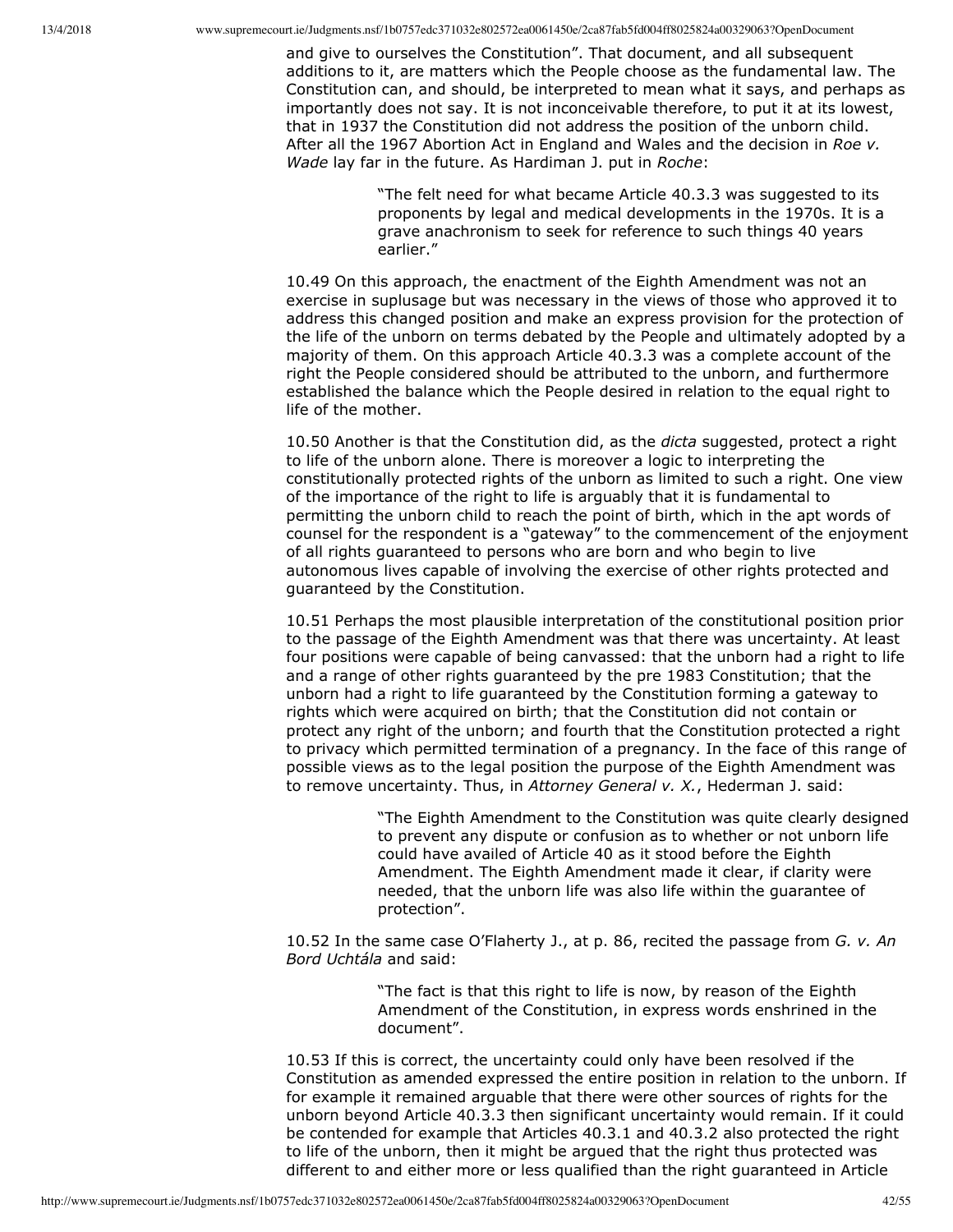40.3.3. If, therefore, an objective of the Eighth Amendment was to remove uncertainty, that could only be achieved if the Amendment is regarded as encapsulating and expressing definitively the constitutional position of the unborn. It is also noteworthy that the subsequent litigation such as *Open Door*, *Attorney General v. X.* and *Information (Termination of Pregnancies) Bill* 1995, all focussed exclusively on the terms of Article 40.3.3.

10.54 It is however not necessary, and arguably not possible, to resolve the question of the interpretation of the Constitution prior to the enactment of the Eighth Amendment. In this respect there is some merit in the State's submission that the issue was not decided. The function of the courts is to interpret the Constitution as it now stands. The People enacted and gave to themselves the Constitution when first adopted, and continue to do so on each occasion on which they approve an amendment to the Constitution. Some amendments are technical but others are more substantial and have consequential effects on the interpretation given to the Constitution more generally. A simple example is that the concept and understanding of the Family in Article 41 is necessarily affected by the passage of the Fifteenth Amendment to the Constitution removing the absolute ban on divorce and permitting the dissolution of marriage in certain circumstances. Similarly, the concept of Family must also be affected by the passage of the Thirty Fourth Amendment, known as the Marriage Equality Referendum. Furthermore, the passage of an amendment to the Constitution can also fix the interpretation of the Constitution: an interpretation of the Constitution which was possible prior to adoption of an amendment may no longer be possible because the terms of an amendment show a clear understanding of the interpretation to be given to the Constitution, even if at some abstract level that interpretation was contestable or even wrong. For this reason it is necessary to consider the Constitution as it now is in particular with the Eighth, Thirteenth and Fourteenth Amendments.

10.55 Here most attention has been addressed to the first paragraph of Article 40.3.3 which as is well known was introduced by the passage of the Eighth Amendment. However, that subparagraph was added to by the provisions of the Thirteenth and Fourteenth Amendments known popularly, and accurately, as the Travel and Information Amendments. Those paragraphs provide:

> "This subsection shall not limit freedom to travel between the State and another state.

This subsection shall not limit freedom to obtain or make available, in the State, subject to such conditions as may be laid down by law, information relating to services lawfully available in another state."

10.56 The object of these amendments is well known, but was also discussed in the decision in *Information (Termination of Pregnancies) Bill* 1995, which considered the constitutionality of the legislation introduced in pursuance of the provisions of the third sub article of Article 40.3.3, that is the laying down of conditions by law for the provision of information. Both sub articles were adopted to deal with decisions and *dicta* of this Court in *Open Door* in which it had been held that the provision of information in this jurisdiction in relation to the availability of abortions abroad was prohibited by the terms of the Eighth Amendment, and also observations made in *Attorney General v. X*. where a number of members of the Court had expressed the view that the unenumerated right to travel did not permit travel for the purposes of obtaining a termination of pregnancy, and any such travel could accordingly be restrained by injunction. It is not necessary here to consider whether either the adoption of the Thirteenth or Fourteenth Amendments is to be interpreted as a conclusion that the majority of the People did not approve of the interpretation which had been given to the Eighth Amendment in these cases or rather simply did not wish such interpretations to be capable of being adopted in the future. It is certainly clear however that the object of both amendments was to prevent restrictions on travel or the provision of information or travel, and in particular to preclude any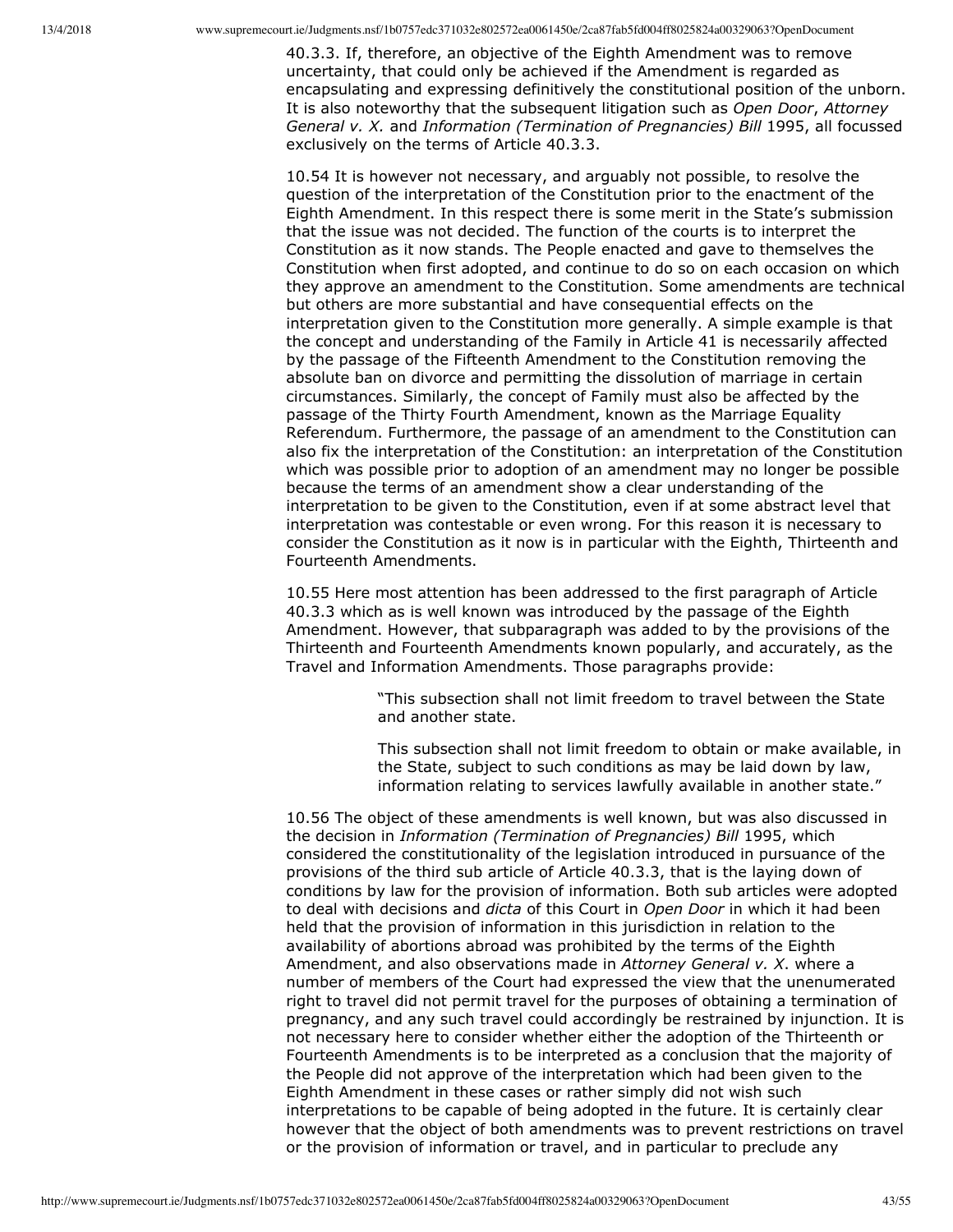interpretation of the Constitution which could lead to the grant of any order restraining the provision of such information or undertaking of such travel.

10.57 Given this clear objective, the terms of the two amendments are particularly revealing in the present context. It is stated in each case merely that "**this subsection** shall not limit" travel or the provision of information as the case may be. It is clear therefore that the constitutional text considered that the only relevant possible restraint on the provision of information in relation to termination of pregnancy or travel for such purpose was to be found in the terms of Article 40.3.3 and in particular the subsection introduced by the Eighth Amendment. This interpretation of the Constitution adopted by the People is inconsistent with the possibility of the existence of any constitutionally protected pre-existing right whether to life generally, or to any other possible natural rights of the unborn. If such rights were considered to exist prior to 1983 (and 1992) then in theory they could have been invoked and asserted to prevent the provision of information in relation to, or travel for the purposes of, termination. The conclusion must be that the only relevant right of the unborn in contemplation at the time of the Thirteenth and Fourteenth Amendments was that contained in Article 40.3.3 and accordingly it was only necessary to qualify that right to ensure freedom to travel or receive information. Even if, therefore, at some abstract level it was possible to argue that the Constitution may have been interpreted more broadly, the terms of the Thirteenth and Fourteenth Amendments make it clear that the Constitution must now be understood as guaranteeing the rights of the unborn in terms of Article 40.3.3 and not otherwise.

10.58 Similarly, the very fact that on birth rights are acquired and that, as this Court has held, the prospective acquisition of such rights must be in the contemplation of decision makers dealing with a pregnant woman and her partner, is also consistent with this interpretation. On this view, it is precisely because the right to life is a gateway to those other rights that it is necessary to protect that right and with it the opportunity of enjoying those other constitutional rights in the future. On this approach, birth is indeed a defining event, arguably *the* defining event, since it commences the process of acquisition and enjoyment of such rights. It would not be possible to seek to restrain travel for the purposes of termination of a pregnancy on the grounds that that would necessarily terminate the rights that the foetus would acquire: instead the Constitution must be understood as providing that other than the right to life of the unborn, such rights are contingent on birth.

10.59 Counsel for the respondents sought to counter this argument by suggesting that, on a harmonious interpretation of the Constitution, the greater includes the lesser. If, as he put it, after the passage of the Thirteenth and Fourteenth Amendments, the right to life of the unborn established by the Eighth Amendment could not be employed to restrain travel or the provision and receipt of information then a harmonious approach to the interpretation of the Constitution could not permit other and lesser rights to have that effect. It is however implausible that, in the specific context in which the Thirteenth and Fourteenth Amendments were adopted, which were plainly focused on difficulties caused by the interpretation given to the constitutional text, the amendments would not have addressed such other rights if it was considered that the unborn had or might have them.

10.60 This interpretation is also supported by the decision of this Court in Roche. In that case, as is well known, the plaintiff commenced proceedings seeking orders in respect of frozen embryos, permitting their use without the consent of the respondent, her husband from whom she was legally separated. In support of that contention she argued that such orders were necessary to vindicate the right to life of the relevant embryos pursuant to Article 40.3.3 of the Constitution. The claim failed in the High Court and in this Court. A majority of this Court concluded that, from a textual analysis of both the Irish and English texts, and also from a consideration of the circumstances in which the Eighth Amendment was adopted, the Court was entitled to conclude that the purpose of Article 40.3.3 was to protect the legal position created in Ireland by s. 58 of the Offences Against the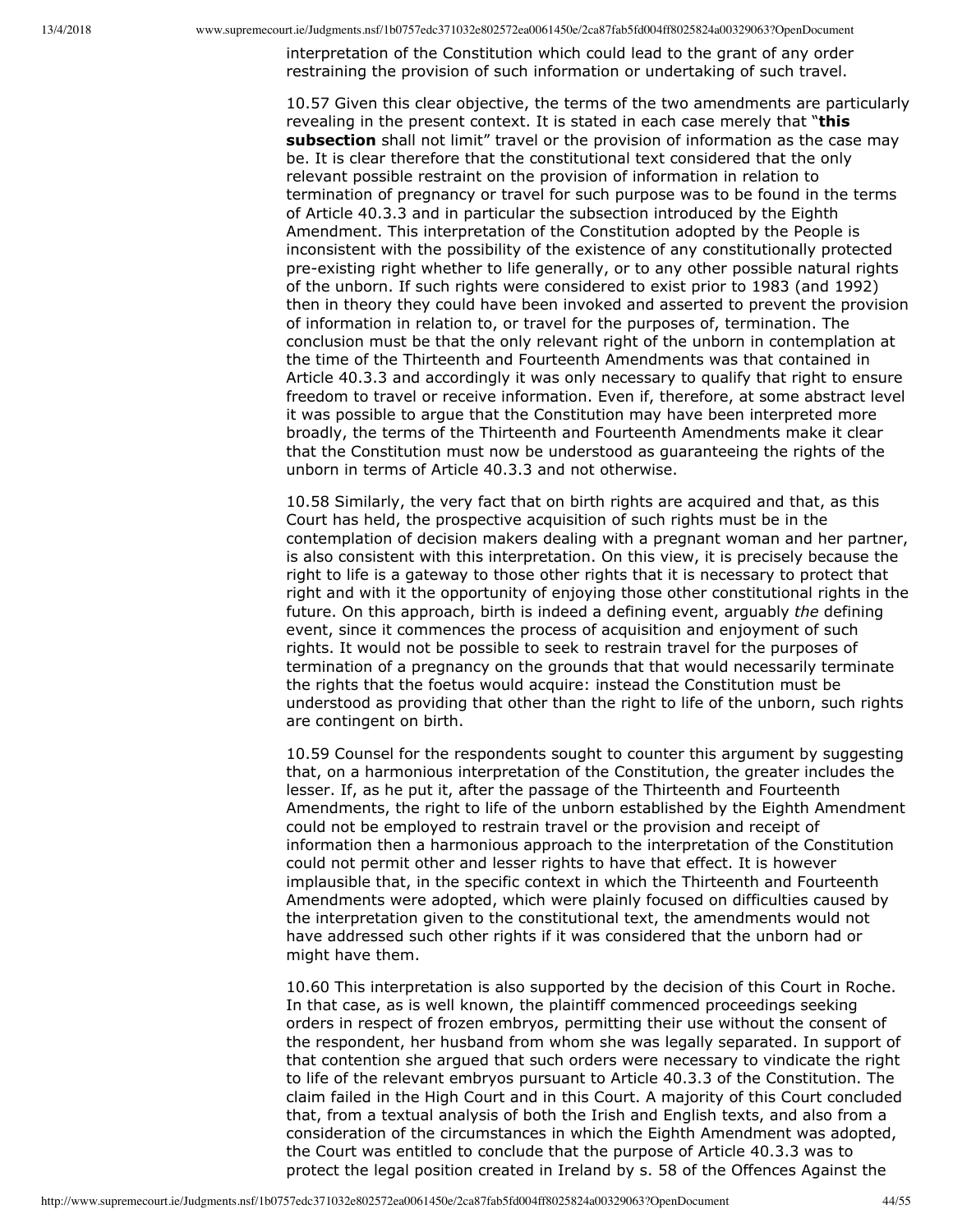Person Act1861 and therefore the unborn in the Article referred to a child in the womb and protection of an embryo only arose after implantation. Such an approach is only consistent with an understanding that the rights of the unborn are to be found in the provisions of Article 40.3.3.

10.61 In his judgment in that case Hardiman J. addressed the very issue which arose and was debated in this case. At p. 381 of the report, under the heading "Article 40.3.1", he said the following:

> "I do not consider that the plaintiff can rely, in the alternative, on Article 40.3.1. I remain to be convinced that this provision, with its express reference to the rights of "citizens" and to such specific rights as "good name" and "property rights", extends or was ever intended to extend to a fertilised but unimplanted ovum.

Be that as it may, if the earlier provision (i.e. Article 40.3.1) did extend to a fertilised ovum, and to a foetus, that fact would appear to make Article 40.3.3 redundant. Without necessarily relying on canons of construction such as inclusio unius exclusio alterius, I would point out that, apart from the redundancy of the Article 40.3.3 that would follow from the plaintiffs contention, Article 40.3.1 contains no express reference at all to the right to life of the mother. This seems a remarkable omission (for the reasons given by Hederman J. and quoted above), as if the earlier sub-Article applied to a fertilised ovum so as to confer a right to implantation in the mother's uterus, there would be no explicit protection of the position of the mother. But the mother, who is a life in being, and a citizen, is undoubtedly herself within the protection of Article 40.3.1. The failure explicitly to acknowledge her position in that sub-Article strongly suggests to me that, for the reasons set out below, the position of the fertilised embryo is not within the meaning or the intent of Article 40.3.1"

10.62 Accordingly, this Court concludes that the decision of Cooke J. in *Ugbelase* is correct, in so much as it holds that the only right of the unborn child as the Constitution now stands which attracts the entitlement to protection and vindication is that enshrined by the amendments in Article 40.3.3 namely the right to life, or in other words, the right to be born, and the deportation of a nonnational father cannot be said in any sense to be in interference with that right. Accordingly the Minister was not wrong to refuse to consider the possibility of other existing rights of the unborn affected by the deportation decision. However, for the reasons already set out, the Court is satisfied that the Minister was obliged to take account of the rights of any unborn child which would accrue on birth.

10.63 The conclusion set out above does not mean that, as counsel for the respondents sought to suggest, the unborn child is either constitutionally or legally "invisible". The terms of Article 40.3.3, the fact that this Court has held that the Minister must take account of rights which will be acquired on birth, and the provisions of common law and statute already referred to in the judgments of this Court and the court below, all recognise and protect the interests of an unborn child. Furthermore, the State is entitled to take account of the respect which is due to human life as a factor which may be taken into account as an aspect of the common good in legislating. Looked at from a practical rather than theoretical perspective, it must also be recognised that, until very recently, it had not been suggested that the unborn had any rights other than the right to life, and what has been asserted here is essentially a negative right not to be separated from a father (albeit a right mediated through the mother) which has been asserted in an attempt to prevent deportation or surrender of a father. Given the finding of this Court that even in that situation the decision maker has to take into account the future rights an unborn child will acquire on birth, it is difficult to see that any practical advantage to the respondents here, or persons similarly situated, would accrue if it had been held on this aspect of the appeal that the Constitution did protect other unspecified rights of the unborn outside Article 40.3.3.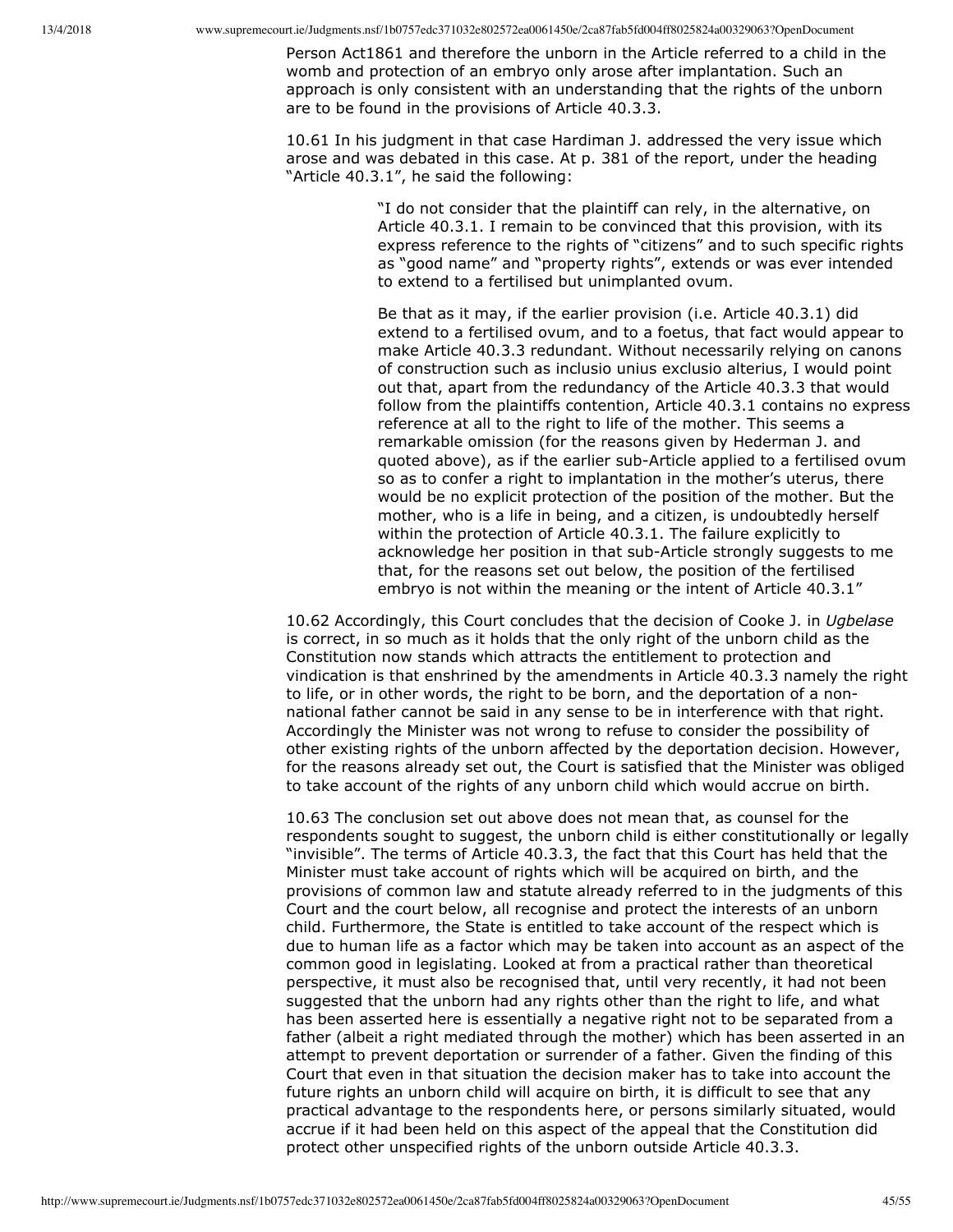10.64 It is next necessary to consider whether the constitutional position of the unborn can be said to have been altered by the insertion by Article 42A into the Constitution by the Thirty-First Amendment.

# **11. Article 42A**

# **(a) Introduction**

11.1 The Court in an earlier part of this judgment has set out the findings of the trial judge in respect of Article 42A. As will be recalled, the trial judge concluded that the reference to "all children" found in Article 42A.1° should be given a wide interpretation and "should include the child before birth". Nevertheless, the trial judge acknowledged that Article 42A was not intended to have a significant, or perhaps any, effect on deportation proceedings. He also acknowledged that the rights of the unborn could not be, and should not be, equated with those of the born child in every respect given that many such rights are not capable of being exercised by the unborn. It may be observed at this point that no attempt was made by the trial judge to identify the rights said to repose in the unborn. In this Court, counsel for the respondents did suggest, in the context of Article 40.3, that the unborn had a right to the care and company of his/her parents.

11.2 The trial judge was persuaded in coming to his interpretation of the words "all children" by virtue of his finding that the phrase "unborn child" was part of the statute law prior to the enactment of Article 42A. As such, he considered that the unborn enjoys significant rights recognised, acknowledged or created by common law or statute. Reference has already been made previously in this judgment to the common law and to the statutory provisions relied on by the trial judge in relation to specific provisions of the law concerning unborn children. It is unnecessary to set out the detailed provisions of statute law again but it is important to bear in mind that the statute law relied on was, for the trial judge, an important factor in coming to the conclusion that the phrase "all children" included the child before birth.

11.3 The question therefore arises as to whether the words "all children" in Article 42A are capable of such broad interpretation by reference to existing statute law on the date of the adoption of Article 42A or otherwise.

## **(b) Principles of Constitutional Interpretation**

11.4 In addition to the principles of constitutional interpretation already discussed concerning the identification of constitutional rights, it is in this context also useful to have regard to the judgment of this Court in *Curtin v. Dáil Éireann* [2006] 2 I.R. 556 where the following was stated by Murray C.J. at paragraph 73:

> "This court has, in a number of its decisions, referred to criteria governing the correct approach to the interpretation of the Constitution. As is to be expected, different interpretative elements are emphasised in individual judgments according to the particular context in which questions arise and the particular types of interpretative problem. . . . A correct balance has to be struck between the effect to be given to the literal meaning of particular words and the need to have regard to the terms of the Constitution as a whole."

11.5 In *Curtin*, Murray C.J. quoted from the judgment of O'Higgins C.J. in *The People v. O'Shea* [1982] I.R. 384 at p. 397 where it was stated:

> "The Constitution, as the fundamental law of the State, must be accepted, interpreted and construed according to the words which are used; and these words, where the meaning is plain and unambiguous, must be given their literal meaning. Of course, the Constitution must be looked at as a whole and not merely in parts and, where doubt or ambiguity exists, regard may be had to other provisions of the Constitution and to the situation which obtained and the laws which were in force when it was enacted. Plain words must, however, be given their plain meaning unless qualified or restricted by the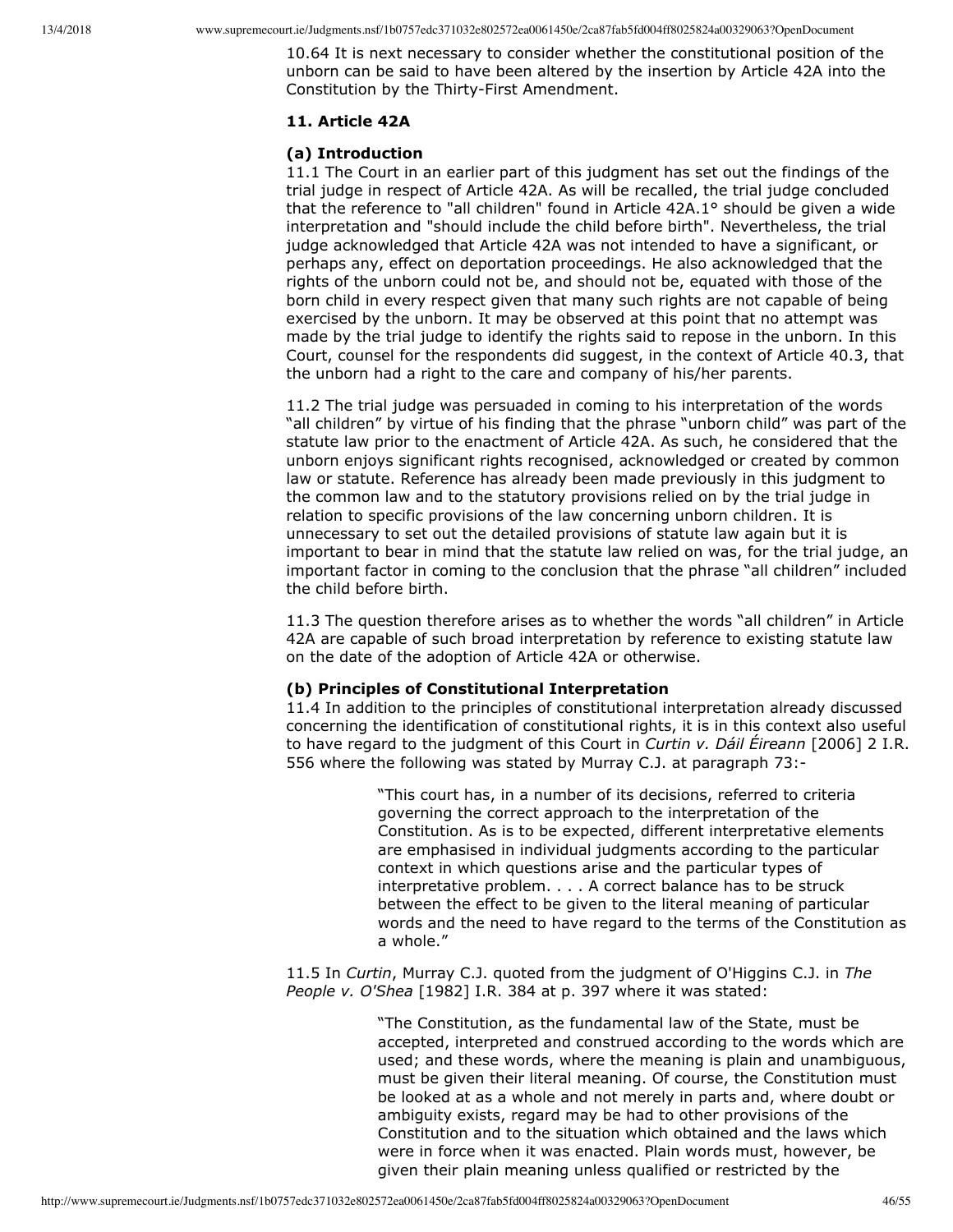Constitution itself. The Constitution brought into existence a new State, subject to its own particular and unique basic law, but absorbing into its jurisprudence such laws as were then in force to the extent to which these conformed with that basic law."

11.6 Murray C.J. then went on to state, at page 610:

"The result can be expressed as follows. Where words are found to be plain and unambiguous, the courts must apply them in their literal sense. Where the text is silent or the meaning of words is not totally plain, resort may be had to principles, such as the obligation to respect personal rights, derived from other parts of the Constitution. The historical context of particular language may, in certain cases, be helpful, as explained by O'Higgins C.J. in the passage quoted above. Geoghegan J., when considering the meaning of the term 'primary education' in Article 42.4 of the Constitution in his judgment in Sinnott v. Minister for Education [2001] 2 I.R. 545, said at p. 718 that it was 'important in interpreting any provision of the Constitution to consider what it was intended to mean as of the date that the people approved it'. Hardiman J., at p. 688, thought that it was 'beyond dispute that the concept of primary education as something which might extend throughout life was entirely outside the contemplation of the framers of the Constitution'."

11.7 Murray C. J. added that:

"This is not to say that taking into account the historical context of certain provisions of the Constitution excludes its interpretation in the context of contemporary circumstances."

11.8 Thus, relying on the principles referred to above from the decision of this Court in *Curtin*, the State submits that the words used in Article 42A are clear and unambiguous and do not contemplate the inclusion of unborns in the meaning of "all children" for the purposes of that Article.

# **(c) The Eighth Amendment**

11.9 Having regard to the principles of constitutional interpretation outlined above, it is appropriate to have regard to the context in which Article 42A came to be inserted into the Constitution. Before considering the provisions of Article 42A, however, it is worth recalling that the Eighth Amendment to the Constitution, which inserted Article 40.3.3, was intended, amongst other things, to copperfasten the legislative prohibition on abortion in this jurisdiction provided by ss. 58 and 59 of the Offences Against the Person Act 1861. (See the discussion in the Irish Constitution, J M Kelly, 4th Ed., Hogan and Whyte commencing at paragraph 7.3.247). As already discussed, a number of later and further amendments were made to Article 40.3.3. These guaranteed freedom to travel between the State and another state and freedom to obtain or make available in the State information relating to services lawfully available elsewhere.

11.10 The word unborn was discussed by this Court in *Roche*. It is perhaps surprising that this authority was not considered by the trial judge. Hardiman J., in the course of his judgment in Roche at page 377, referred to the unusual nature of the phrase "the unborn". He stated:

> "The phrase 'the unborn' represents an unusual usage in English and it may be that the primary or Irish version clarifies it. Professor Ó Cearúil observes at p. 549 . . .: 'Beo' is translated principally as 'living being' with the secondary sense of 'life'… It appears from the same discussion, at p. 549, that 'gan bhreith' means 'without birth'. . . . Thus the phrase 'na mbeo gan breith' translates easily enough as 'the living without birth'. This is an unusual phrase, either in English or in Irish and indeed Professor Ó Cearúil comments, for reasons too technical to go into here but fully expounded in his text, that one would expect further explanatory material and not the sudden finality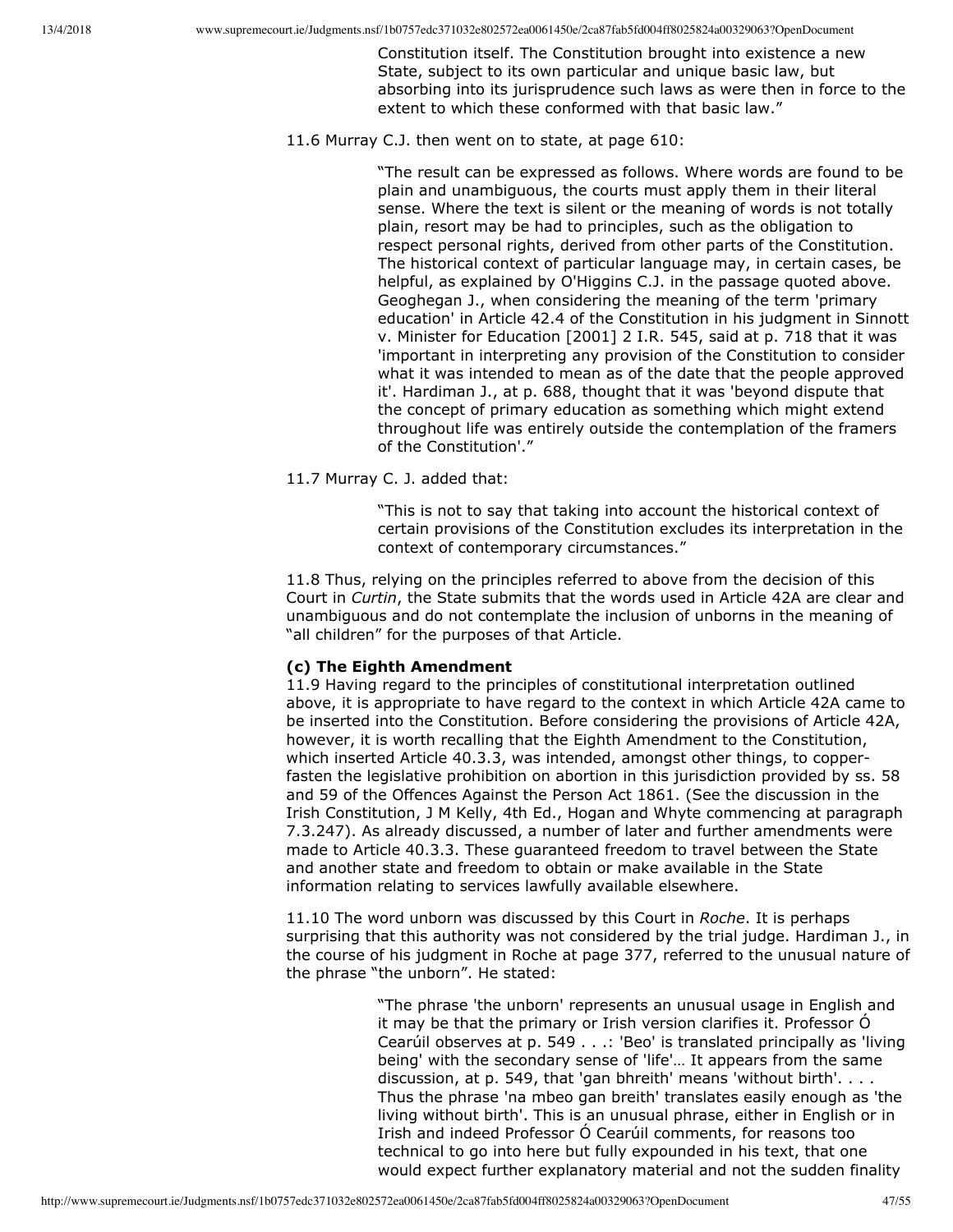of 'gan breith' which one actually finds. That, indeed, is the sense which in my view an English speaker has in reading the phrase 'the unborn': one is inclined, however briefly, to wonder 'the unborn what?' But there is no further elucidation, in the language itself, though some may be gleaned from the context . . ."

11.11 Geoghegan J. in the same case also considered the meaning of the word "unborn" as used in Article 40.3.3° of the Constitution. He said:

> "I would also attach some significance to the expression 'the unborn'. It has been said that this expression was unusual in its nakedness. I do not think that that is altogether correct but its meaning and context may be somewhat unusual. The expression 'the unborn' is not by any means unique but normally, far from meaning an actual baby or foetus, it would tend to mean what I might describe as 'the as yet unborn' or in other words future existences. The expression in this sense finds its way into two quotations in the Oxford Book of Quotations. I do not believe that the expression 'the unborn' would ever be used to describe a stand alone embryo whether fertilised or unfertilised or whether frozen or unfrozen. It has ultimately been accepted on all sides in this appeal that the case does not involve any determination of when life begins. Furthermore, the experts on both sides were in agreement that there is no scientific proof of when life begins. The in vitro fertilization treatment itself highlights the complexity of the succession of steps in the process leading up to a successful birth. It seems clear on the evidence before the court that pregnancy in any meaningful sense commences with implantation. I think I am entitled to take judicial notice of the fact that the referendum that led to the insertion of this provision in the Constitution was generally known as 'the abortion referendum'."

11.12 Geoghegan J. went on to refer to constitutional interpretation. He observed:

"Judges, however, are ordinary citizens and do participate in referenda. It would seem to me to be highly artificial if a judge could not also take judicial notice of and, to some extent at least, use as an aid to interpretation, the ordinary common understanding of what in context was involved in the referendum. Nobody could dispute that the primary purpose of the referendum was to prevent decriminalisation of abortion without the approval of the people as a whole."

11.13 Whilst the judgment in that case considered the meaning of the word "unborn" in the context of frozen embryos and the difficult question as to what should happen to frozen embryos not yet implanted, the case is of relevance both in the interpretation of the word "unborn" and the approach that should be taken by a court in placing a constitutional amendment in its context as of the time when enacted. That leads to a consideration of the circumstances in which Article 42A was enacted.

## (d) The Thirty-First Amendment

11.14 Article 42A was inserted into the Constitution following a referendum in 2012. (For reasons which are not necessary to consider here, the provisions enacted by the People in 2012 did not formally become part of the Constitution until 2015).

11.15 The provisions added to the Constitution by Article 42A have been set out above. They provided in the first instance for explicit recognition by the State of the natural and imprescriptible rights of all children. Changes were made to the existing provisions in relation to State intervention in exceptional cases where parents failed in their duty towards their children. In addition, it was provided that the State had to legislate for the adoption of any child where the parents had failed, for a period of time to be prescribed by law, in their duty towards the child and where adoption was in the best interests of the child. Provision was required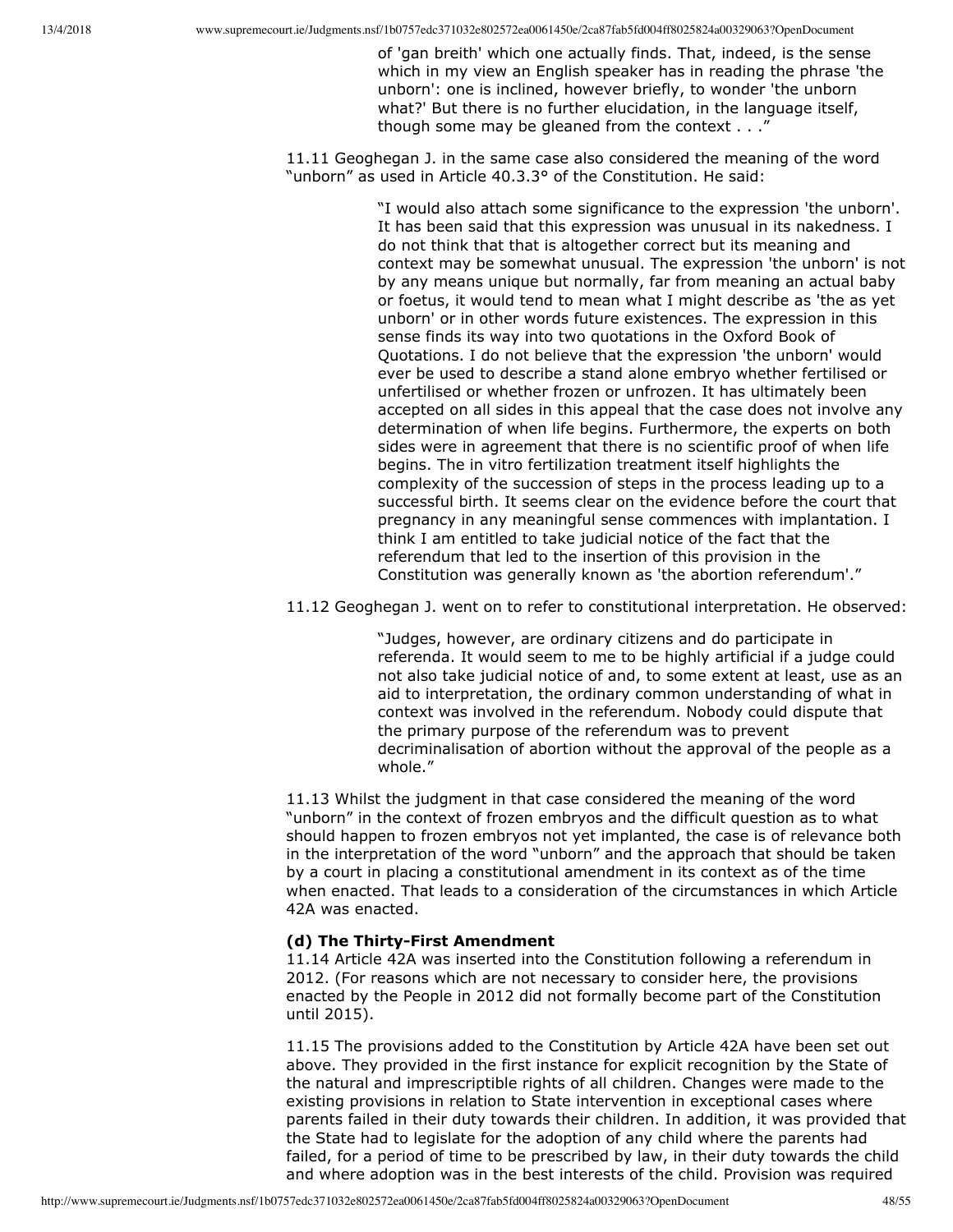to be made by law for the adoption of any child. Next, the State was obliged to provide by law that, in proceedings brought by the State for the purpose of protecting the safety and welfare of children or concerning the adoption, guardianship or custody of or access to any child, the best interests of the child should be the paramount consideration. Finally, the State was required to pass laws obliging the courts where practicable to ascertain and take into account the views of a child in relation to such proceedings as were provided for or referred to in Article 42A.

11.16 A number of important points are immediately apparent from a consideration of the terms and provisions of Article 42A. First of all, there is no distinction made between the children of married parents or unmarried parents. Second, in exceptional cases, where the parents have failed in their duty towards their children, the State is obliged to "endeavour to supply the place of the parents" with due regard for the rights of the children. Third, in cases where the parents have so failed, and again, regardless of the marital status of the parents, provision has to be made by law for the adoption of any such child where the best interests of the child so require. Provision is also made for the voluntary placement of a child for adoption. Finally, reference is made to the requirement to take into consideration the voice of the child.

11.17 It will, therefore, be readily apparent from the provisions of Article 42A.2, Article 42A.3 and Article 42A.4 that the reference to a child or children in those sub-Articles can only be a reference to a child or children born alive. Any other interpretation of those provisions would be illogical and meaningless. Quite clearly an unborn child cannot be placed for adoption. Equally, the requirement to ascertain the views of a child can only be of relevance to a living child. How then does one interpret the phrase "all children" as used in Article 42A.1°? The Irish language version of Article 42A uses the word "leanbh" for child. The phrase "leanaí uile" is used for "all children". This, as was pointed out in the submissions on behalf of the State, contrasts with the terms used in Article 40.3.3 of the Constitution in respect of the meaning of "unborn". There has already been reference to the judgment of Hardiman J. in Roche in which he discussed the phrase "the unborn" by reference to the Irish language version of that word. Murray C.J., in the course of his judgment in the same case, referred to the Irish reference to the unborn, ". . . ceart na mbeo gan breith chun a mbeatha"; a phrase which as he said "can be fairly interpreted as meaning the right of life not yet born to live, or to its life." It is clear, therefore, that there is a significant contrast between the terms used in Article 40.3.3 and Article 42A.

#### **(e) Does "all children" in Art 42A encompass "the unborn"?**

11.18 It is undoubtedly the case that the phrase "the unborn" is unusual as has been pointed out previously. As Hardiman J. memorably said "the unborn what?" Clearly, as Geoghegan J. said, it would appear to mean "the as yet unborn" or is a reference to "future existences". It is difficult to disagree with that view. The phrase the "unborn", as used in Article 40.3.3, gave constitutional protection to the right to life to the unborn, which right was not otherwise expressly to be found elsewhere in the Constitution.

11.19 Is it then possible, having regard to the purpose of the amendment which inserted Article 42A into the Constitution, to view the expression "all children" as encompassing the unborn? Prior to the introduction of Article 42A, certain difficulties in relation to the position of children in the marital family had emerged in a number of decisions of the courts. (See for example *J.H. (An Infant)* [1985] I.R. 375 and also *N. v. HSE* [2006] 4 I.R. 374.)

11.20 In *N.*, for example, it was held by this Court that, in the case of married parents, the effect of Article 42 of the Constitution as it then stood was that there was a constitutional presumption that it was in the best interests of the child to be with its natural parents, within a family founded on marriage, unless there were very exceptional circumstances leading to a contrary conclusion. It was also held that, once the parents of a non-marital child married, the parents became a constitutional family and accordingly no adoption as had been contemplated in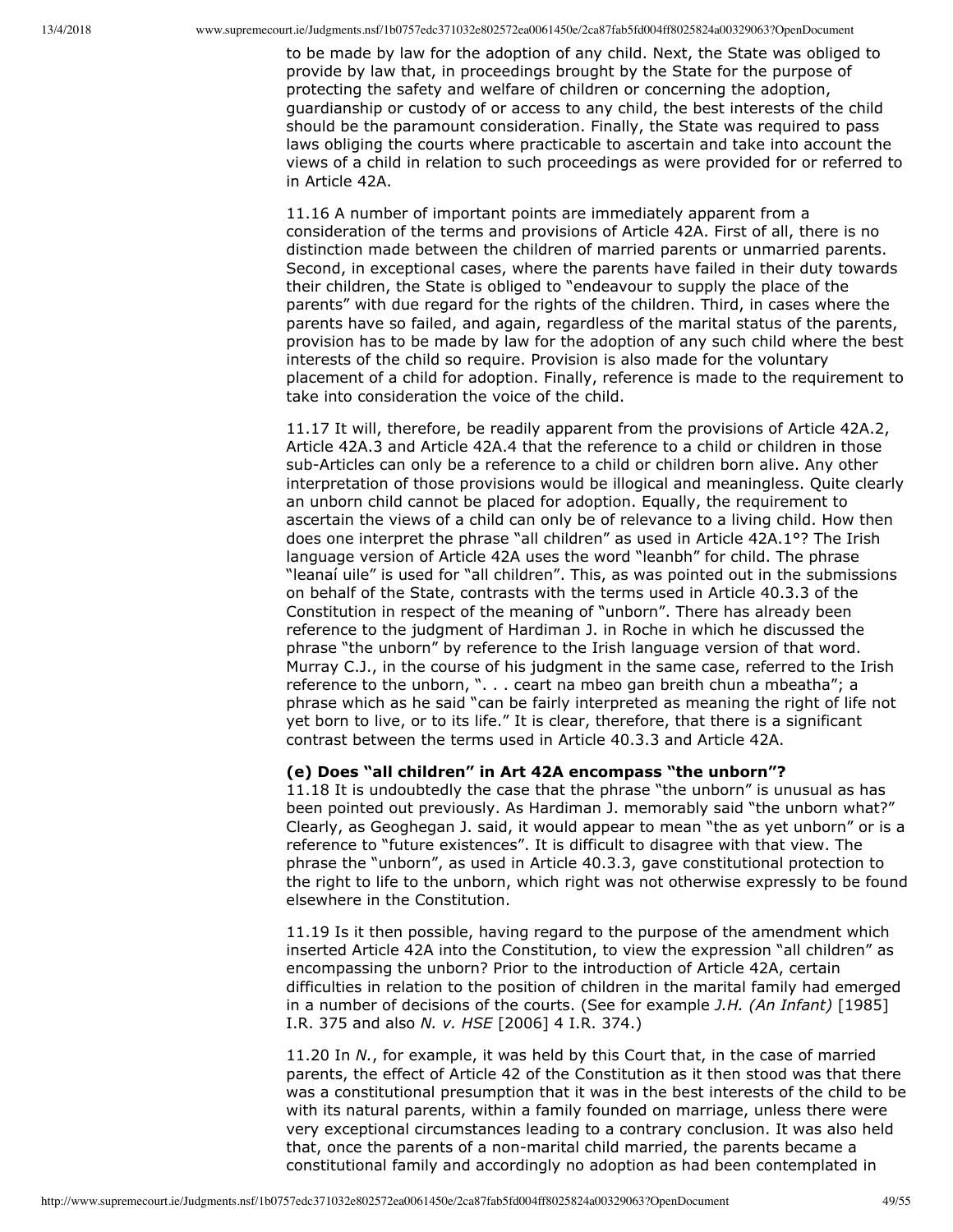that case was then possible. Such cases informed the background in which the provisions of Article 42A came to be enacted. The context in which Article 42A came to be inserted into the Constitution makes it clear that it had nothing to do with the rights of the unborn, but had everything to do with the rights of children and in particular the removal of a difference in treatment between marital and non marital children.

11.21 That being so, it is not possible to support the trial judge's interpretation of Article 42A.1, and the phrase "all children" used therein, without excising Article 42A.1 from the remainder of Article 42A. If one carries out that exercise, is it possible to look at Article 42A.1 as creating a standalone provision conferring rights on children? How could such an exercise be regarded as an harmonious interpretation of the Constitution? Given that Article 40.3.3 of the Constitution specifically deals with the right to life of the unborn and Article 42A deals with the rights of children, it is not possible to accept the view expressed on behalf of the respondents that either a literal or purposive interpretation of Article 42A requires that it should be interpreted as including unborn children. Given in particular the nature of the rights sought to be protected by each of those two Articles of the Constitution, it is difficult to see how it could be said that the same rights attach to each category. Article 42A is a composite provision recognising the rights of children, making it clear that its provisions apply to all children regardless of the marital status of the parents, providing that the children's best interests will be the paramount consideration and providing for the voice of the child to be ascertained in proceedings concerning them. Thus, in considering the use of the phrase "all children" as used in Art 42A.1, it is simply not possible to interpret that phrase as encompassing the unborn. They are separately dealt with in Article 40.3.3 of the Constitution.

11.22 In coming to this conclusion, it is also be helpful to consider Article 42.5, the constitutional predecessor to Article 42A.1, which was deleted from the Constitution on the coming into force of the Thirty First Amendment. It provided as follows:

> "In exceptional cases, where the parents for physical or moral reasons fail in their duty towards their children, the State as guardian of the common good, by appropriate means shall endeavour to supply the place of the parents, but always with due regard for the natural and imprescriptible rights of the child"

11.23 It is of some importance to note that it was never suggested in any judgment prior to its deletion from the Constitution that Article 42.5, in referring to children, was understood to include the unborn. Cases in which Article 42.5 was considered concerned issues such as custody of children, (*Re O'Brien* [1954] I.R. 1), adoption (*Re Article 26 and the Adoption (No. 2) Bill 1987*, [1989] I.R. 656, 663) and many guardianship cases.

11.24 It will be recalled that the trial judge, in coming to his view on this question, made reference to the fact that the term "unborn child" was part of the statute law of the State when Article 42A was adopted. Far from this fact supporting his view, the contrary is the case. The purpose of the various legislative measures set out earlier is to make express provision for the unborn child. In the absence of such language, the relevant statutory provisions would, as pointed out earlier, have no applicability to unborn children.

11.25 For these reasons it is not possible to see how Article 42A can be understood as referring to unborn children given its clear objectives described above and the clear and unambiguous terms in which it is expressed. If it had been intended that the unborn were to be included within the ambit of Article 42A, then it would be expected that this would have been expressly stated. In any event, having regard to the nature of the rights of the child intended to be protected by Article 42A, it is difficult to see any right contained therein which could avail an unborn child.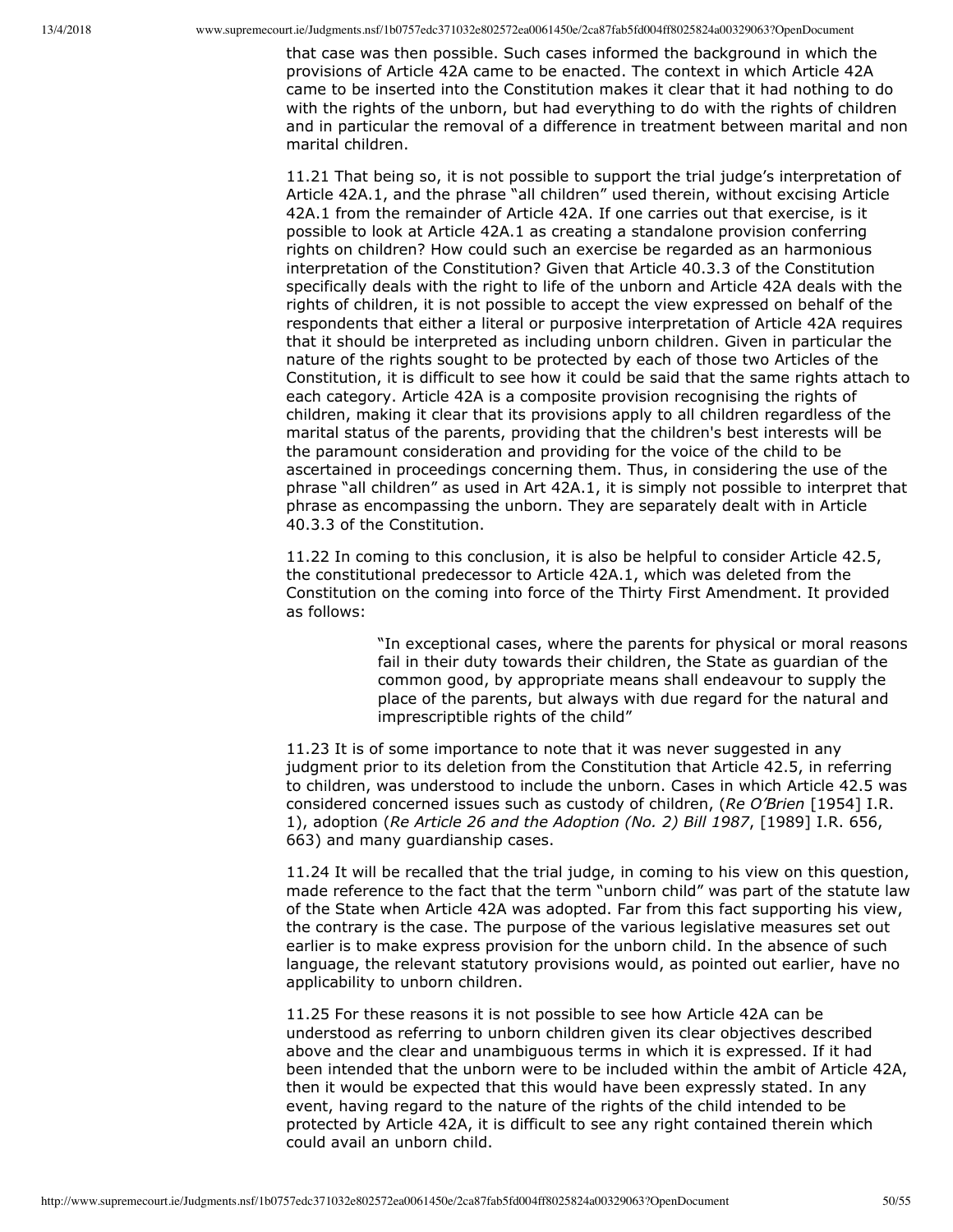11.25 Accordingly, the trial judge was in error in concluding that an unborn child is encompassed in the phrase "all children" as used in Article 42A of the Constitution.

### **12 Constitutional Rights of Non-Marital Families**

12.1 As previously stated, the parents of the third respondent are not married to each other and never have been. Mr. M.'s marriage to a Czech national in August 2009 does not appear to have been dissolved. The respondents do not form a family unit within the meaning of that term as contained in Article 41 of the Constitution. They can therefore be considered as an unmarried or non-marital family unit.

12.2 The point under discussion in this part of the judgment arises out of certain comments made by Humphreys J. concerning the constitutional rights of nonmarital couples and non-marital families. These remarks have, it seems fair to say, caused great concern to the State, although it must be said that the respondents have not in any way attempted to rely on the observations in question. The relevant section of the judgment appears at paras. 93-99 thereof with the troubling comments from the State's perspective being found in particular at paragraphs 98 and 99.

12.3 Humphreys J. seems to have taken exception to the State position vis-à-vis the constitutional and ECHR rights of non-marital families and their children, describing them at para. 98 as submissions "that would not have been out of place in the socially-repressive Ireland of the 1950s". He endorsed the judgment of McKechnie J. in *G.T. v. K.A.O.*, which suggested that greater recognition might be considered for the type of father being discussed in that case. The trial judge added that the State's submissions remain "mired in the middle of the last century while its citizens are voting with their feet and continuing to engage in a much wider range of family relationships than the State is prepared to acknowledge as having constitutional rights." At para. 99 the trial judge explained previous decisions on the lack of rights for the non-marital family as "largely creatures of their time" and noted that "society has transformed beyond all recognition since that chain of authority was put in motion." So too, in his view, has the constitutional framework itself been radically transformed.

12.4 In this respect Humphreys J. pointed to three constitutional referendums as indicative of deep-rooted societal change: first, he stated that the Twenty Eighth Amendment, which allowed the State to ratify the Lisbon Treaty, requires recognition at a constitutional level of the wider family rights recognised by Articles 7 and 33 of the Charter of Fundamental Rights of the European Union; second, he pointed out that the Thirty First Amendment recognises the natural rights of "all children", without regard to the marital status of their parents; and, third, that the Thirty Fourth Amendment "has extended the availability of marriage to a range of same-sex relationships in contexts that would have been unthinkable when the Constitution was adopted." This, in his view, could be seen as nothing other than "a quantum leap in the extent to which the Constitution is oriented towards respect and protection for a diversity of private family relationships".

12.5 Drawing together these developments, the trial judge made the following observations which have given rise to this ground of appeal:

> "Any one of these developments, and certainly all of them taken together, as well as the fundamental shifts in society since the adoption of the Constitution, in my respectful view warrant a recognition that members of a non-marital relationship, and nonmarital parents of both sexes in particular, enjoy acknowledgement of inherent constitutional rights in relation to their children and each other on a wider basis than has been recognised thus far."

12.6 Moreover, in summarising the principles discussed in his judgment, Humphreys J. stated as follows:

> "The adoption of the 28th, 31st and 34th Amendments as well as the fundamental shifts in society since the adoption of the Constitution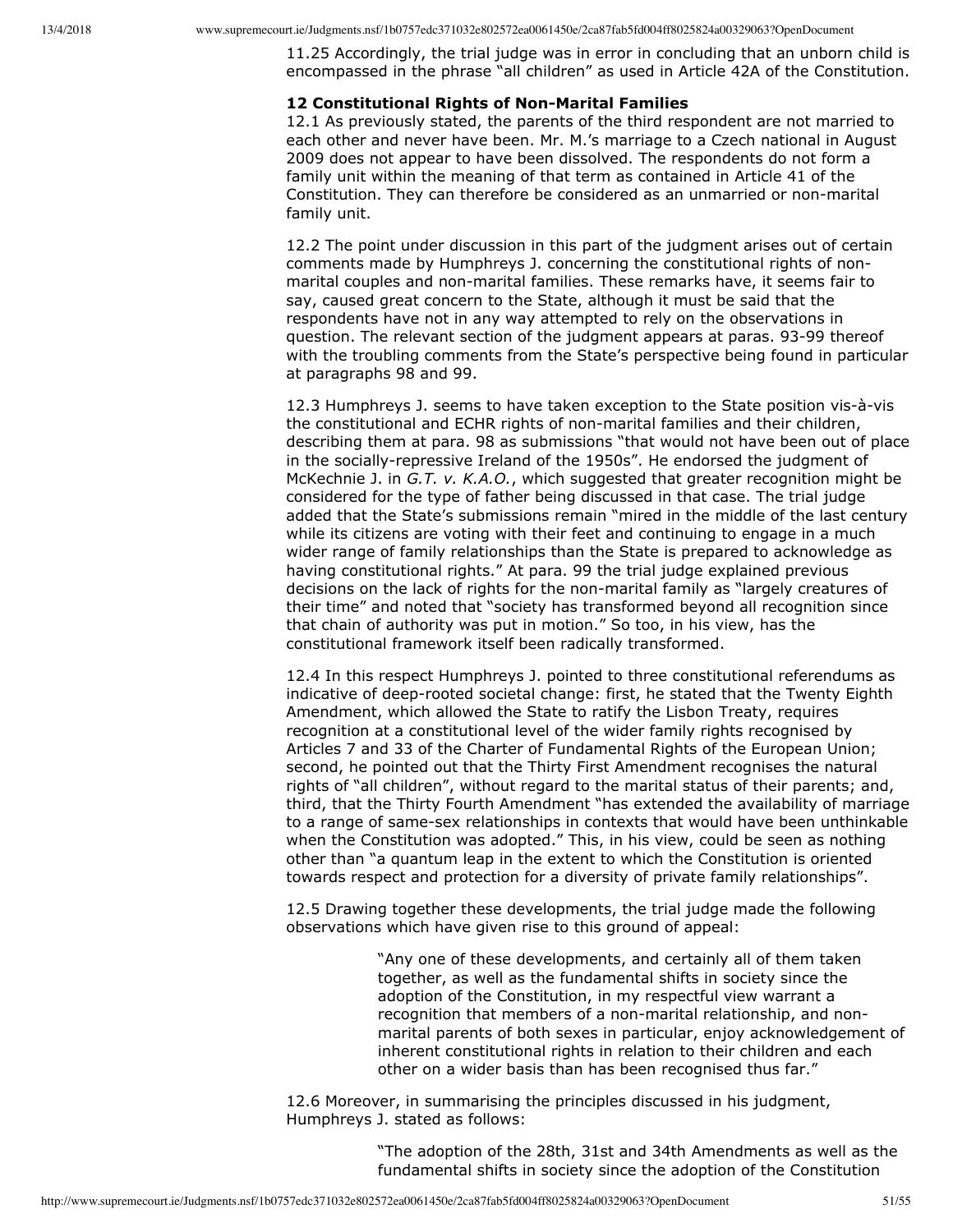warrant a recognition that members of a non-marital relationship, and non-marital parents of both sexes in particular, enjoy inherent constitutional rights in relation to their children and each other on a wider basis than recognised prior to those developments."

12.7 The Court would make a number of points in relation to these observations. First, it is clear from a reading of the judgment that the relevant comments of the trial judge were not part of the *ratio decidendi* of his decision. The central issue for determination is set out at para. 88 of the High Court judgment (cited earlier in section 5 of this judgment). As can be seen, that issue related to whether the Minister is obliged to consider the prospective situation that is likely to unfold, including the rights that the child will acquire on birth, rather than merely the situation which exists on the date that the Minister's decision is made. The trial judge's findings on this issue are contained in paras. 90 and 92 of his judgment (see the discussion *supra*). His conclusion was that the Minister, when dealing with an application under Section 3(11) of the 1999 Act, must give appropriate consideration to the rights which that child will probably enjoy into the future in the event of being born. Thus in no sense could the comments regarding the constitutional rights of non-marital families be said to have been part of the trial judge's reasoning on the critical issue calling for determination; the comments in question are better described as being general and observational in nature, but not intended to be of binding effect. That these comments were no more than *dicta* is further evidenced by the fact that the respondents made no submissions on this issue in the High Court; it simply did not form part of their case.

12.8 This perhaps explains the stance adopted by the respondents on the appeal. They stated in their written submissions that this issue regarding the rights of non-marital families does not properly fall for determination by the Court and indeed that it may be incapable of being addressed in light of the manner in which it was framed by the State. No attempt was made by the respondents to engage with the State's submissions or to stand over the comments of the High Court judge. The same stance was adopted at the hearing of the appeal, with counsel for the respondents referring to this as a "non-issue" that does not call for resolution. Counsel freely acknowledged that para. 99 of the judgment of Humphreys J., cited above, was not a "finding", as such, and that it is not connected with the operative part of the judgment, which was acknowledged as being paragraphs 88, 90 and 92 thereof.

12.9 Second, since the decision of Humphreys J. was delivered on the 29th July 2016, this Court has, on the 15th June 2017, delivered judgment in *H.A.H. v. S.A.A.* [2017] 1 I.R. 372. In that case, which arose in the context of polygamous marriages, the Court, although acknowledging that the introduction of no-fault divorce and same-sex marriage have resulted in a legal institution of marriage "that cannot be described in terms of traditional Christian doctrine" (para. 128 of the report), nonetheless rejected the proposition that "the concept of marriage no longer has a legal meaning, or that the legal meaning is a concept flexible enough to accommodate any variation no matter how different to the traditional model" (para. 129). Indeed the Court noted that marriage remains a central feature of Irish life for the majority of people and stated that "[t]he constitutional pledge to guard the institution of marriage with special care remains in place and must be accorded full respect." In so doing the Court affirmed that marriage is a specific, constitutionally-protected relationship which must be guarded with special care.

12.10 This approach is reflected in other decisions, including *J. McD. v. P.L.* [2010] 2 I.R. 199, where this Court reaffirmed that the concept of the "family", as recognised in the Constitution, does not encompass the relationship between a mother and a father who are not, and never were, married. (See also *C.O'S. & T.B. v. Judge Doyle & Ors.* [2014] 1 I.R. 556, and in particular the comments of MacMenamin J. at paragraphs 24-25 thereof).

12.11 Indeed, counsel for the respondents accepted in his oral submissions that *H.A.H.* is one of a long line of cases, stretching back as far as *The State (Nicolaou) v. An Bord Uchtála* [1966] I.R. 567, affirming that Article 41 affords protection to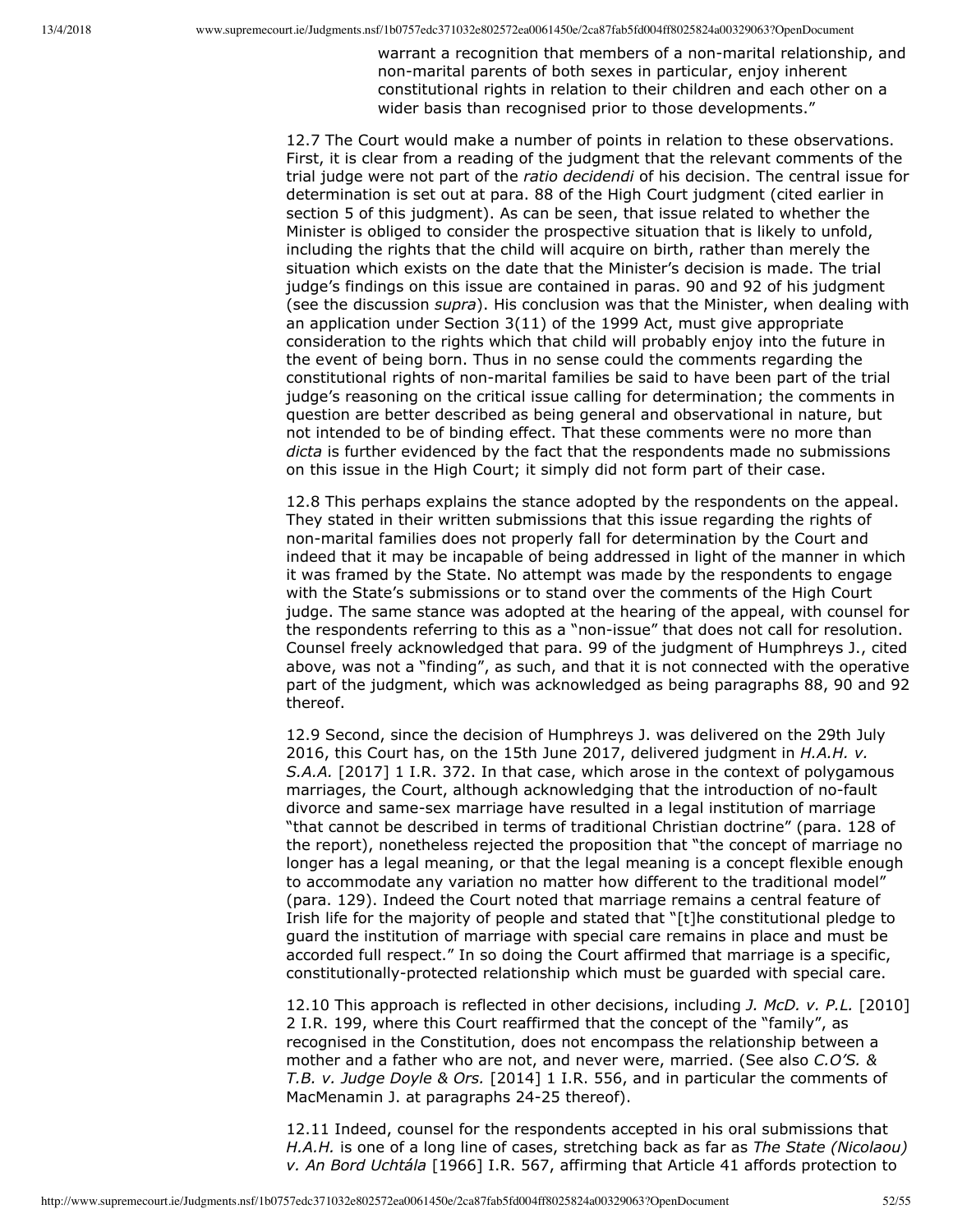the family based on marriage. Accordingly, even if the trial judge's comments were intended to be read as other than *obiter dicta*, they could not have the force of precedent on this point in light of the consistent case law of this Court to the contrary stretching back decades and reaffirmed on several recent occasions. In any event, these observations must be regarded as entirely *obiter*.

12.12 In dealing with this matter in the manner which it has, this Court is not suggesting that, if a definitive evidential framework was created within which issues of the type raised by the trial judge became central, the same would not have to be accorded due and proper respect. It cannot be doubted but that Irish society, in many fundamental ways, has changed quite dramatically in a relatively short period of time, with perhaps the greatest intensity in this regard occurring in the last twenty to twenty-five years or so. The reasons for such change and their recognition by formal structures such as those referred to by the trial judge can be viewed in a wider context as reflecting the prevailing mores of the majority of its citizens. That being so, at some point in the future the question may arise as to whether the legal and constitutional position of unmarried parents, as between themselves and their children, should be afforded greater recognition than presently exists. In the particular context of immigration that might occur if an unmarried family was to be treated less favourably than a married family.

12.13 However, the Court stresses that such issues do not arise in this case and accordingly cannot be regarded as having been decided by the trial judge.

#### **13 Conclusions**

13.1 This judgment is lengthy. The range of issues raised in the High Court and debated on this appeal together with their complexity, and importance more generally, has meant that it was necessary to discuss the law in some detail. Without detracting from the matters discussed in this judgment it is still possible to give the following summary of the Court's considerations.

13.2 (i) The legal issue in this case relates to the process which must be followed when an application is made to revoke a deportation order under Section 3(11) on grounds that the proposed deportee is likely to become the father of an Irish citizen child.

(ii) The Minister maintained that there was no obligation to give any separate regard to the position of the unborn.

> (iii) The High Court decided that this approach was invalid on a number of wide ranging grounds including a contention that the Minister was obliged to have regard to the fact of pregnancy and moreover to the likely impact of deportation on the rights which the Irish citizen child would acquire on birth. More broadly the High Court held that the unborn, at the time the Minister was asked to revoke the deportation order, had actual existing constitutional rights which the Minister was obliged to consider where were not limited to Article 40.3.3, and most relevantly included a right to the care and company of her father. In holding that the rights of the unborn were not limited to the provisions of Article 40.3.3 the High Court in this case differed from the previous decision in the High Court (Cooke J.) in Ugbelase.

> (iv) In coming to this conclusion the High Court relied on certain decisions at common law and some statutory provisions as reflecting a general legal view that the unborn had enforceable legal rights not limited to Article 40.3.3 of the Constitution.

> (v) The High Court also relied on passages from decisions of the Supreme Court and High Court prior and subsequent to the passage of the Eighth Amendment as support for its decision that the unborn had constitutional rights other than as provided for in Article 40.3.3.

(vi) The High Court also decided that the unborn was a child for the purposes of Article 42A and was therefore protected by the provisions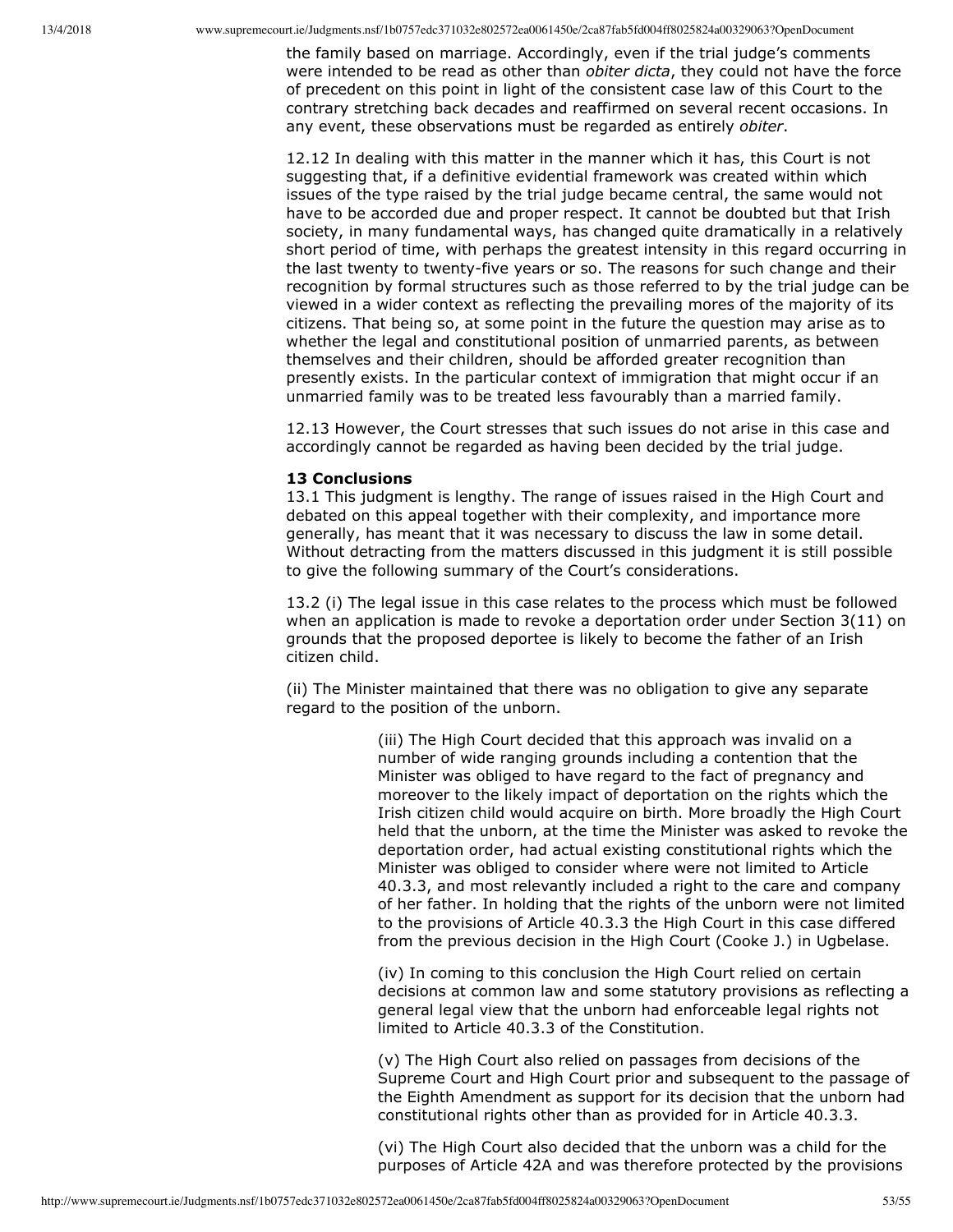that Article.

(vii) Finally the High Court made observations about the nature of the Family protected by the Constitution.

(viii) Accordingly the High Court held that the Minister's decision was invalid and made a declaration that the Minister, in considering an application under Section 3(11) for revocation of a deportation order, is required to consider the current and prospective situation of Mr. M. including the prospective child of Mr. M. unborn at the time of the application.

(ix) It should be noted that this declaration is in narrow terms and does not reflect the broader terms of the judgment.

13.3 For the detailed reasons set out in this judgment this Court has come to the following conclusions.

(i) The Minister is obliged to consider the fact of pregnancy of the partner of a proposed deportee as a relevant factor in any decision to revoke a deportation order and is obliged to give separate consideration to the likely birth in Ireland of a child of the potential deportee.

(ii) Moreover the Minister is obliged to take account of the fact that an Irish citizen child will acquire on birth constitutional rights which may be affected by deportation.

(iii) The weight that the Minister must accord to these factors is not an issue in this case. It is not the case that the Minister, having considered these matters, is precluded from refusing to revoke the deportation order.

(iv) Accordingly the decision of the High Court on this aspect of the case was correct and the declaration made is upheld. It follows that the Minister's appeal against that declaration will be dismissed.

(v) However, neither the common law cases and statutory provisions, nor the pre and post Eighth Amendment cases relied on, when analysed and understood, support the High Court's conclusions that the unborn possesses inherent constitutionally protected rights other than those expressly provided for in Article 40.3.3.

(vi) The most plausible view of the pre Eighth Amendment law was that there was uncertainty in relation to the constitutional position of the unborn which the Eighth Amendment was designed to remove. In addition the provisions of the two subparagraphs to Article 40.3.3 introduced by the Thirteenth and Fourteenth Amendments support the Court's view that the present constitutional rights of the unborn are confined to the right to life guaranteed in Article 40.3.3 with due regard to the equal right to life of the mother.

(vii) While it does not alter the outcome of this case, the Minister is accordingly not obliged to treat the unborn as having constitutional rights other than the rights contained in Article 40.3.3. It is accepted that the right to life is not implicated in the deportation (or revocation) decision in this case. The High Court determination in this regard is reversed.

(viii) The High Court determination that the unborn is a child for the purposes of Article 42A is also reversed.

(ix) The Court is satisfied that it is not necessary to address on this appeal any argument in relation to the status of the Family, which it was accepted was not part of the High Court reasoning in coming to its conclusion.

(x) Accordingly, the formal order of this Court will be to dismiss the Minister's appeal and affirm the declaration made by the High Court.